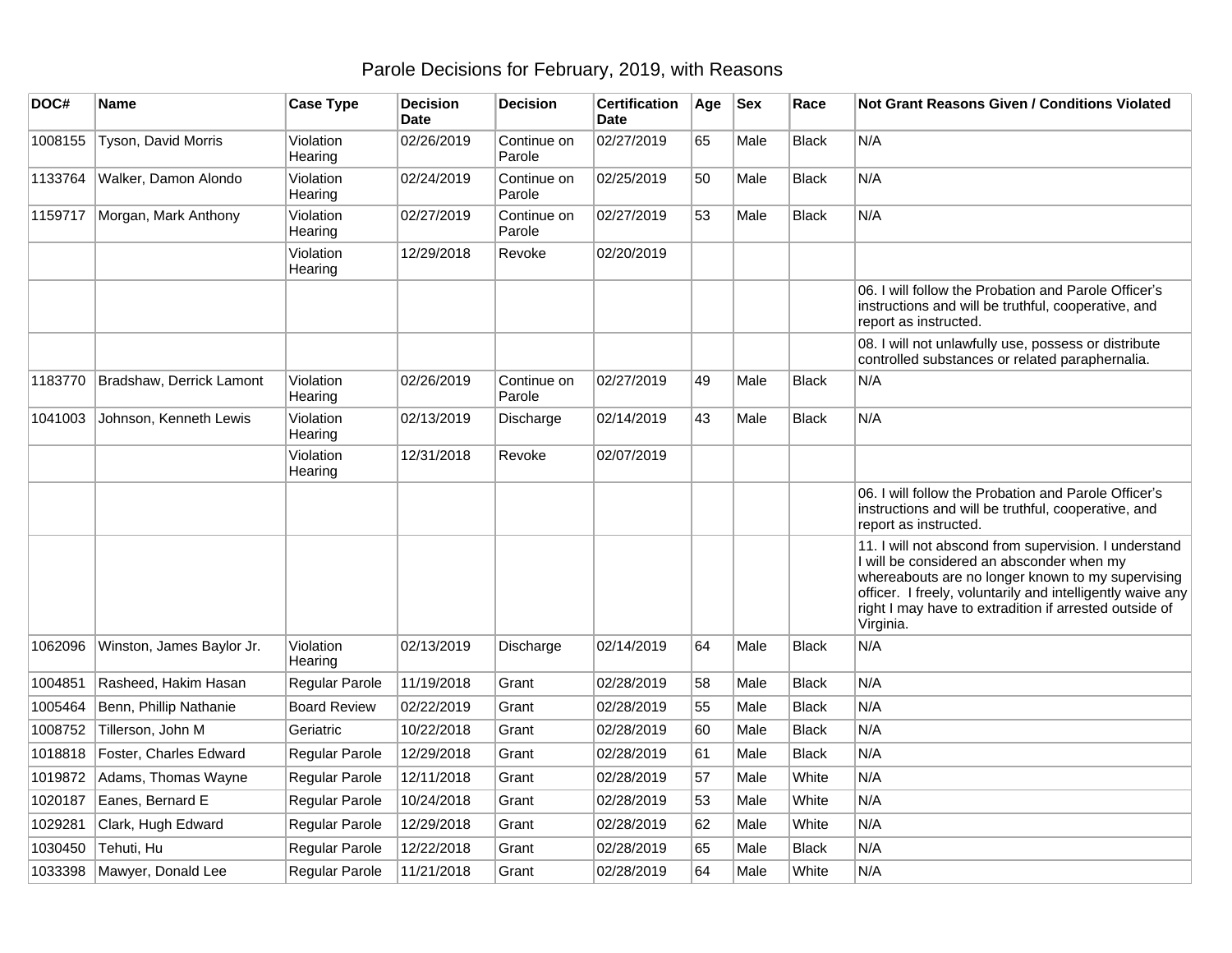| DOC#    | Name                     | <b>Case Type</b>    | <b>Decision</b><br>Date | <b>Decision</b> | <b>Certification</b><br>Date | Age | <b>Sex</b> | Race         | <b>Not Grant Reasons Given / Conditions Violated</b>            |
|---------|--------------------------|---------------------|-------------------------|-----------------|------------------------------|-----|------------|--------------|-----------------------------------------------------------------|
| 1033493 | Bobbs, Larry Joe         | Geriatric           | 12/21/2018              | Grant           | 02/28/2019                   | 73  | Male       | White        | N/A                                                             |
| 1051680 | Miller, Carey Sylveste   | Regular Parole      | 01/08/2019              | Grant           | 02/28/2019                   | 53  | Male       | <b>Black</b> | N/A                                                             |
| 1057152 | Reynolds, Jerry Allen    | Regular Parole      | 10/22/2018              | Grant           | 02/28/2019                   | 54  | Male       | White        | N/A                                                             |
| 1057884 | Keen, David Alan         | Regular Parole      | 01/12/2019              | Grant           | 02/28/2019                   | 56  | Male       | White        | N/A                                                             |
| 1064095 | Clark, Julius Carlton    | Regular Parole      | 02/23/2019              | Grant           | 02/28/2019                   | 45  | Male       | <b>Black</b> | N/A                                                             |
| 1079981 | Heineman, Keith Lee      | <b>Board Review</b> | 01/29/2019              | Grant           | 02/22/2019                   | 53  | Male       | White        | N/A                                                             |
| 1081626 | Noble, Ronald Jerome     | Regular Parole      | 02/27/2019              | Grant           | 02/28/2019                   | 49  | Male       | <b>Black</b> | N/A                                                             |
| 1083159 | Hawkins, Donald Eugene   | Regular Parole      | 11/15/2018              | Grant           | 02/28/2019                   | 56  | Male       | <b>Black</b> | N/A                                                             |
| 1085473 | Riley, Lewis Harvey      | Regular Parole      | 01/01/2019              | Grant           | 02/28/2019                   | 60  | Male       | White        | N/A                                                             |
| 1087335 | Powe, Tyronne D          | Regular Parole      | 02/02/2018              | Grant           | 02/28/2019                   | 59  | Male       | <b>Black</b> | N/A                                                             |
| 1098857 | Quarles, Mark            | Regular Parole      | 01/18/2019              | Grant           | 02/28/2019                   | 56  | Male       | <b>Black</b> | N/A                                                             |
| 1101523 | Goodman, Gregory D       | Regular Parole      | 02/27/2019              | Grant           | 02/28/2019                   | 54  | Male       | <b>Black</b> | N/A                                                             |
| 1104396 | Manuel, Bryant Sylveste  | Regular Parole      | 10/25/2018              | Grant           | 02/28/2019                   | 47  | Male       | <b>Black</b> | N/A                                                             |
| 1105517 | Matthews, Daniel Marvin  | Geriatric           | 10/31/2018              | Grant           | 02/28/2019                   | 62  | Male       | <b>Black</b> | N/A                                                             |
| 1106029 | Greene, William Earl     | Regular Parole      | 02/13/2019              | Grant           | 02/28/2019                   | 71  | Male       | <b>Black</b> | N/A                                                             |
| 1107107 | Taylor, Walter Eugene    | Regular Parole      | 11/27/2018              | Grant           | 02/28/2019                   | 60  | Male       | <b>Black</b> | N/A                                                             |
| 1107238 | Horton, Mark Jesse       | Regular Parole      | 11/15/2018              | Grant           | 02/28/2019                   | 55  | Male       | White        | N/A                                                             |
| 1118240 | Coleman, Jerome          | Regular Parole      | 11/22/2018              | Grant           | 02/28/2019                   | 63  | Male       | <b>Black</b> | N/A                                                             |
| 1129733 | Mahtar, Christopher R    | Regular Parole      | 11/02/2018              | Grant           | 02/28/2019                   | 46  | Male       | White        | N/A                                                             |
| 1131032 | Allen, Victor E          | Regular Parole      | 12/10/2018              | Grant           | 02/28/2019                   | 51  | Male       | <b>Black</b> | N/A                                                             |
| 1132312 | Horsley, Billy Carson    | Regular Parole      | 12/29/2018              | Grant           | 02/28/2019                   | 58  | Male       | White        | N/A                                                             |
| 1136516 | Mack, Milton Maurice     | Regular Parole      | 12/31/2018              | Grant           | 02/28/2019                   | 51  | Male       | <b>Black</b> | N/A                                                             |
| 1137815 | Lester, William J        | Regular Parole      | 12/30/2018              | Grant           | 02/28/2019                   | 48  | Male       | White        | N/A                                                             |
| 1152166 | Young, David Anthony     | Regular Parole      | 02/04/2019              | Grant           | 02/05/2019                   | 58  | Male       | <b>Black</b> | N/A                                                             |
| 1154934 | Tilley, Steven Michael   | Regular Parole      | 12/29/2018              | Grant           | 02/28/2019                   | 51  | Male       | White        | N/A                                                             |
| 1155539 | Harris, Darrell Lamont   | Regular Parole      | 10/25/2018              | Grant           | 02/28/2019                   | 54  | Male       | <b>Black</b> | N/A                                                             |
| 1160177 | Robinson, Tommy Christop | Regular Parole      | 01/01/2019              | Grant           | 02/28/2019                   | 55  | Male       | White        | N/A                                                             |
|         | 1161512 Fulk, Joe David  | Geriatric           | 12/11/2018              | Grant           | 02/28/2019                   | 69  | Male       | White        | N/A                                                             |
|         | 1163482 Roberts, Tyrone  | Geriatric           | 10/23/2018              | Grant           | 02/28/2019                   | 63  | Male       | <b>Black</b> | N/A                                                             |
| 1172490 | Richards, Christopher    | Regular Parole      | 01/02/2019              | Grant           | 02/28/2019                   | 51  | Male       | <b>Black</b> | N/A                                                             |
| 1420014 | Boone, Reginald          | Regular Parole      | 02/13/2019              | Grant           | 02/28/2019                   | 52  | Male       | <b>Black</b> | N/A                                                             |
| 1000515 | Liming, Dennis Wade      | Geriatric           | 02/27/2019              | Not Grant       | 02/28/2019                   | 63  | Male       | White        | Crimes committed - Burglary; Burglary; Breaking And<br>Entering |
|         |                          |                     |                         |                 |                              |     |            |              | Extensive criminal record                                       |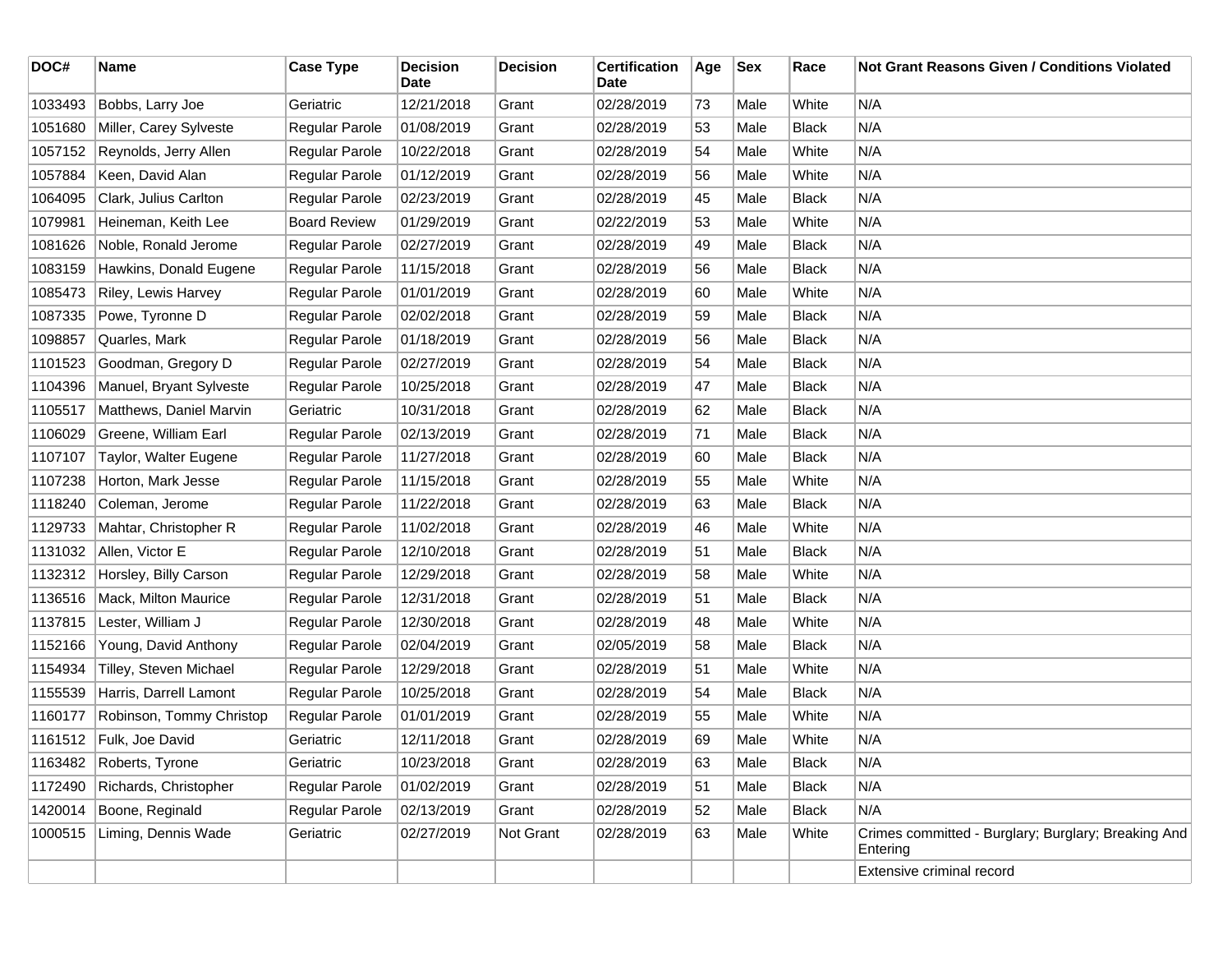| DOC#    | Name                          | <b>Case Type</b>      | <b>Decision</b><br><b>Date</b> | <b>Decision</b>  | <b>Certification</b><br><b>Date</b> | Age | <b>Sex</b> | Race         | Not Grant Reasons Given / Conditions Violated                                                                                                         |
|---------|-------------------------------|-----------------------|--------------------------------|------------------|-------------------------------------|-----|------------|--------------|-------------------------------------------------------------------------------------------------------------------------------------------------------|
| 1000515 | Liming, Dennis Wade           | Geriatric             | 02/27/2019                     | Not Grant        | 02/28/2019                          | 63  | Male       | White        | Serious nature and circumstances of your offense(s).                                                                                                  |
|         |                               |                       |                                |                  |                                     |     |            |              | The Board concludes that you should serve more of<br>your sentence prior to release on parole.                                                        |
|         |                               |                       |                                |                  |                                     |     |            |              | The Board considers you to be a risk to the<br>community.                                                                                             |
| 1001373 | McFarland, Donnie             | Geriatric             | 02/11/2019                     | Not Grant        | 02/13/2019                          | 61  | Male       | <b>Black</b> | Crimes committed - Homicide-2Nd-Degree; Grand<br>Larceny Auto                                                                                         |
|         |                               |                       |                                |                  |                                     |     |            |              | Serious nature and circumstances of your offense(s).                                                                                                  |
|         |                               |                       |                                |                  |                                     |     |            |              | The Board concludes that you should serve more of<br>your sentence prior to release on parole.                                                        |
|         |                               |                       |                                |                  |                                     |     |            |              | You need to show a longer period of stable<br>adjustment.                                                                                             |
| 1001402 | Green, Michael Alfonso        | <b>Regular Parole</b> | 02/17/2019                     | <b>Not Grant</b> | 02/19/2019                          | 60  | Male       | <b>Black</b> | Conviction of a new crime while incarcerated                                                                                                          |
|         |                               |                       |                                |                  |                                     |     |            |              | Extensive criminal record                                                                                                                             |
|         |                               |                       |                                |                  |                                     |     |            |              | History of substance abuse.                                                                                                                           |
|         |                               |                       |                                |                  |                                     |     |            |              | History of violence.                                                                                                                                  |
|         |                               |                       |                                |                  |                                     |     |            |              | Serious nature and circumstances of your offense(s).                                                                                                  |
|         |                               |                       |                                |                  |                                     |     |            |              | You need to show a longer period of stable<br>adjustment.                                                                                             |
| 1001553 | Miles, Simeon Noah            | <b>Board Review</b>   | 02/20/2019                     | Not Grant        | 02/21/2019                          | 56  | Male       | <b>Black</b> | Crimes committed - Sodomy: By Force Or Victim<br>Helplessness; Sodomy: By Force Or Victim<br>Helplessness; Sodomy: By Force Or Victim<br>Helplessness |
|         |                               |                       |                                |                  |                                     |     |            |              | Extensive criminal record                                                                                                                             |
|         |                               |                       |                                |                  |                                     |     |            |              | Release at this time would diminish seriousness of<br>crime                                                                                           |
|         |                               |                       |                                |                  |                                     |     |            |              | The Board concludes that you should serve more of<br>your sentence prior to release on parole.                                                        |
|         |                               |                       |                                |                  |                                     |     |            |              | The Board considers you to be a risk to the<br>community.                                                                                             |
|         |                               |                       |                                |                  |                                     |     |            |              | Your prior failure(s) and/or convictions while under<br>community supervision indicate that you are unlikely<br>to comply with conditions of release. |
| 1001734 | Nelson, James E III           | <b>Regular Parole</b> | 02/02/2019                     | <b>Not Grant</b> | 02/05/2019                          | 66  | Male       | White        | Crimes committed - Aggravated Sexual Battery;<br>Aggravated Sexual Battery; Forcible Sodomy                                                           |
|         |                               |                       |                                |                  |                                     |     |            |              | Serious nature and circumstances of your offense(s).                                                                                                  |
|         |                               |                       |                                |                  |                                     |     |            |              | The Board considers you to be a risk to the<br>community.                                                                                             |
|         | 1004307   Walker, Gary Robert | Geriatric             | 02/27/2019                     | Not Grant        | 02/28/2019                          | 65  | Male       | <b>Black</b> | Extensive criminal record                                                                                                                             |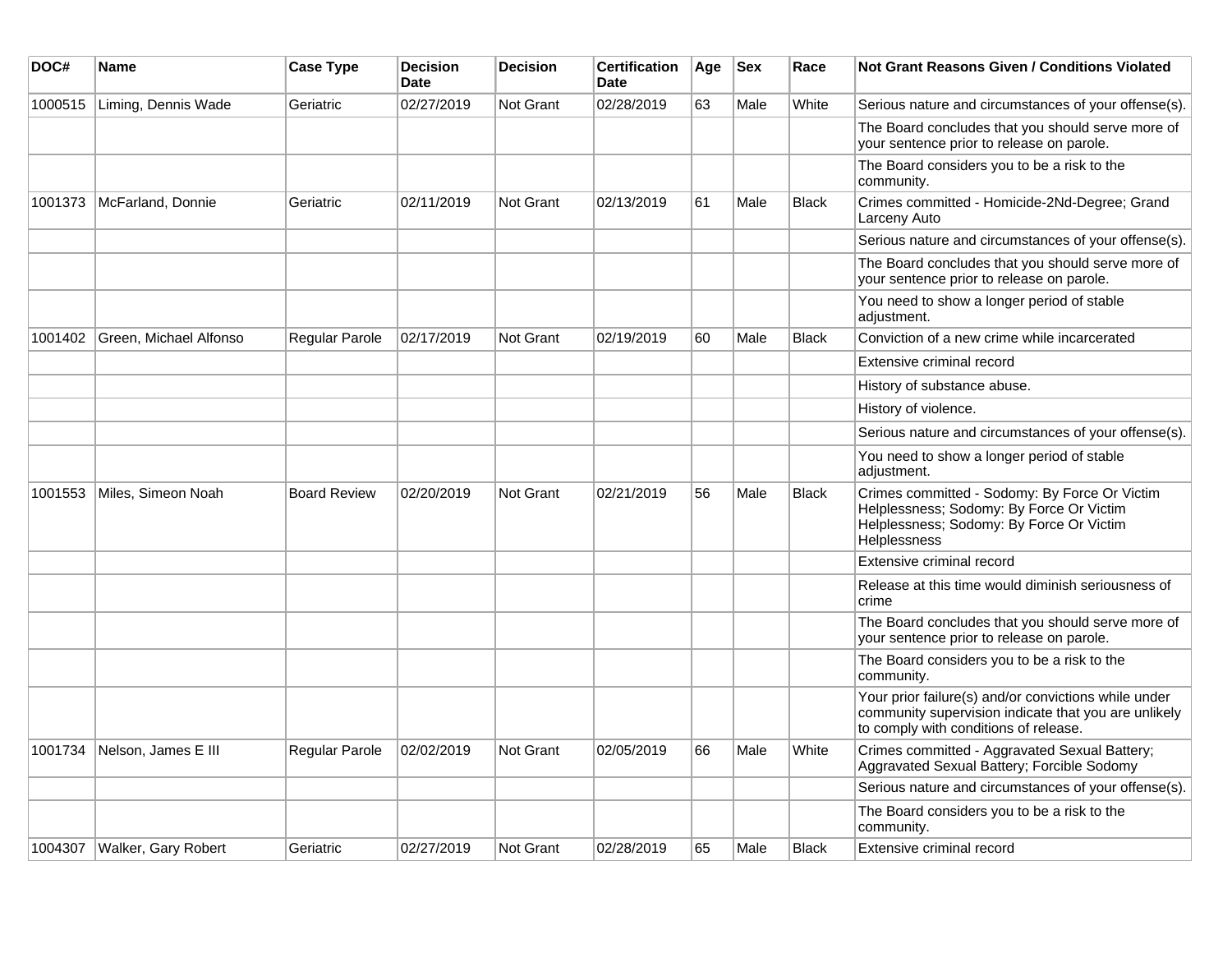| DOC#    | <b>Name</b>             | <b>Case Type</b>      | <b>Decision</b><br><b>Date</b> | <b>Decision</b>  | <b>Certification</b><br><b>Date</b> | Age | <b>Sex</b> | Race         | <b>Not Grant Reasons Given / Conditions Violated</b>                                                                                                        |
|---------|-------------------------|-----------------------|--------------------------------|------------------|-------------------------------------|-----|------------|--------------|-------------------------------------------------------------------------------------------------------------------------------------------------------------|
| 1004307 | Walker, Gary Robert     | Geriatric             | 02/27/2019                     | Not Grant        | 02/28/2019                          | 65  | Male       | Black        | Release at this time would diminish seriousness of<br>crime                                                                                                 |
|         |                         |                       |                                |                  |                                     |     |            |              | Serious nature and circumstances of your offense(s).                                                                                                        |
|         |                         |                       |                                |                  |                                     |     |            |              | The Board concludes that you should serve more of<br>your sentence prior to release on parole.                                                              |
|         |                         |                       |                                |                  |                                     |     |            |              | Your prior failure(s) and/or convictions while under<br>community supervision indicate that you are unlikely<br>to comply with conditions of release.       |
| 1004818 | Sykes, Calvin Donell    | <b>Regular Parole</b> | 02/25/2019                     | Not Grant        | 02/26/2019                          | 59  | Male       | <b>Black</b> | Considering your offense and your institutional<br>records, the Board concludes that you should serve<br>more of your sentence before being paroled.        |
|         |                         |                       |                                |                  |                                     |     |            |              | History of substance abuse.                                                                                                                                 |
|         |                         |                       |                                |                  |                                     |     |            |              | Release at this time would diminish seriousness of<br>crime                                                                                                 |
|         |                         |                       |                                |                  |                                     |     |            |              | Serious nature and circumstances of your offense(s).                                                                                                        |
|         |                         |                       |                                |                  |                                     |     |            |              | The Board concludes that you should serve more of<br>your sentence prior to release on parole.                                                              |
|         |                         |                       |                                |                  |                                     |     |            |              | You need further participation in institutional work<br>and/or educational programs to indicate your positive<br>progression towards re-entry into society. |
|         |                         |                       |                                |                  |                                     |     |            |              | Your record of institutional infractions indicates a<br>disregard for rules and that you are not ready to<br>conform to society.                            |
| 1005189 | Cooper, Alvin Darnell   | <b>Regular Parole</b> | 02/27/2019                     | <b>Not Grant</b> | 02/28/2019                          | 56  | Male       | <b>Black</b> | Extensive criminal record                                                                                                                                   |
|         |                         |                       |                                |                  |                                     |     |            |              | History of violence.                                                                                                                                        |
|         |                         |                       |                                |                  |                                     |     |            |              | Release at this time would diminish seriousness of<br>crime                                                                                                 |
|         |                         |                       |                                |                  |                                     |     |            |              | Serious nature and circumstances of your offense(s).                                                                                                        |
|         |                         |                       |                                |                  |                                     |     |            |              | The Board considers you to be a risk to the<br>community.                                                                                                   |
|         |                         |                       |                                |                  |                                     |     |            |              | Your prior failure(s) and/or convictions while under<br>community supervision indicate that you are unlikely<br>to comply with conditions of release.       |
| 1008055 | Delgado, Richard Dwayne | Geriatric             | 02/27/2019                     | Not Grant        | 02/28/2019                          | 62  | Male       | White        | No Interest in Parole                                                                                                                                       |
| 1008456 | Mills, Kevin Scott      | Regular Parole        | 02/25/2019                     | Not Grant        | 02/26/2019                          | 53  | Male       | <b>Black</b> | Considering your offense and your institutional<br>records, the Board concludes that you should serve<br>more of your sentence before being paroled.        |
|         |                         |                       |                                |                  |                                     |     |            |              | Conviction of a new crime while incarcerated                                                                                                                |
|         |                         |                       |                                |                  |                                     |     |            |              | Crimes committed - Kidnap/Abduct; Sex Assault,<br>Rape; Robbery                                                                                             |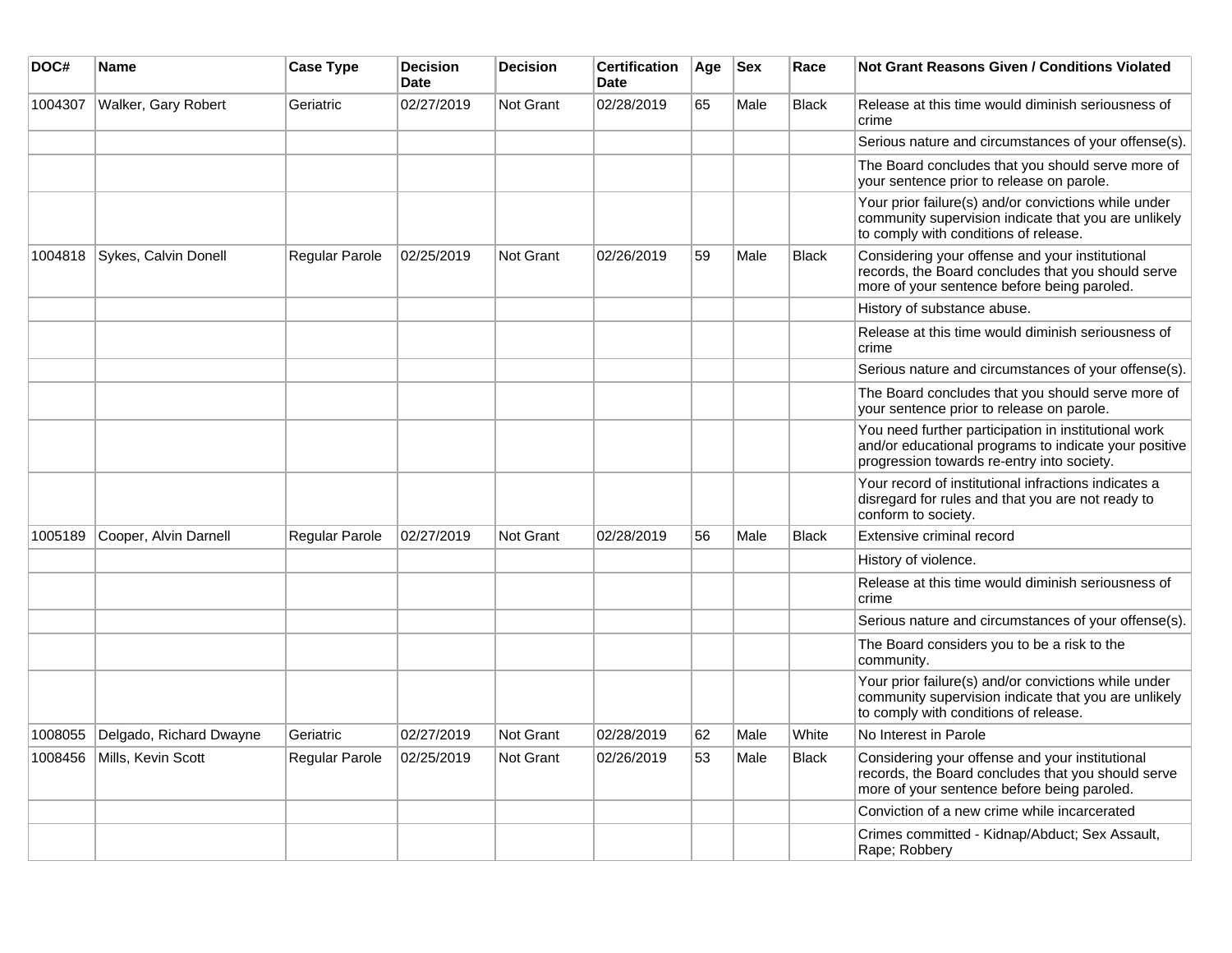| DOC#    | Name                   | <b>Case Type</b> | <b>Decision</b><br><b>Date</b> | <b>Decision</b>  | <b>Certification</b><br><b>Date</b> | Age | <b>Sex</b> | Race         | <b>Not Grant Reasons Given / Conditions Violated</b>                                                                                                  |
|---------|------------------------|------------------|--------------------------------|------------------|-------------------------------------|-----|------------|--------------|-------------------------------------------------------------------------------------------------------------------------------------------------------|
| 1008456 | Mills, Kevin Scott     | Regular Parole   | 02/25/2019                     | Not Grant        | 02/26/2019                          | 53  | Male       | <b>Black</b> | Release at this time would diminish seriousness of<br>crime                                                                                           |
|         |                        |                  |                                |                  |                                     |     |            |              | Serious nature and circumstances of your offense(s).                                                                                                  |
|         |                        |                  |                                |                  |                                     |     |            |              | The Board considers you to be a risk to the<br>community.                                                                                             |
|         |                        |                  |                                |                  |                                     |     |            |              | You need to show a longer period of stable<br>adjustment.                                                                                             |
| 1009815 | Arrington, Robert Lee  | Regular Parole   | 02/20/2019                     | <b>Not Grant</b> | 02/25/2019                          | 49  | Male       | <b>Black</b> | Conviction of a new crime while incarcerated                                                                                                          |
|         |                        |                  |                                |                  |                                     |     |            |              | Crimes committed - Homicide/Murder; Obstruct<br>Police; Obstructing Justice                                                                           |
|         |                        |                  |                                |                  |                                     |     |            |              | Poor institutional adjustment (for example,<br>motivation/attitude, unfavorable reports, lack of<br>program involvement, etc.)                        |
|         |                        |                  |                                |                  |                                     |     |            |              | Serious nature and circumstances of your offense(s).                                                                                                  |
|         |                        |                  |                                |                  |                                     |     |            |              | The Board considers you to be a risk to the<br>community.                                                                                             |
|         |                        |                  |                                |                  |                                     |     |            |              | You need to show a longer period of stable<br>adjustment.                                                                                             |
|         |                        |                  |                                |                  |                                     |     |            |              | Your prior failure(s) and/or convictions while under<br>community supervision indicate that you are unlikely<br>to comply with conditions of release. |
| 1010569 | Herbert, Cortez Alonzo | Regular Parole   | 02/01/2019                     | Not Grant        | 02/05/2019                          | 51  | Male       | <b>Black</b> | Considering your offense and your institutional<br>records, the Board concludes that you should serve<br>more of your sentence before being paroled.  |
|         |                        |                  |                                |                  |                                     |     |            |              | Extensive criminal record                                                                                                                             |
|         |                        |                  |                                |                  |                                     |     |            |              | Poor institutional adjustment (for example,<br>motivation/attitude, unfavorable reports, lack of<br>program involvement, etc.)                        |
|         |                        |                  |                                |                  |                                     |     |            |              | Release at this time would diminish seriousness of<br>crime                                                                                           |
|         |                        |                  |                                |                  |                                     |     |            |              | Serious nature and circumstances of your offense(s).                                                                                                  |
|         |                        |                  |                                |                  |                                     |     |            |              | The Board considers you to be a risk to the<br>community.                                                                                             |
| 1011779 | Maddrey, Ervin Connell | Regular Parole   | 02/07/2019                     | <b>Not Grant</b> | 02/11/2019                          | 67  | Male       | Black        | Extensive criminal record                                                                                                                             |
|         |                        |                  |                                |                  |                                     |     |            |              | Release at this time would diminish seriousness of<br>crime                                                                                           |
|         |                        |                  |                                |                  |                                     |     |            |              | Serious nature and circumstances of your offense(s).                                                                                                  |
|         |                        |                  |                                |                  |                                     |     |            |              | The Board concludes that you should serve more of<br>your sentence prior to release on parole.                                                        |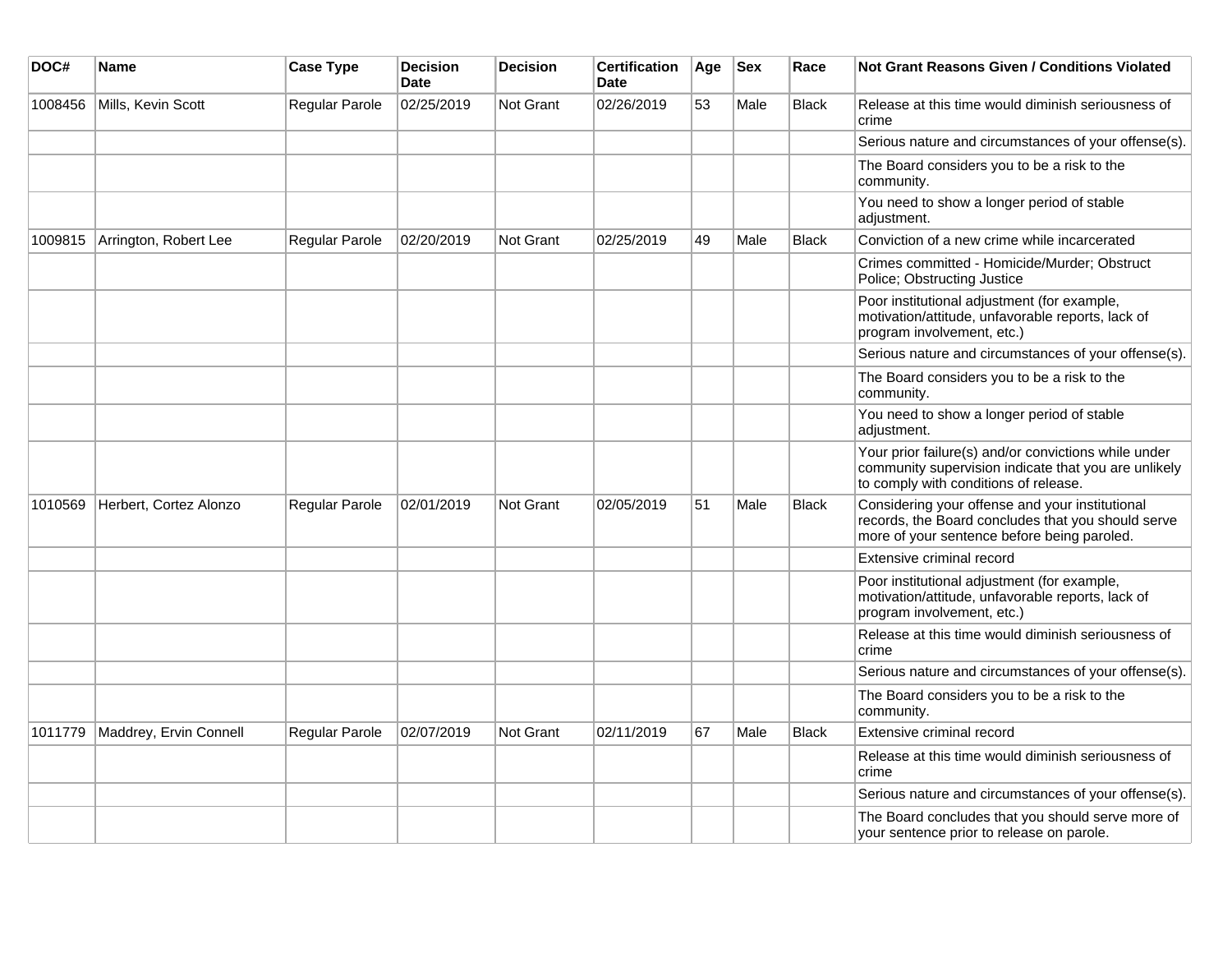| DOC#    | Name                     | <b>Case Type</b>      | <b>Decision</b><br><b>Date</b> | <b>Decision</b>  | <b>Certification</b><br><b>Date</b> | Age | <b>Sex</b> | Race         | Not Grant Reasons Given / Conditions Violated                                                                                                         |
|---------|--------------------------|-----------------------|--------------------------------|------------------|-------------------------------------|-----|------------|--------------|-------------------------------------------------------------------------------------------------------------------------------------------------------|
| 1011779 | Maddrey, Ervin Connell   | Regular Parole        | 02/07/2019                     | Not Grant        | 02/11/2019                          | 67  | Male       | <b>Black</b> | Your prior failure(s) and/or convictions while under<br>community supervision indicate that you are unlikely<br>to comply with conditions of release. |
| 1017371 | White, Rodney Fernell    | Regular Parole        | 02/11/2019                     | Not Grant        | 02/13/2019                          | 53  | Male       | <b>Black</b> | Considering your offense and your institutional<br>records, the Board concludes that you should serve<br>more of your sentence before being paroled.  |
|         |                          |                       |                                |                  |                                     |     |            |              | Poor institutional adjustment (for example,<br>motivation/attitude, unfavorable reports, lack of<br>program involvement, etc.)                        |
|         |                          |                       |                                |                  |                                     |     |            |              | Release at this time would diminish seriousness of<br>crime                                                                                           |
|         |                          |                       |                                |                  |                                     |     |            |              | Serious nature and circumstances of your offense(s).                                                                                                  |
|         |                          |                       |                                |                  |                                     |     |            |              | The Board concludes that you should serve more of<br>your sentence prior to release on parole.                                                        |
|         |                          |                       |                                |                  |                                     |     |            |              | The Board considers you to be a risk to the<br>community.                                                                                             |
| 1017931 | Johnson, Stewart Anthony | <b>Regular Parole</b> | 02/18/2019                     | Not Grant        | 02/21/2019                          | 51  | Male       | <b>Black</b> | Extensive criminal record                                                                                                                             |
|         |                          |                       |                                |                  |                                     |     |            |              | Release at this time would diminish seriousness of<br>crime                                                                                           |
|         |                          |                       |                                |                  |                                     |     |            |              | Serious nature and circumstances of your offense(s).                                                                                                  |
|         |                          |                       |                                |                  |                                     |     |            |              | The Board concludes that you should serve more of<br>your sentence prior to release on parole.                                                        |
| 1018409 | <b>Bradford, Robert</b>  | <b>Regular Parole</b> | 02/08/2019                     | Not Grant        | 02/11/2019                          | 67  | Male       | <b>Black</b> | Crimes committed - Sex Assault, Rape; Robbery;<br>Burglary                                                                                            |
|         |                          |                       |                                |                  |                                     |     |            |              | Extensive criminal record                                                                                                                             |
|         |                          |                       |                                |                  |                                     |     |            |              | Serious nature and circumstances of your offense(s).                                                                                                  |
| 1018634 | Washington, Raymond L    | Regular Parole        | 02/25/2019                     | Not Grant        | 02/25/2019                          | 62  | Male       | <b>Black</b> | No Interest in Parole                                                                                                                                 |
| 1019475 | Adams, Daniel N          | Regular Parole        | 02/19/2019                     | <b>Not Grant</b> | 02/21/2019                          | 58  | Male       | <b>Black</b> | Crimes committed - Homicide/Murder                                                                                                                    |
|         |                          |                       |                                |                  |                                     |     |            |              | Serious nature and circumstances of your offense(s).                                                                                                  |
|         |                          |                       |                                |                  |                                     |     |            |              | The Board concludes that you should serve more of<br>your sentence prior to release on parole.                                                        |
| 1020425 | Johnson, Lewis Edward    | <b>Board Review</b>   | 02/06/2019                     | Not Grant        | 02/11/2019                          | 58  | Male       | <b>Black</b> | Crimes committed - Homicide-1st Degree                                                                                                                |
|         |                          |                       |                                |                  |                                     |     |            |              | Release at this time would diminish seriousness of<br>crime                                                                                           |
|         |                          |                       |                                |                  |                                     |     |            |              | Serious nature and circumstances of your offense(s).                                                                                                  |
|         |                          |                       |                                |                  |                                     |     |            |              | The Board concludes that you should serve more of<br>your sentence prior to release on parole.                                                        |
| 1020513 | Fender, John Robert      | <b>Regular Parole</b> | 02/16/2019                     | Not Grant        | 02/19/2019                          | 66  | Male       | White        | Crimes committed - Forcible Sodomy; Forcible<br>Sodomy                                                                                                |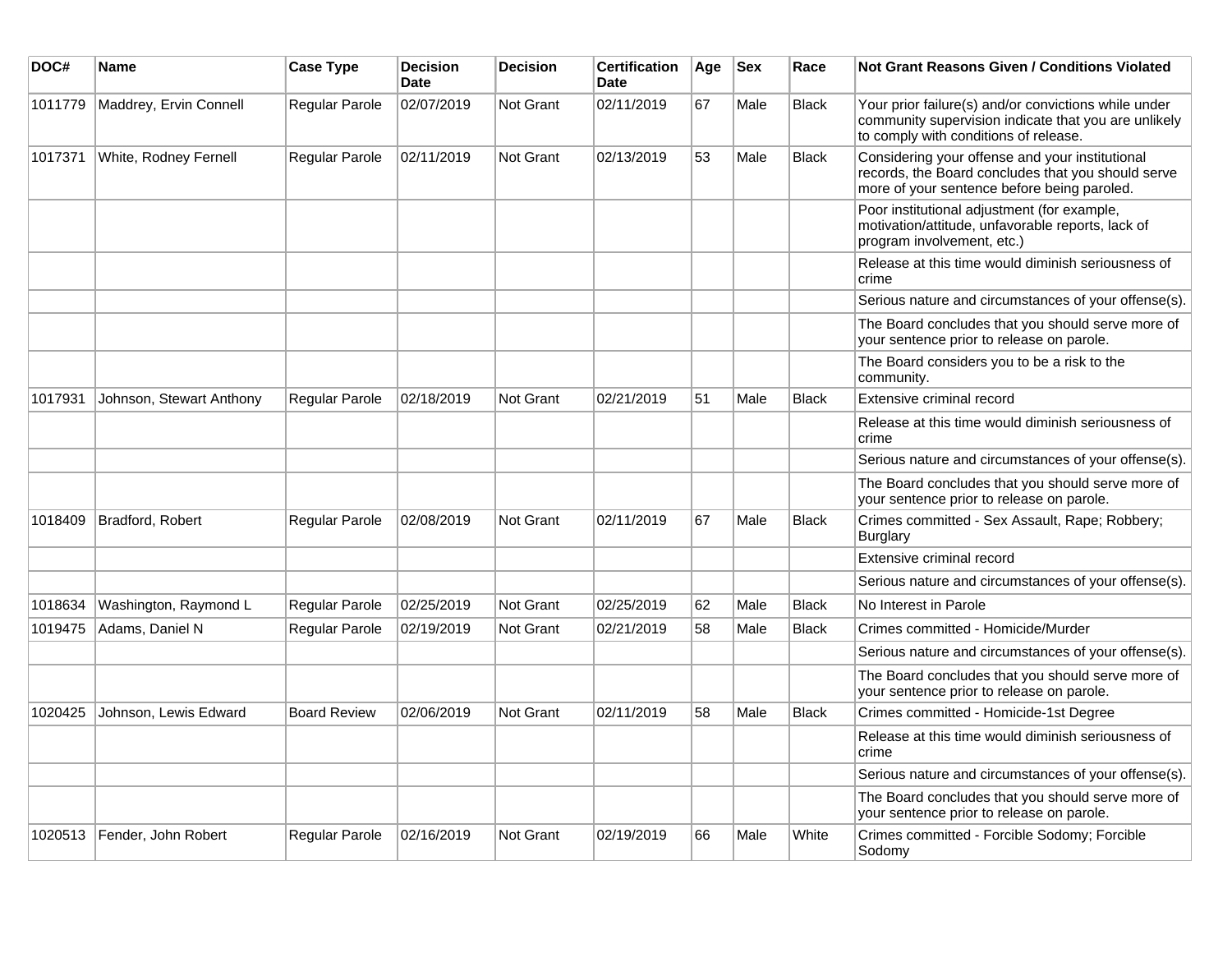| DOC#    | <b>Name</b>           | <b>Case Type</b> | <b>Decision</b><br><b>Date</b> | <b>Decision</b> | <b>Certification</b><br>Date | Age | <b>Sex</b> | Race         | <b>Not Grant Reasons Given / Conditions Violated</b>                                                                                                  |
|---------|-----------------------|------------------|--------------------------------|-----------------|------------------------------|-----|------------|--------------|-------------------------------------------------------------------------------------------------------------------------------------------------------|
| 1020513 | Fender, John Robert   | Regular Parole   | 02/16/2019                     | Not Grant       | 02/19/2019                   | 66  | Male       | White        | Release at this time would diminish seriousness of<br>crime                                                                                           |
|         |                       |                  |                                |                 |                              |     |            |              | Serious nature and circumstances of your offense(s).                                                                                                  |
|         |                       |                  |                                |                 |                              |     |            |              | The Board considers you to be a risk to the<br>community.                                                                                             |
| 1022601 | Thomas, Robert Lee    | Geriatric        | 02/25/2019                     | Not Grant       | 02/28/2019                   | 65  | Male       | <b>Black</b> | History of violence.                                                                                                                                  |
|         |                       |                  |                                |                 |                              |     |            |              | Release at this time would diminish seriousness of<br>crime                                                                                           |
|         |                       |                  |                                |                 |                              |     |            |              | Serious nature and circumstances of your offense(s).                                                                                                  |
|         |                       |                  |                                |                 |                              |     |            |              | The Board concludes that you should serve more of<br>your sentence prior to release on parole.                                                        |
|         |                       |                  |                                |                 |                              |     |            |              | The Board considers you to be a risk to the<br>community.                                                                                             |
|         |                       |                  |                                |                 |                              |     |            |              | You need to show a longer period of stable<br>adjustment.                                                                                             |
|         |                       |                  |                                |                 |                              |     |            |              | Your prior failure(s) and/or convictions while under<br>community supervision indicate that you are unlikely<br>to comply with conditions of release. |
| 1023563 | Jackson, Chauncey J   | Regular Parole   | 02/20/2019                     | Not Grant       | 02/21/2019                   | 40  | Male       | <b>Black</b> | Considering your offense and your institutional<br>records, the Board concludes that you should serve<br>more of your sentence before being paroled.  |
|         |                       |                  |                                |                 |                              |     |            |              | Crimes committed - Murder: 1st Degree; Robbery -<br>Attempted; Receiv Stolen Prop                                                                     |
|         |                       |                  |                                |                 |                              |     |            |              | History of violence.                                                                                                                                  |
|         |                       |                  |                                |                 |                              |     |            |              | Release at this time would diminish seriousness of<br>crime                                                                                           |
|         |                       |                  |                                |                 |                              |     |            |              | Serious nature and circumstances of your offense(s).                                                                                                  |
| 1023696 | Israel, Jacob         | Regular Parole   | 02/26/2019                     | Not Grant       | 02/26/2019                   | 56  | Male       | White        | Crimes committed - Kidnap/Abduct; Robbery;<br>Robbery                                                                                                 |
|         |                       |                  |                                |                 |                              |     |            |              | Extensive criminal record                                                                                                                             |
|         |                       |                  |                                |                 |                              |     |            |              | History of violence.                                                                                                                                  |
|         |                       |                  |                                |                 |                              |     |            |              | Release at this time would diminish seriousness of<br>crime                                                                                           |
|         |                       |                  |                                |                 |                              |     |            |              | Serious nature and circumstances of your offense(s).                                                                                                  |
|         |                       |                  |                                |                 |                              |     |            |              | The Board concludes that you should serve more of<br>your sentence prior to release on parole.                                                        |
| 1024705 | Harper, Linwood Isaac | Regular Parole   | 02/17/2019                     | Not Grant       | 02/19/2019                   | 66  | Male       | Black        | Extensive criminal record                                                                                                                             |
|         |                       |                  |                                |                 |                              |     |            |              | History of substance abuse.                                                                                                                           |
|         |                       |                  |                                |                 |                              |     |            |              | Release at this time would diminish seriousness of<br>crime                                                                                           |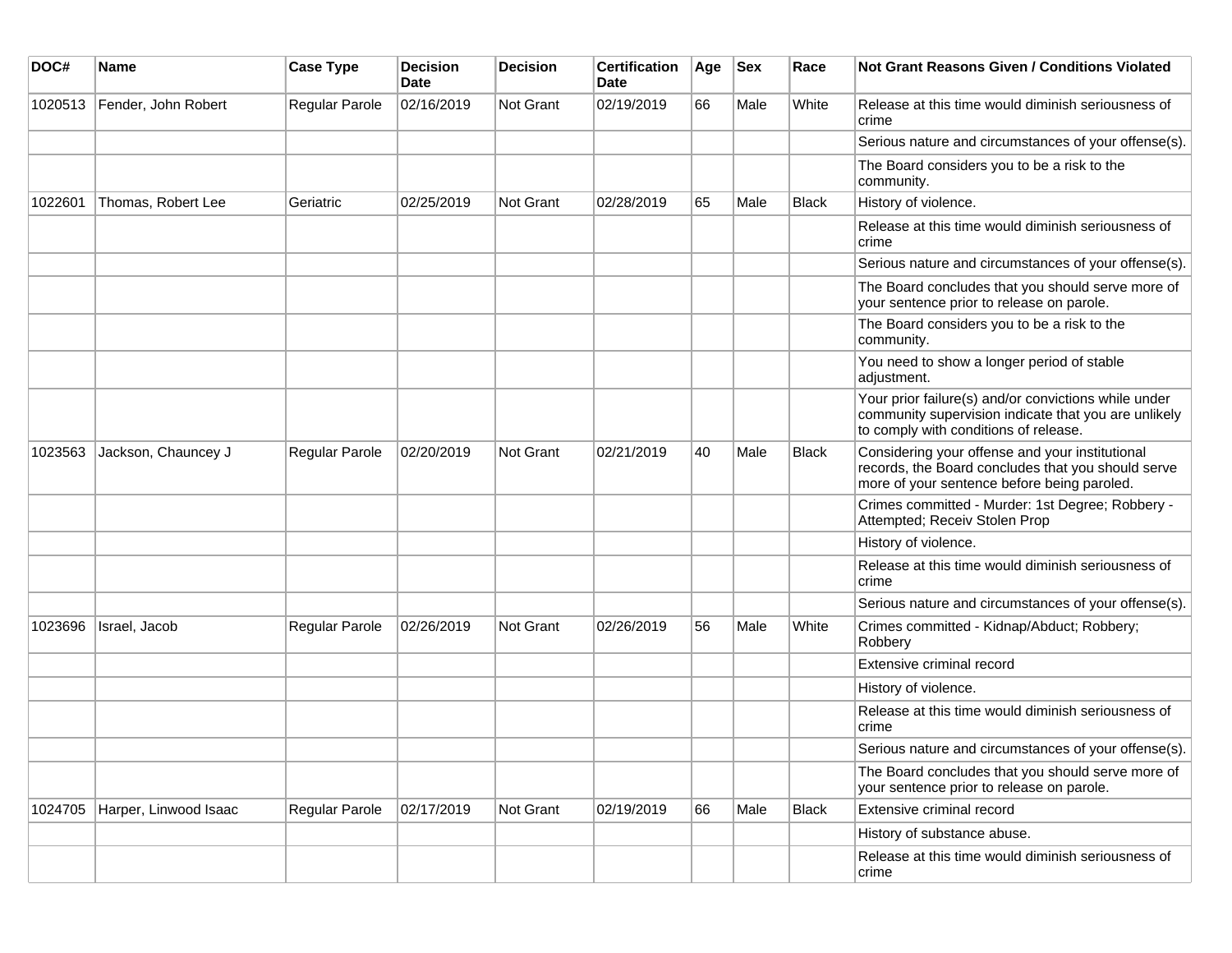| DOC#    | Name                      | <b>Case Type</b>      | <b>Decision</b><br>Date | <b>Decision</b> | <b>Certification</b><br>Date | Age | <b>Sex</b> | Race         | Not Grant Reasons Given / Conditions Violated                                                                                                         |
|---------|---------------------------|-----------------------|-------------------------|-----------------|------------------------------|-----|------------|--------------|-------------------------------------------------------------------------------------------------------------------------------------------------------|
| 1024705 | Harper, Linwood Isaac     | Regular Parole        | 02/17/2019              | Not Grant       | 02/19/2019                   | 66  | Male       | <b>Black</b> | Serious nature and circumstances of your offense(s).                                                                                                  |
|         |                           |                       |                         |                 |                              |     |            |              | Your prior failure(s) and/or convictions while under<br>community supervision indicate that you are unlikely<br>to comply with conditions of release. |
| 1027074 | Green, Roger              | Regular Parole        | 02/13/2019              | Not Grant       | 02/14/2019                   | 54  | Male       | <b>Black</b> | Considering your offense and your institutional<br>records, the Board concludes that you should serve<br>more of your sentence before being paroled.  |
|         |                           |                       |                         |                 |                              |     |            |              | Crimes committed - Kidnap/Abduct; Kidnap/Abduct;<br>Kidnap/Abduct                                                                                     |
|         |                           |                       |                         |                 |                              |     |            |              | Extensive criminal record                                                                                                                             |
|         |                           |                       |                         |                 |                              |     |            |              | Your prior failure(s) and/or convictions while under<br>community supervision indicate that you are unlikely<br>to comply with conditions of release. |
| 1027621 | Martin, Joe Arnold        | Regular Parole        | 02/01/2019              | Not Grant       | 02/05/2019                   | 70  | Male       | <b>Black</b> | Crimes committed - Homicide/Murder; Weapon<br>Offense                                                                                                 |
|         |                           |                       |                         |                 |                              |     |            |              | History of violence.                                                                                                                                  |
|         |                           |                       |                         |                 |                              |     |            |              | Release at this time would diminish seriousness of<br>crime                                                                                           |
|         |                           |                       |                         |                 |                              |     |            |              | Serious nature and circumstances of your offense(s).                                                                                                  |
|         |                           |                       |                         |                 |                              |     |            |              | The Board considers you to be a risk to the<br>community.                                                                                             |
| 1027745 | Ross, Christopher Anthony | Geriatric             | 02/22/2019              | Not Grant       | 02/25/2019                   | 60  | Male       | <b>Black</b> | No Interest in Parole                                                                                                                                 |
| 1029009 | Robinson, Wilbert Lee     | Geriatric             | 02/20/2019              | Not Grant       | 02/25/2019                   | 69  | Male       | <b>Black</b> | Conviction of a new crime while incarcerated                                                                                                          |
|         |                           |                       |                         |                 |                              |     |            |              | Extensive criminal record                                                                                                                             |
|         |                           |                       |                         |                 |                              |     |            |              | History of violence.                                                                                                                                  |
|         |                           |                       |                         |                 |                              |     |            |              | Serious nature and circumstances of your offense(s).                                                                                                  |
|         |                           |                       |                         |                 |                              |     |            |              | Your prior failure(s) and/or convictions while under<br>community supervision indicate that you are unlikely<br>to comply with conditions of release. |
| 1029351 | Artis, Alfonza Leonard    | <b>Regular Parole</b> | 02/23/2019              | Not Grant       | 02/25/2019                   | 66  | Male       | <b>Black</b> | Release at this time would diminish seriousness of<br>crime                                                                                           |
|         |                           |                       |                         |                 |                              |     |            |              | Serious nature and circumstances of your offense(s).                                                                                                  |
|         |                           |                       |                         |                 |                              |     |            |              | The Board concludes that you should serve more of<br>your sentence prior to release on parole.                                                        |
|         |                           |                       |                         |                 |                              |     |            |              | The Board considers you to be a risk to the<br>community.                                                                                             |
| 1031317 | Griffey, Carl Lee         | Regular Parole        | 02/11/2019              | Not Grant       | 02/12/2019                   | 55  | Male       | White        | History of substance abuse.                                                                                                                           |
|         |                           |                       |                         |                 |                              |     |            |              | Release at this time would diminish seriousness of<br>crime                                                                                           |
|         |                           |                       |                         |                 |                              |     |            |              | Serious nature and circumstances of your offense(s).                                                                                                  |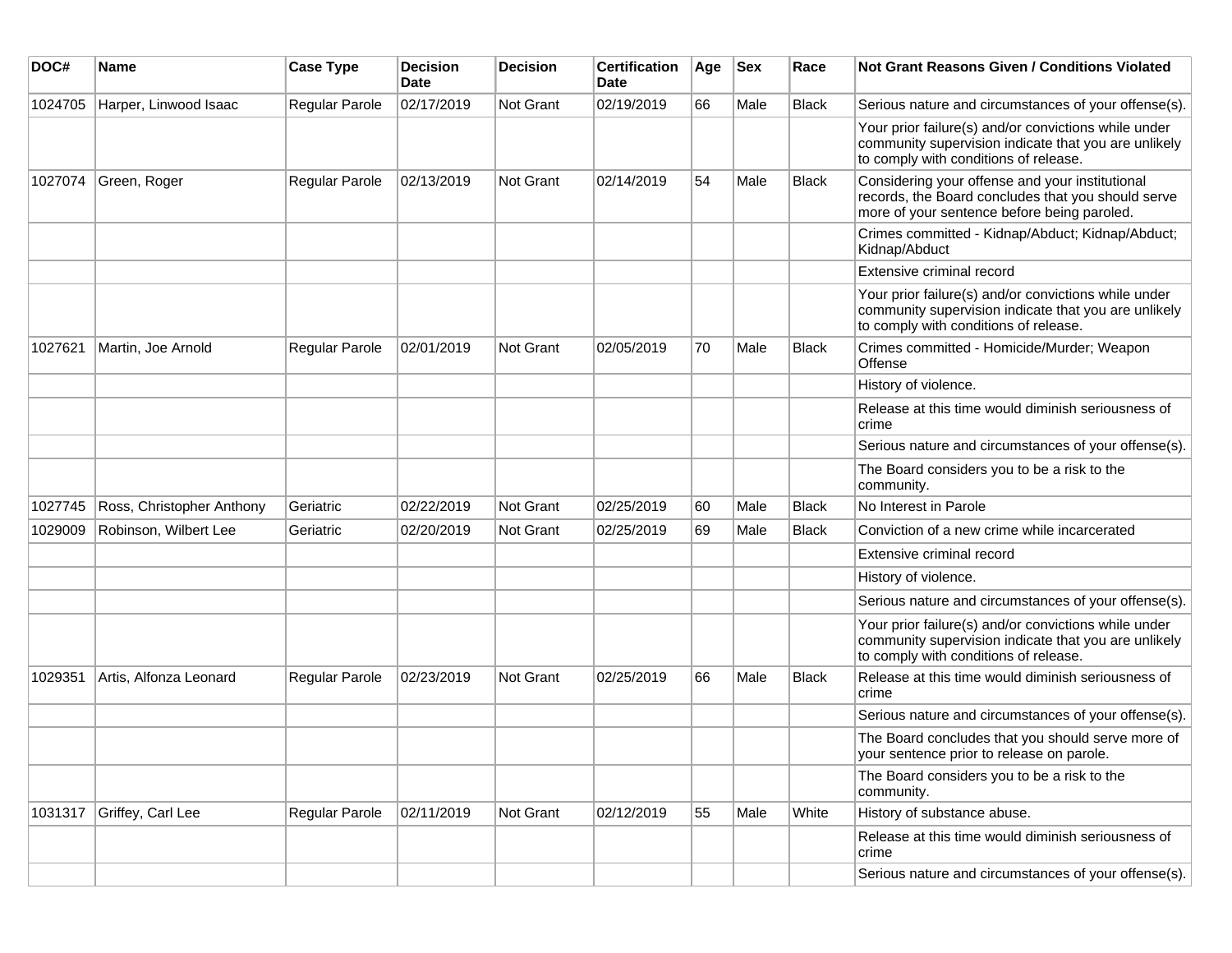| DOC#    | <b>Name</b>                | <b>Case Type</b>      | <b>Decision</b><br><b>Date</b> | <b>Decision</b>  | <b>Certification</b><br><b>Date</b> | Age | <b>Sex</b>   | Race         | <b>Not Grant Reasons Given / Conditions Violated</b>                                                                                                 |
|---------|----------------------------|-----------------------|--------------------------------|------------------|-------------------------------------|-----|--------------|--------------|------------------------------------------------------------------------------------------------------------------------------------------------------|
| 1031317 | Griffey, Carl Lee          | Regular Parole        | 02/11/2019                     | <b>Not Grant</b> | 02/12/2019                          | 55  | Male         | White        | The Board concludes that you should serve more of<br>your sentence prior to release on parole.                                                       |
| 1031584 | Stratton, John Henry Jr.   | Regular Parole        | 02/26/2019                     | <b>Not Grant</b> | 02/28/2019                          | 62  | Male         | <b>Black</b> | Crimes committed - Homicide/Murder; Use Of<br>Firearm In Felony                                                                                      |
|         |                            |                       |                                |                  |                                     |     |              |              | History of violence.                                                                                                                                 |
|         |                            |                       |                                |                  |                                     |     |              |              | Release at this time would diminish seriousness of<br>crime                                                                                          |
|         |                            |                       |                                |                  |                                     |     |              |              | Serious nature and circumstances of your offense(s).                                                                                                 |
| 1032322 | Mack, Patrick              | <b>Regular Parole</b> | 02/12/2019                     | <b>Not Grant</b> | 02/14/2019                          | 63  | Male         | <b>Black</b> | Crimes committed - Homicide-Capital; Abduct-No<br>Ransom Or Asslt: Abduct-No Ransom Or Asslt                                                         |
|         |                            |                       |                                |                  |                                     |     |              |              | Release at this time would diminish seriousness of<br>crime                                                                                          |
|         |                            |                       |                                |                  |                                     |     |              |              | Serious nature and circumstances of your offense(s).                                                                                                 |
|         |                            |                       |                                |                  |                                     |     |              |              | The Board concludes that you should serve more of<br>your sentence prior to release on parole.                                                       |
| 1032417 | Allen, Carrie Elizabet     | Geriatric             | 02/06/2019                     | <b>Not Grant</b> | 02/08/2019                          | 73  | Female White |              | Crimes committed - Homicide-1st Degree                                                                                                               |
|         |                            |                       |                                |                  |                                     |     |              |              | History of violence.                                                                                                                                 |
|         |                            |                       |                                |                  |                                     |     |              |              | Release at this time would diminish seriousness of<br>crime                                                                                          |
|         |                            |                       |                                |                  |                                     |     |              |              | Serious nature and circumstances of your offense(s).                                                                                                 |
| 1032650 | Slate, Buford R            | <b>Regular Parole</b> | 02/08/2019                     | <b>Not Grant</b> | 02/11/2019                          | 74  | Male         | White        | Crimes committed - Homicide-1st Degree; Weapon<br>Offense                                                                                            |
|         |                            |                       |                                |                  |                                     |     |              |              | Release at this time would diminish seriousness of<br>crime                                                                                          |
|         |                            |                       |                                |                  |                                     |     |              |              | Serious nature and circumstances of your offense(s).                                                                                                 |
| 1032760 | Hendricks, Clifford Eugene | <b>Regular Parole</b> | 02/13/2019                     | <b>Not Grant</b> | 02/14/2019                          | 51  | Male         | White        | Release at this time would diminish seriousness of<br>crime                                                                                          |
|         |                            |                       |                                |                  |                                     |     |              |              | Serious nature and circumstances of your offense(s).                                                                                                 |
|         |                            |                       |                                |                  |                                     |     |              |              | The Board concludes that you should serve more of<br>your sentence prior to release on parole.                                                       |
| 1032793 | Flinn, David A             | <b>Regular Parole</b> | 02/15/2019                     | <b>Not Grant</b> | 02/19/2019                          | 48  | Male         | White        | Considering your offense and your institutional<br>records, the Board concludes that you should serve<br>more of your sentence before being paroled. |
|         |                            |                       |                                |                  |                                     |     |              |              | Extensive criminal record                                                                                                                            |
|         |                            |                       |                                |                  |                                     |     |              |              | Release at this time would diminish seriousness of<br>crime                                                                                          |
|         |                            |                       |                                |                  |                                     |     |              |              | Serious nature and circumstances of your offense(s).                                                                                                 |
|         |                            |                       |                                |                  |                                     |     |              |              | The Board concludes that you should serve more of<br>your sentence prior to release on parole.                                                       |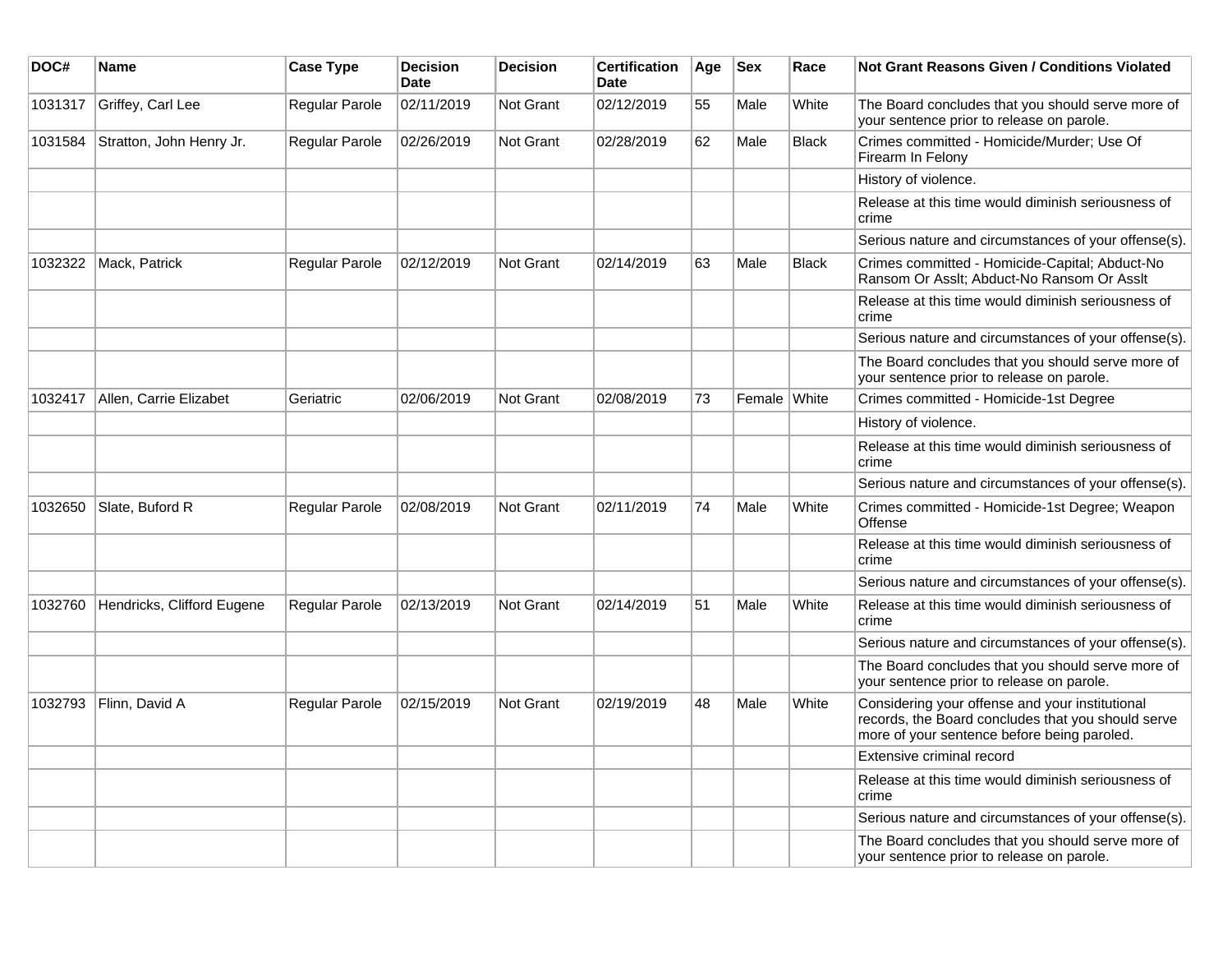| DOC#    | <b>Name</b>            | <b>Case Type</b> | <b>Decision</b><br><b>Date</b> | <b>Decision</b>  | <b>Certification</b><br>Date | Age | <b>Sex</b> | Race         | <b>Not Grant Reasons Given / Conditions Violated</b>                                                                                                  |
|---------|------------------------|------------------|--------------------------------|------------------|------------------------------|-----|------------|--------------|-------------------------------------------------------------------------------------------------------------------------------------------------------|
| 1032793 | Flinn, David A         | Regular Parole   | 02/15/2019                     | <b>Not Grant</b> | 02/19/2019                   | 48  | Male       | White        | The Board considers you to be a risk to the<br>community.                                                                                             |
|         |                        |                  |                                |                  |                              |     |            |              | You need to show a longer period of stable<br>adjustment.                                                                                             |
| 1033278 | Carpenter, Michael Lee | Regular Parole   | 02/09/2019                     | Not Grant        | 02/12/2019                   | 70  | Male       | <b>Black</b> | Release at this time would diminish seriousness of<br>crime                                                                                           |
|         |                        |                  |                                |                  |                              |     |            |              | Serious nature and circumstances of your offense(s).                                                                                                  |
|         |                        |                  |                                |                  |                              |     |            |              | The Board concludes that you should serve more of<br>your sentence prior to release on parole.                                                        |
|         |                        |                  |                                |                  |                              |     |            |              | The Board considers you to be a risk to the<br>community.                                                                                             |
| 1035345 | Kemp, Michael Anthony  | Regular Parole   | 02/08/2019                     | <b>Not Grant</b> | 02/11/2019                   | 58  | Male       | <b>Black</b> | Crimes committed - Robbery; Robbery; Robbery                                                                                                          |
|         |                        |                  |                                |                  |                              |     |            |              | Extensive criminal record                                                                                                                             |
|         |                        |                  |                                |                  |                              |     |            |              | Release at this time would diminish seriousness of<br>crime                                                                                           |
|         |                        |                  |                                |                  |                              |     |            |              | The Board concludes that you should serve more of<br>your sentence prior to release on parole.                                                        |
| 1036409 | Moore, David Thomas    | Regular Parole   | 02/26/2019                     | Not Grant        | 02/28/2019                   | 51  | Male       | White        | Crimes committed - Burgl-No Forced Entry-Resid;<br>Burgl Tools-Possess; Statutory Burglary                                                            |
|         |                        |                  |                                |                  |                              |     |            |              | Extensive criminal record                                                                                                                             |
|         |                        |                  |                                |                  |                              |     |            |              | History of substance abuse.                                                                                                                           |
|         |                        |                  |                                |                  |                              |     |            |              | The Board concludes that you should serve more of<br>your sentence prior to release on parole.                                                        |
|         |                        |                  |                                |                  |                              |     |            |              | The Board considers you to be a risk to the<br>community.                                                                                             |
|         |                        |                  |                                |                  |                              |     |            |              | Your record indicates a serious disregard for the<br>property rights of others.                                                                       |
| 1036603 | Stubblefield, Danny    | Geriatric        | 02/20/2019                     | <b>Not Grant</b> | 02/25/2019                   | 64  | Male       | <b>Black</b> | Extensive criminal record                                                                                                                             |
|         |                        |                  |                                |                  |                              |     |            |              | History of substance abuse.                                                                                                                           |
|         |                        |                  |                                |                  |                              |     |            |              | Serious nature and circumstances of your offense(s).                                                                                                  |
|         |                        |                  |                                |                  |                              |     |            |              | The Board concludes that you should serve more of<br>your sentence prior to release on parole.                                                        |
|         |                        |                  |                                |                  |                              |     |            |              | You need to show a longer period of stable<br>adjustment.                                                                                             |
|         |                        |                  |                                |                  |                              |     |            |              | Your prior failure(s) and/or convictions while under<br>community supervision indicate that you are unlikely<br>to comply with conditions of release. |
| 1039793 | King, Yves Montand     | Regular Parole   | 02/13/2019                     | Not Grant        | 02/14/2019                   | 56  | Male       | <b>Black</b> | Crimes committed - Sex Assault, Rape; Robbery;<br>Statutory Burglary                                                                                  |
|         |                        |                  |                                |                  |                              |     |            |              | Extensive criminal record                                                                                                                             |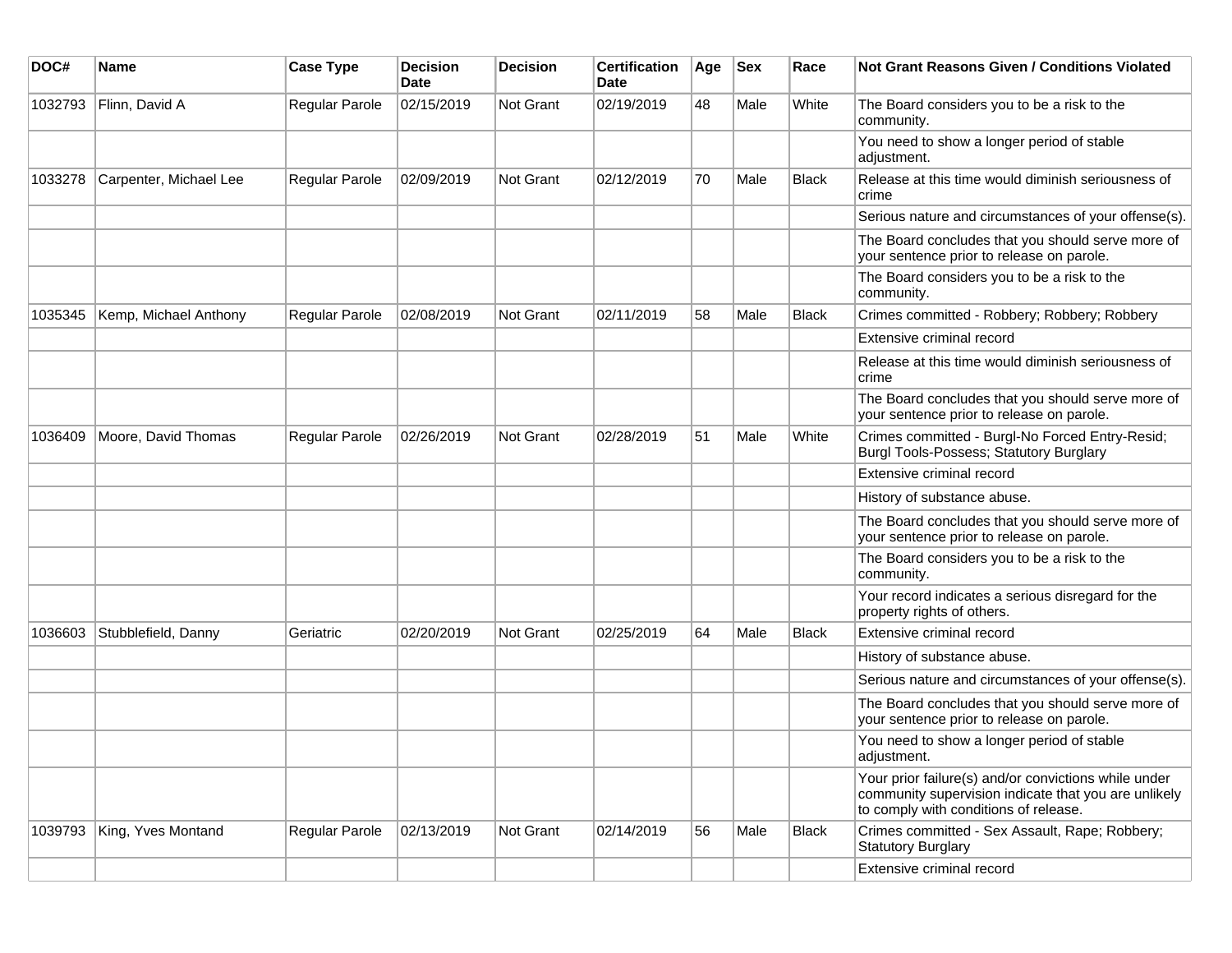| DOC#    | <b>Name</b>              | <b>Case Type</b> | <b>Decision</b><br><b>Date</b> | <b>Decision</b>  | <b>Certification</b><br>Date | Age | <b>Sex</b> | Race         | <b>Not Grant Reasons Given / Conditions Violated</b>                                                                                                        |
|---------|--------------------------|------------------|--------------------------------|------------------|------------------------------|-----|------------|--------------|-------------------------------------------------------------------------------------------------------------------------------------------------------------|
| 1039793 | King, Yves Montand       | Regular Parole   | 02/13/2019                     | Not Grant        | 02/14/2019                   | 56  | Male       | <b>Black</b> | History of violence.                                                                                                                                        |
|         |                          |                  |                                |                  |                              |     |            |              | Release at this time would diminish seriousness of<br>crime                                                                                                 |
|         |                          |                  |                                |                  |                              |     |            |              | Serious nature and circumstances of your offense(s).                                                                                                        |
|         |                          |                  |                                |                  |                              |     |            |              | The Board considers you to be a risk to the<br>community.                                                                                                   |
| 1039798 | Hodges, Bryan Keith      | Regular Parole   | 02/13/2019                     | <b>Not Grant</b> | 02/14/2019                   | 51  | Male       | White        | Serious nature and circumstances of your offense(s).                                                                                                        |
|         |                          |                  |                                |                  |                              |     |            |              | You need to show a longer period of stable<br>adjustment.                                                                                                   |
|         |                          |                  |                                |                  |                              |     |            |              | Your prior failure(s) and/or convictions while under<br>community supervision indicate that you are unlikely<br>to comply with conditions of release.       |
| 1041388 | Younce, Kenneth L Jr.    | Regular Parole   | 02/18/2019                     | Not Grant        | 02/21/2019                   | 42  | Male       | White        | Extensive criminal record                                                                                                                                   |
|         |                          |                  |                                |                  |                              |     |            |              | History of substance abuse.                                                                                                                                 |
|         |                          |                  |                                |                  |                              |     |            |              | Poor institutional adjustment (for example,<br>motivation/attitude, unfavorable reports, lack of<br>program involvement, etc.)                              |
|         |                          |                  |                                |                  |                              |     |            |              | The Board concludes that you should serve more of<br>your sentence prior to release on parole.                                                              |
|         |                          |                  |                                |                  |                              |     |            |              | You need further participation in institutional work<br>and/or educational programs to indicate your positive<br>progression towards re-entry into society. |
|         |                          |                  |                                |                  |                              |     |            |              | You need to show a longer period of stable<br>adjustment.                                                                                                   |
|         |                          |                  |                                |                  |                              |     |            |              | Your prior failure(s) and/or convictions while under<br>community supervision indicate that you are unlikely<br>to comply with conditions of release.       |
|         |                          |                  |                                |                  |                              |     |            |              | Your record of institutional infractions indicates a<br>disregard for rules and that you are not ready to<br>conform to society.                            |
| 1042212 | Noah, Melchizedek Elijah | Regular Parole   | 02/04/2019                     | Not Grant        | 02/05/2019                   | 62  | Male       | <b>Black</b> | Crimes committed - Abduction: Of Person W/ Intent<br>To Defile; Malicious Wounding                                                                          |
|         |                          |                  |                                |                  |                              |     |            |              | Extensive criminal record                                                                                                                                   |
|         |                          |                  |                                |                  |                              |     |            |              | History of substance abuse.                                                                                                                                 |
|         |                          |                  |                                |                  |                              |     |            |              | History of violence.                                                                                                                                        |
|         |                          |                  |                                |                  |                              |     |            |              | Release at this time would diminish seriousness of<br>crime                                                                                                 |
|         |                          |                  |                                |                  |                              |     |            |              | The Board considers you to be a risk to the<br>community.                                                                                                   |
| 1042840 | Houchens, Barry Neil     | Regular Parole   | 02/27/2019                     | Not Grant        | 02/28/2019                   | 61  | Male       | White        | Crimes committed - Homicide/Murder;<br>Homicide/Murder; Malicious Wounding                                                                                  |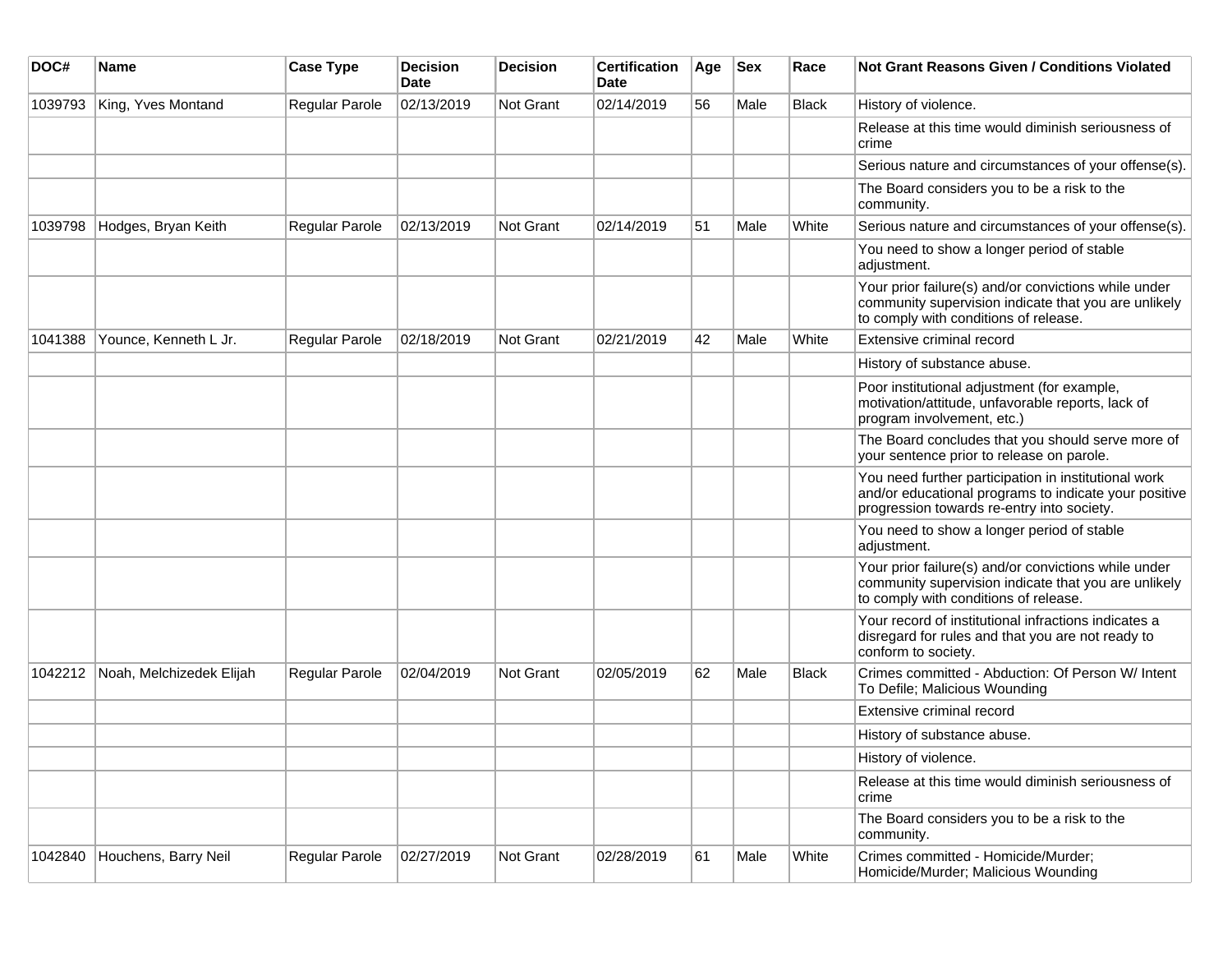| DOC#    | Name                  | <b>Case Type</b> | <b>Decision</b><br><b>Date</b> | <b>Decision</b>  | <b>Certification</b><br><b>Date</b> | Age | <b>Sex</b> | Race         | Not Grant Reasons Given / Conditions Violated                                                                                                        |
|---------|-----------------------|------------------|--------------------------------|------------------|-------------------------------------|-----|------------|--------------|------------------------------------------------------------------------------------------------------------------------------------------------------|
| 1042840 | Houchens, Barry Neil  | Regular Parole   | 02/27/2019                     | Not Grant        | 02/28/2019                          | 61  | Male       | White        | Release at this time would diminish seriousness of<br>crime                                                                                          |
|         |                       |                  |                                |                  |                                     |     |            |              | Serious nature and circumstances of your offense(s).                                                                                                 |
| 1043338 | Figueroa, Anthony     | Regular Parole   | 02/11/2019                     | <b>Not Grant</b> | 02/13/2019                          | 42  | Male       | <b>Black</b> | Considering your offense and your institutional<br>records, the Board concludes that you should serve<br>more of your sentence before being paroled. |
|         |                       |                  |                                |                  |                                     |     |            |              | Extensive criminal record                                                                                                                            |
|         |                       |                  |                                |                  |                                     |     |            |              | Poor institutional adjustment (for example,<br>motivation/attitude, unfavorable reports, lack of<br>program involvement, etc.)                       |
|         |                       |                  |                                |                  |                                     |     |            |              | Release at this time would diminish seriousness of<br>crime                                                                                          |
|         |                       |                  |                                |                  |                                     |     |            |              | Serious nature and circumstances of your offense(s).                                                                                                 |
|         |                       |                  |                                |                  |                                     |     |            |              | Your record of institutional infractions indicates a<br>disregard for rules and that you are not ready to<br>conform to society.                     |
| 1046195 | Wamser, Kelly M       | Regular Parole   | 02/12/2019                     | Not Grant        | 02/13/2019                          | 62  | Male       | White        | Crimes committed - Kidnap/Abduct; Sex Assault,<br>Rape; Sodomy                                                                                       |
|         |                       |                  |                                |                  |                                     |     |            |              | Release at this time would diminish seriousness of<br>crime                                                                                          |
|         |                       |                  |                                |                  |                                     |     |            |              | Serious nature and circumstances of your offense(s).                                                                                                 |
| 1046294 | Freeman, Larry Eugene | Regular Parole   | 02/18/2019                     | Not Grant        | 02/21/2019                          | 55  | Male       | <b>Black</b> | Crimes committed -                                                                                                                                   |
|         |                       |                  |                                |                  |                                     |     |            |              | Release at this time would diminish seriousness of<br>crime                                                                                          |
|         |                       |                  |                                |                  |                                     |     |            |              | Serious nature and circumstances of your offense(s).                                                                                                 |
|         |                       |                  |                                |                  |                                     |     |            |              | The Board considers you to be a risk to the<br>community.                                                                                            |
| 1051672 | Sutphin, Dennis Wayne | Regular Parole   | 02/22/2019                     | Not Grant        | 02/25/2019                          | 52  | Male       | White        | Crimes committed - Homicide-1st Degree; Grand<br>Larceny Auto                                                                                        |
|         |                       |                  |                                |                  |                                     |     |            |              | Release at this time would diminish seriousness of<br>crime                                                                                          |
|         |                       |                  |                                |                  |                                     |     |            |              | Serious nature and circumstances of your offense(s).                                                                                                 |
|         |                       |                  |                                |                  |                                     |     |            |              | You need to show a longer period of stable<br>adjustment.                                                                                            |
| 1053520 | Stewart, John Wesley  | Regular Parole   | 02/16/2019                     | <b>Not Grant</b> | 02/19/2019                          | 59  | Male       | White        | Conviction of a new crime while incarcerated                                                                                                         |
|         |                       |                  |                                |                  |                                     |     |            |              | Extensive criminal record                                                                                                                            |
|         |                       |                  |                                |                  |                                     |     |            |              | Serious nature and circumstances of your offense(s).                                                                                                 |
|         |                       |                  |                                |                  |                                     |     |            |              | The Board concludes that you should serve more of<br>your sentence prior to release on parole.                                                       |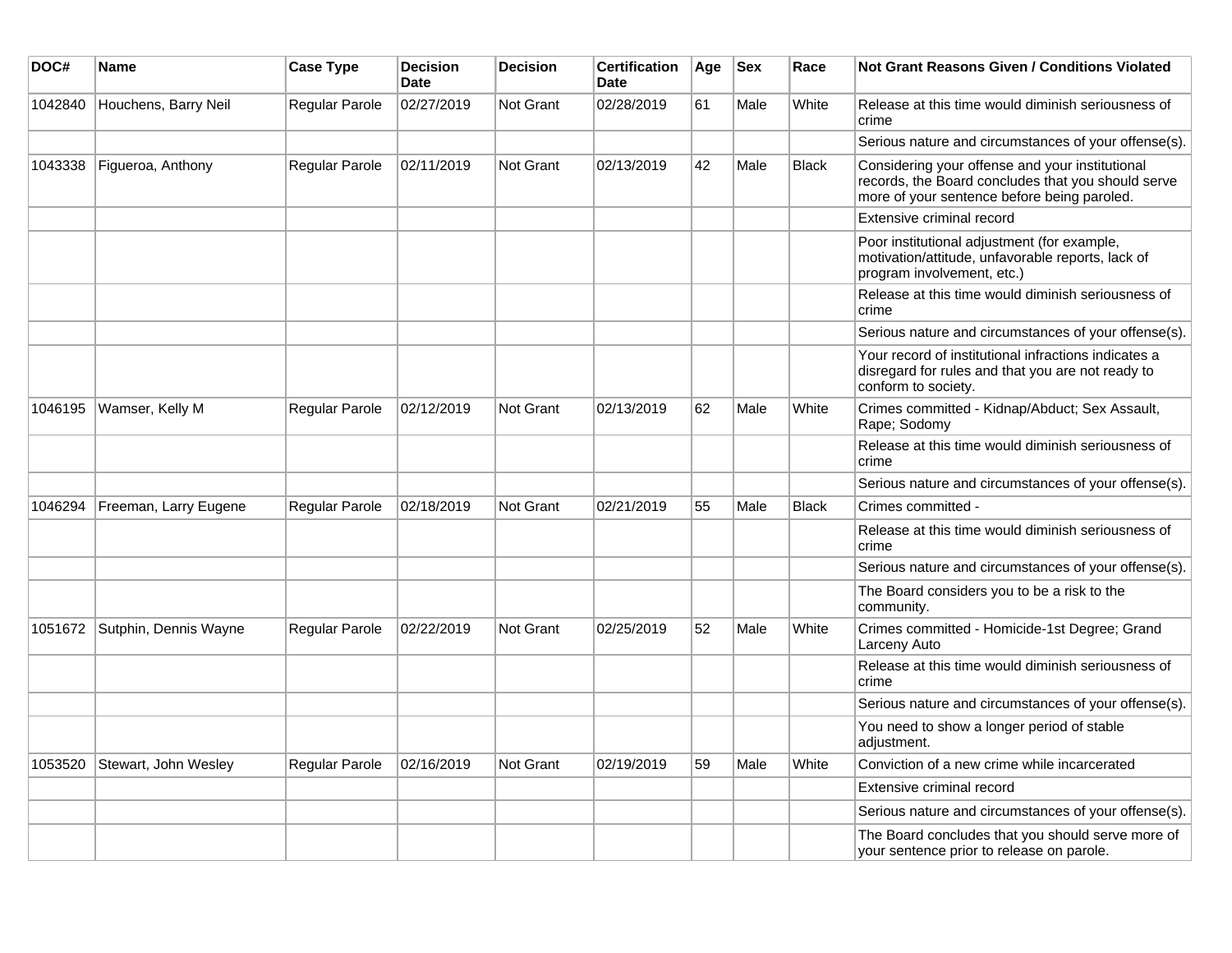| DOC#    | Name                                  | <b>Case Type</b> | <b>Decision</b><br><b>Date</b> | <b>Decision</b> | <b>Certification</b><br>Date | Age | <b>Sex</b> | Race  | <b>Not Grant Reasons Given / Conditions Violated</b>                                                                                                          |
|---------|---------------------------------------|------------------|--------------------------------|-----------------|------------------------------|-----|------------|-------|---------------------------------------------------------------------------------------------------------------------------------------------------------------|
| 1053520 | Stewart, John Wesley                  | Regular Parole   | 02/16/2019                     | Not Grant       | 02/19/2019                   | 59  | Male       | White | You need further participation in institutional work<br>and/or educational programs to indicate your positive<br>progression towards re-entry into society.   |
|         |                                       |                  |                                |                 |                              |     |            |       | Your record indicates a serious disregard for the<br>property rights of others.                                                                               |
| 1056349 | Renfro, Kevin R                       | Regular Parole   | 02/02/2019                     | Not Grant       | 02/05/2019                   | 68  | Male       | White | Crimes committed - Abduction: Of Person W/ Intent<br>To Defile; Rape: Intercourse By<br>Force/Threat/Intimidation; Sodomy: By Force Or<br>Victim Helplessness |
|         |                                       |                  |                                |                 |                              |     |            |       | Release at this time would diminish seriousness of<br>crime                                                                                                   |
|         |                                       |                  |                                |                 |                              |     |            |       | Serious nature and circumstances of your offense(s).                                                                                                          |
|         |                                       |                  |                                |                 |                              |     |            |       | The Board considers you to be a risk to the<br>community.                                                                                                     |
| 1058726 | Crouch, Tracy S                       | Regular Parole   | 02/20/2019                     | Not Grant       | 02/21/2019                   | 57  | Male       | White | Considering your offense and your institutional<br>records, the Board concludes that you should serve<br>more of your sentence before being paroled.          |
|         |                                       |                  |                                |                 |                              |     |            |       | History of substance abuse.                                                                                                                                   |
|         |                                       |                  |                                |                 |                              |     |            |       | Serious nature and circumstances of your offense(s).                                                                                                          |
|         |                                       |                  |                                |                 |                              |     |            |       | The Board concludes that you should serve more of<br>your sentence prior to release on parole.                                                                |
|         |                                       |                  |                                |                 |                              |     |            |       | The Board considers you to be a risk to the<br>community.                                                                                                     |
|         |                                       |                  |                                |                 |                              |     |            |       | You need further participation in institutional work<br>and/or educational programs to indicate your positive<br>progression towards re-entry into society.   |
|         |                                       |                  |                                |                 |                              |     |            |       | You need to show a longer period of stable<br>adjustment.                                                                                                     |
|         |                                       |                  |                                |                 |                              |     |            |       | Your prior failure(s) and/or convictions while under<br>community supervision indicate that you are unlikely<br>to comply with conditions of release.         |
| 1063261 | Dannemiller, Donald Richard Geriatric |                  | 02/27/2019                     | Not Grant       | 02/28/2019                   | 60  | Male       | White | Extensive criminal record                                                                                                                                     |
|         |                                       |                  |                                |                 |                              |     |            |       | History of violence.                                                                                                                                          |
|         |                                       |                  |                                |                 |                              |     |            |       | Release at this time would diminish seriousness of<br>crime                                                                                                   |
|         |                                       |                  |                                |                 |                              |     |            |       | Serious nature and circumstances of your offense(s).                                                                                                          |
|         |                                       |                  |                                |                 |                              |     |            |       | The Board concludes that you should serve more of<br>your sentence prior to release on parole.                                                                |
|         |                                       |                  |                                |                 |                              |     |            |       | The Board considers you to be a risk to the<br>community.                                                                                                     |
| 1063808 | Pack, Kenneth Ray                     | Regular Parole   | 02/12/2019                     | Not Grant       | 02/13/2019                   | 69  | Male       | White | Extensive criminal record                                                                                                                                     |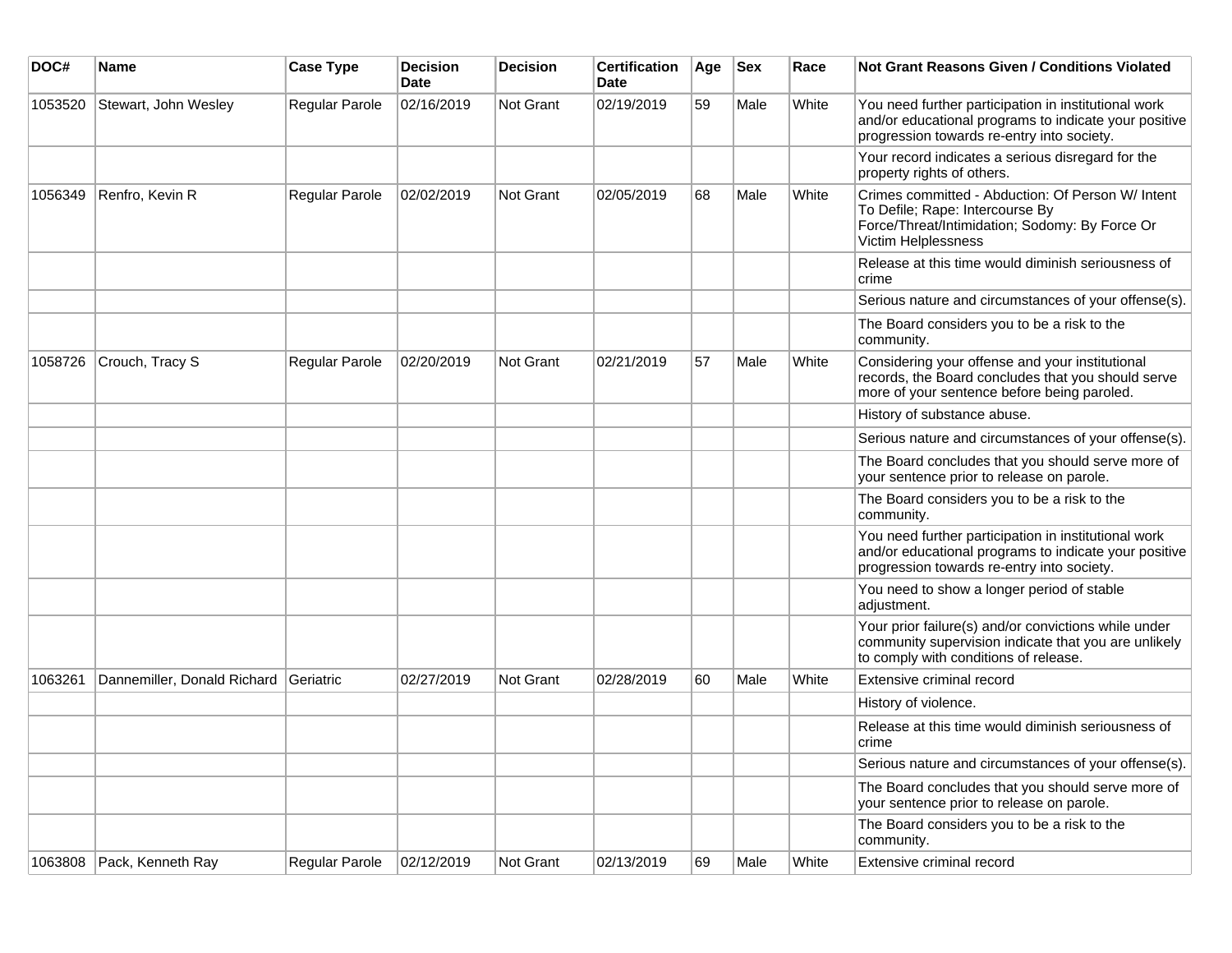| DOC#    | <b>Name</b>            | <b>Case Type</b> | <b>Decision</b><br><b>Date</b> | <b>Decision</b>  | <b>Certification</b><br>Date | Age | <b>Sex</b> | Race         | Not Grant Reasons Given / Conditions Violated                                                                                                         |
|---------|------------------------|------------------|--------------------------------|------------------|------------------------------|-----|------------|--------------|-------------------------------------------------------------------------------------------------------------------------------------------------------|
| 1063808 | Pack, Kenneth Ray      | Regular Parole   | 02/12/2019                     | Not Grant        | 02/13/2019                   | 69  | Male       | White        | History of violence.                                                                                                                                  |
|         |                        |                  |                                |                  |                              |     |            |              | Release at this time would diminish seriousness of<br>crime                                                                                           |
|         |                        |                  |                                |                  |                              |     |            |              | Serious nature and circumstances of your offense(s).                                                                                                  |
|         |                        |                  |                                |                  |                              |     |            |              | The Board concludes that you should serve more of<br>your sentence prior to release on parole.                                                        |
|         |                        |                  |                                |                  |                              |     |            |              | The Board considers you to be a risk to the<br>community.                                                                                             |
| 1064227 | Chavis, Corey          | Regular Parole   | 02/17/2019                     | Not Grant        | 02/19/2019                   | 41  | Male       | <b>Black</b> | History of substance abuse.                                                                                                                           |
|         |                        |                  |                                |                  |                              |     |            |              | History of violence.                                                                                                                                  |
|         |                        |                  |                                |                  |                              |     |            |              | Release at this time would diminish seriousness of<br>crime                                                                                           |
|         |                        |                  |                                |                  |                              |     |            |              | Serious nature and circumstances of your offense(s).                                                                                                  |
|         |                        |                  |                                |                  |                              |     |            |              | You need to show a longer period of stable<br>adjustment.                                                                                             |
|         |                        |                  |                                |                  |                              |     |            |              | Your prior failure(s) and/or convictions while under<br>community supervision indicate that you are unlikely<br>to comply with conditions of release. |
|         |                        |                  |                                |                  |                              |     |            |              | Your record of institutional infractions indicates a<br>disregard for rules and that you are not ready to<br>conform to society.                      |
| 1065029 | Rutherford, Tracy Alan | Regular Parole   | 02/01/2019                     | <b>Not Grant</b> | 02/05/2019                   | 52  | Male       | White        | Release at this time would diminish seriousness of<br>crime                                                                                           |
|         |                        |                  |                                |                  |                              |     |            |              | Serious nature and circumstances of your offense(s).                                                                                                  |
|         |                        |                  |                                |                  |                              |     |            |              | The Board considers you to be a risk to the<br>community.                                                                                             |
| 1066046 | Lane, James Lee        | Regular Parole   | 02/17/2019                     | Not Grant        | 02/19/2019                   | 56  | Male       | White        | Crimes committed - Homicide-1st Degree; Use Of<br>Firearm In Felony; Assault And Battery                                                              |
|         |                        |                  |                                |                  |                              |     |            |              | History of substance abuse.                                                                                                                           |
|         |                        |                  |                                |                  |                              |     |            |              | History of violence.                                                                                                                                  |
|         |                        |                  |                                |                  |                              |     |            |              | Release at this time would diminish seriousness of<br>crime                                                                                           |
| 1066640 | Earl, Edwin A          | Regular Parole   | 02/08/2019                     | Not Grant        | 02/11/2019                   | 47  | Male       | White        | Crimes committed - Sex Assault, Rape; Forcible<br>Sodomy; Statutory Burglary                                                                          |
|         |                        |                  |                                |                  |                              |     |            |              | Release at this time would diminish seriousness of<br>crime                                                                                           |
|         |                        |                  |                                |                  |                              |     |            |              | Serious nature and circumstances of your offense(s).                                                                                                  |
|         |                        |                  |                                |                  |                              |     |            |              | The Board concludes that you should serve more of<br>your sentence prior to release on parole.                                                        |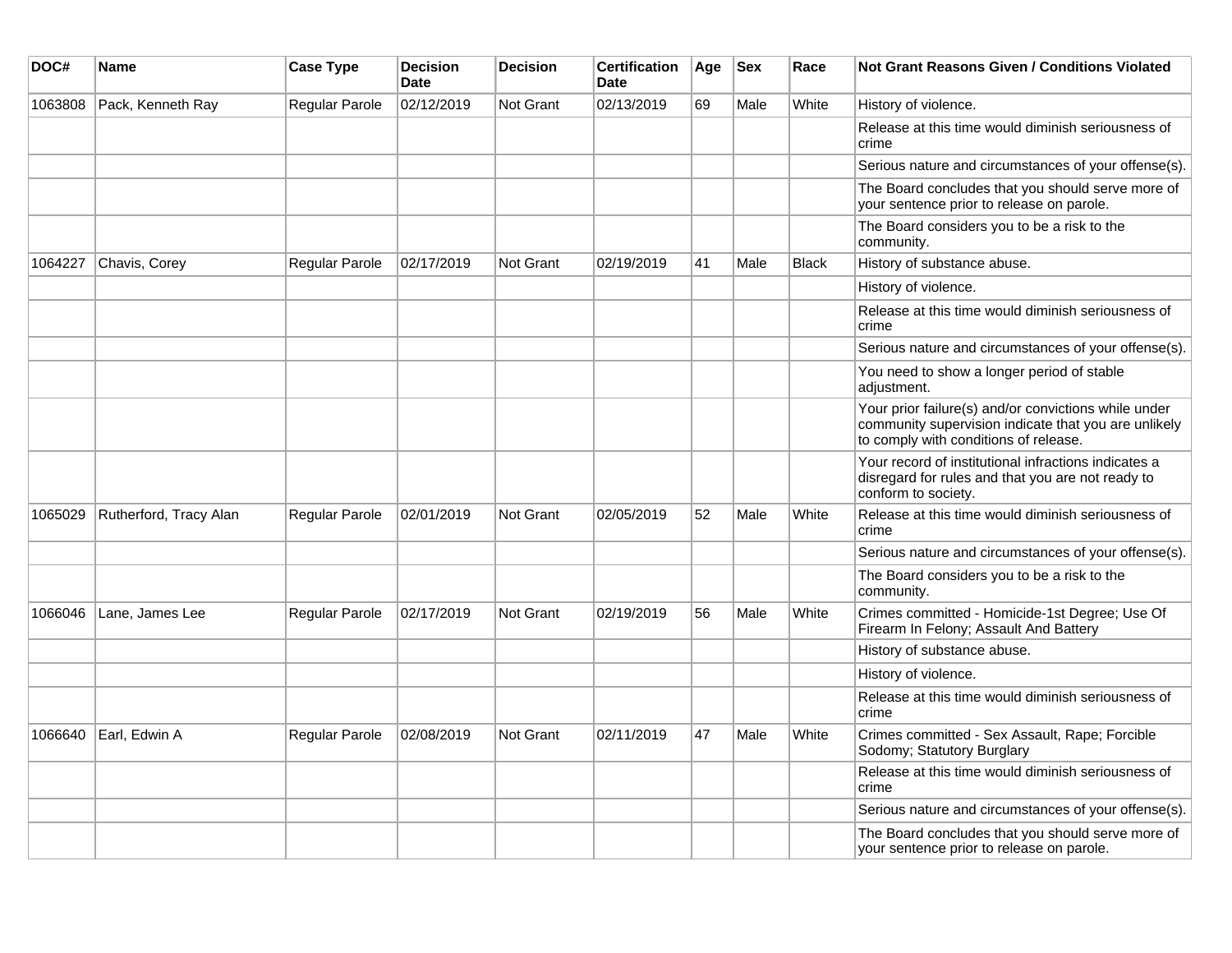| DOC#    | <b>Name</b>               | <b>Case Type</b> | <b>Decision</b><br><b>Date</b> | <b>Decision</b> | <b>Certification</b><br>Date | Age | <b>Sex</b> | Race         | <b>Not Grant Reasons Given / Conditions Violated</b>                                                                                                  |
|---------|---------------------------|------------------|--------------------------------|-----------------|------------------------------|-----|------------|--------------|-------------------------------------------------------------------------------------------------------------------------------------------------------|
| 1066640 | Earl, Edwin A             | Regular Parole   | 02/08/2019                     | Not Grant       | 02/11/2019                   | 47  | Male       | White        | The Board considers you to be a risk to the<br>community.                                                                                             |
| 1066880 | Clement, James Edward     | Regular Parole   | 02/20/2019                     | Not Grant       | 02/25/2019                   | 44  | Male       | <b>Black</b> | Considering your offense and your institutional<br>records, the Board concludes that you should serve<br>more of your sentence before being paroled.  |
|         |                           |                  |                                |                 |                              |     |            |              | Crimes committed - Robbery; Robbery; Assault:<br>(Misdemeanor)                                                                                        |
|         |                           |                  |                                |                 |                              |     |            |              | Release at this time would diminish seriousness of<br>crime                                                                                           |
|         |                           |                  |                                |                 |                              |     |            |              | Serious nature and circumstances of your offense(s).                                                                                                  |
|         |                           |                  |                                |                 |                              |     |            |              | You need to show a longer period of stable<br>adjustment.                                                                                             |
| 1067601 | Trammell, Charles Henry   | Regular Parole   | 02/18/2019                     | Not Grant       | 02/19/2019                   | 60  | Male       | <b>Black</b> | Conviction of a new crime while incarcerated                                                                                                          |
|         |                           |                  |                                |                 |                              |     |            |              | History of violence.                                                                                                                                  |
|         |                           |                  |                                |                 |                              |     |            |              | Release at this time would diminish seriousness of<br>crime                                                                                           |
|         |                           |                  |                                |                 |                              |     |            |              | Serious nature and circumstances of your offense(s).                                                                                                  |
| 1067606 | Mccray, Jerome            | Geriatric        | 02/07/2019                     | Not Grant       | 02/08/2019                   | 65  | Male       | Black        | Considering your offense and your institutional<br>records, the Board concludes that you should serve<br>more of your sentence before being paroled.  |
|         |                           |                  |                                |                 |                              |     |            |              | Serious nature and circumstances of your offense(s).                                                                                                  |
|         |                           |                  |                                |                 |                              |     |            |              | Your prior failure(s) and/or convictions while under<br>community supervision indicate that you are unlikely<br>to comply with conditions of release. |
| 1068079 | Harris, Anthony James     | Regular Parole   | 02/11/2019                     | Not Grant       | 02/13/2019                   | 51  | Male       | <b>Black</b> | Serious nature and circumstances of your offense(s).                                                                                                  |
|         |                           |                  |                                |                 |                              |     |            |              | The Board concludes that you should serve more of<br>your sentence prior to release on parole.                                                        |
|         |                           |                  |                                |                 |                              |     |            |              | Your prior failure(s) and/or convictions while under<br>community supervision indicate that you are unlikely<br>to comply with conditions of release. |
| 1069343 | Owens, Herman Langley     | Geriatric        | 02/04/2019                     | Not Grant       | 02/05/2019                   | 65  | Male       | White        | Crimes committed - Kidnap/Abduct; Robbery;<br>Robbery                                                                                                 |
|         |                           |                  |                                |                 |                              |     |            |              | Extensive criminal record                                                                                                                             |
|         |                           |                  |                                |                 |                              |     |            |              | History of substance abuse.                                                                                                                           |
|         |                           |                  |                                |                 |                              |     |            |              | History of violence.                                                                                                                                  |
|         |                           |                  |                                |                 |                              |     |            |              | Serious nature and circumstances of your offense(s).                                                                                                  |
|         |                           |                  |                                |                 |                              |     |            |              | The Board concludes that you should serve more of<br>your sentence prior to release on parole.                                                        |
| 1071067 | Gonzalezreyna, Adelmo Ely | Regular Parole   | 02/26/2019                     | Not Grant       | 02/26/2019                   | 56  | Male       | White        | Crimes committed - Kidnap/Abduct; Kidnap/Abduct;<br>Sex Assault, Rape                                                                                 |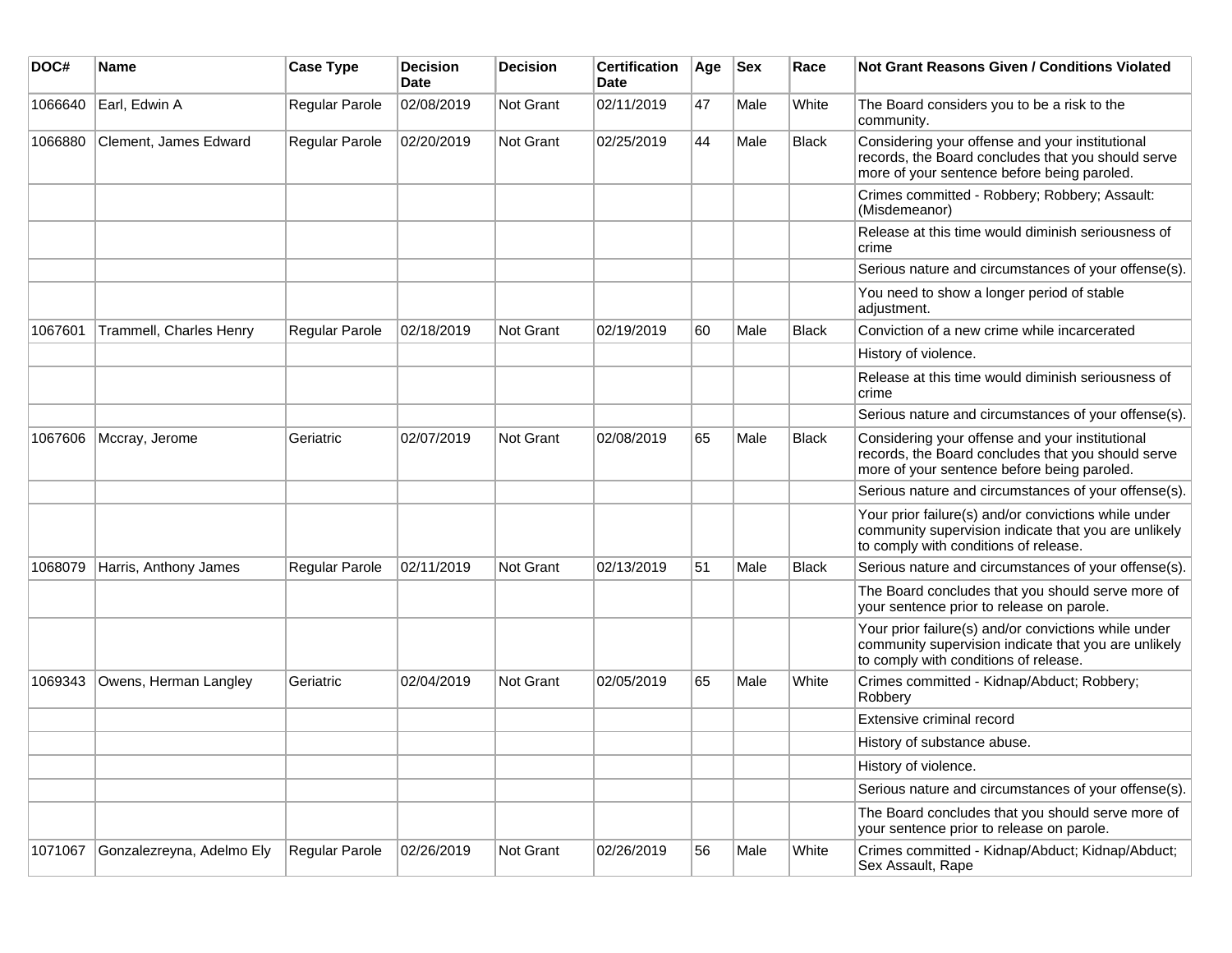| DOC#    | <b>Name</b>               | <b>Case Type</b> | <b>Decision</b><br><b>Date</b> | <b>Decision</b> | <b>Certification</b><br>Date | Age | <b>Sex</b> | Race         | <b>Not Grant Reasons Given / Conditions Violated</b>                                                                                                        |
|---------|---------------------------|------------------|--------------------------------|-----------------|------------------------------|-----|------------|--------------|-------------------------------------------------------------------------------------------------------------------------------------------------------------|
| 1071067 | Gonzalezreyna, Adelmo Ely | Regular Parole   | 02/26/2019                     | Not Grant       | 02/26/2019                   | 56  | Male       | White        | History of substance abuse.                                                                                                                                 |
|         |                           |                  |                                |                 |                              |     |            |              | History of violence.                                                                                                                                        |
|         |                           |                  |                                |                 |                              |     |            |              | Release at this time would diminish seriousness of<br>crime                                                                                                 |
|         |                           |                  |                                |                 |                              |     |            |              | Serious nature and circumstances of your offense(s).                                                                                                        |
|         |                           |                  |                                |                 |                              |     |            |              | The Board considers you to be a risk to the<br>community.                                                                                                   |
| 1072286 | Harris, James Darnell     | Regular Parole   | 02/18/2019                     | Not Grant       | 02/19/2019                   | 58  | Male       | <b>Black</b> | Crimes committed - Kidnap/Abduct; Sex Assault,<br>Rape; Robbery                                                                                             |
|         |                           |                  |                                |                 |                              |     |            |              | History of substance abuse.                                                                                                                                 |
|         |                           |                  |                                |                 |                              |     |            |              | History of violence.                                                                                                                                        |
|         |                           |                  |                                |                 |                              |     |            |              | Release at this time would diminish seriousness of<br>crime                                                                                                 |
|         |                           |                  |                                |                 |                              |     |            |              | Serious nature and circumstances of your offense(s).                                                                                                        |
|         |                           |                  |                                |                 |                              |     |            |              | The Board concludes that you should serve more of<br>your sentence prior to release on parole.                                                              |
|         |                           |                  |                                |                 |                              |     |            |              | The Board considers you to be a risk to the<br>community.                                                                                                   |
|         |                           |                  |                                |                 |                              |     |            |              | You need further participation in institutional work<br>and/or educational programs to indicate your positive<br>progression towards re-entry into society. |
| 1075927 | Porter, Herman L          | Regular Parole   | 02/22/2019                     | Not Grant       | 02/25/2019                   | 66  | Male       | Black        | Crimes committed - Attempted Capital Murder; Sex<br>Assault, Rape; Forcible Sodomy                                                                          |
|         |                           |                  |                                |                 |                              |     |            |              | History of violence.                                                                                                                                        |
|         |                           |                  |                                |                 |                              |     |            |              | Release at this time would diminish seriousness of<br>crime                                                                                                 |
|         |                           |                  |                                |                 |                              |     |            |              | Serious nature and circumstances of your offense(s).                                                                                                        |
| 1077279 | Sanderson, William Arthur | Geriatric        | 02/21/2019                     | Not Grant       | 02/25/2019                   | 61  | Male       | <b>Black</b> | Crimes committed - Kidnap/Abduct; Sex Assault,<br>Rape; Sex Assault, Rape                                                                                   |
|         |                           |                  |                                |                 |                              |     |            |              | Extensive criminal record                                                                                                                                   |
|         |                           |                  |                                |                 |                              |     |            |              | History of violence.                                                                                                                                        |
|         |                           |                  |                                |                 |                              |     |            |              | Release at this time would diminish seriousness of<br>crime                                                                                                 |
|         |                           |                  |                                |                 |                              |     |            |              | Serious nature and circumstances of your offense(s).                                                                                                        |
|         |                           |                  |                                |                 |                              |     |            |              | The Board concludes that you should serve more of<br>your sentence prior to release on parole.                                                              |
|         |                           |                  |                                |                 |                              |     |            |              | The Board considers you to be a risk to the<br>community.                                                                                                   |
|         |                           |                  |                                |                 |                              |     |            |              | Your record indicates a serious disregard for the<br>property rights of others.                                                                             |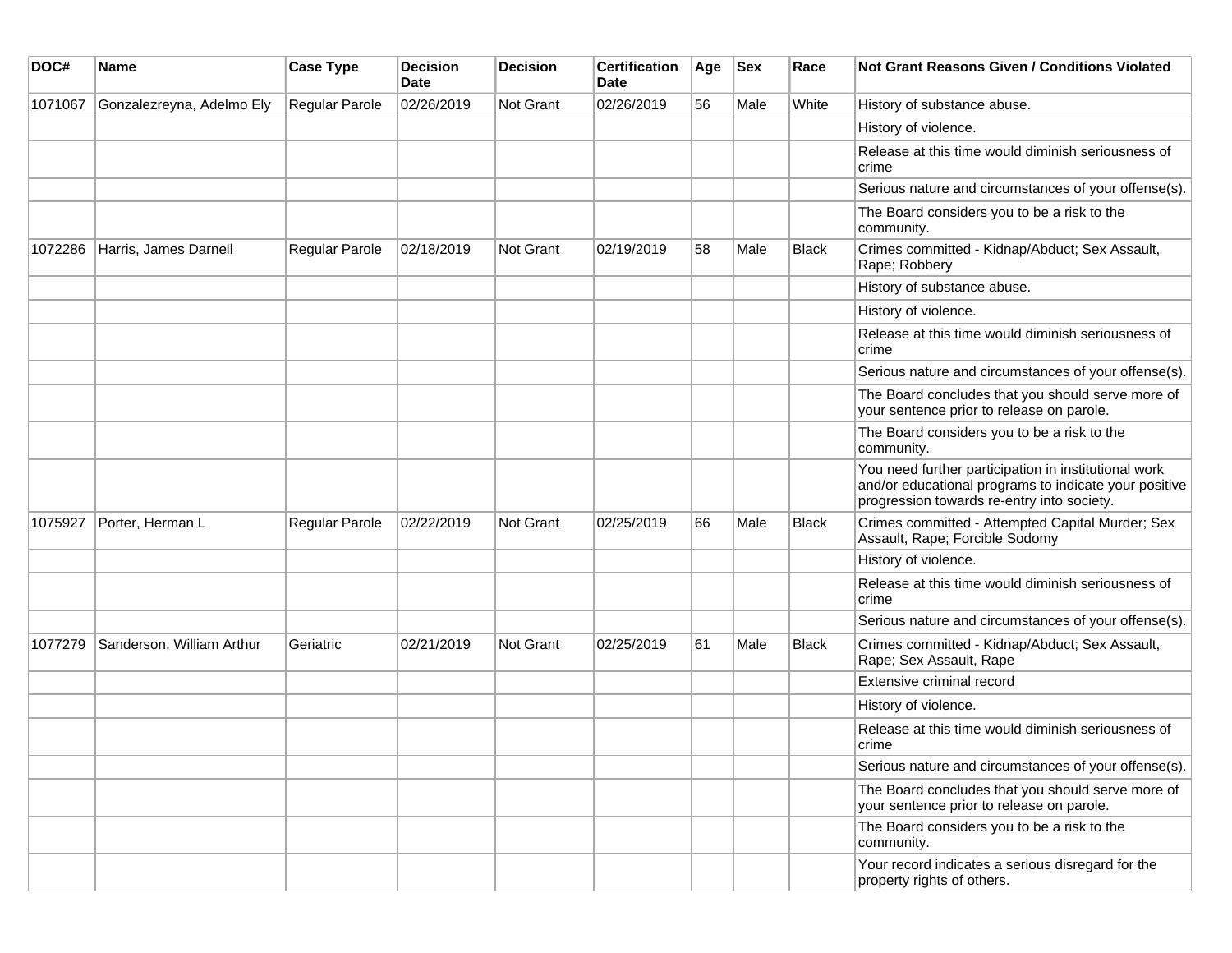| DOC#    | Name                    | <b>Case Type</b> | <b>Decision</b><br>Date | <b>Decision</b> | <b>Certification</b><br>Date | Age | <b>Sex</b> | Race         | Not Grant Reasons Given / Conditions Violated                                                                                                                    |
|---------|-------------------------|------------------|-------------------------|-----------------|------------------------------|-----|------------|--------------|------------------------------------------------------------------------------------------------------------------------------------------------------------------|
| 1079518 | Bonds, Ronald David     | Regular Parole   | 02/15/2019              | Not Grant       | 02/19/2019                   | 60  | Male       | White        | Conviction of a new crime while incarcerated                                                                                                                     |
|         |                         |                  |                         |                 |                              |     |            |              | Extensive criminal record                                                                                                                                        |
|         |                         |                  |                         |                 |                              |     |            |              | History of violence.                                                                                                                                             |
|         |                         |                  |                         |                 |                              |     |            |              | Release at this time would diminish seriousness of<br>crime                                                                                                      |
|         |                         |                  |                         |                 |                              |     |            |              | The Board considers you to be a risk to the<br>community.                                                                                                        |
| 1079666 | Moore, Robert Lee       | Geriatric        | 02/27/2019              | Not Grant       | 02/28/2019                   | 64  | Male       | White        | Crimes committed - Aggravated Sexual Battery;<br>Aggravated Sexual Battery; Aggravated Sexual<br><b>Battery</b>                                                  |
|         |                         |                  |                         |                 |                              |     |            |              | Extensive criminal record                                                                                                                                        |
|         |                         |                  |                         |                 |                              |     |            |              | Release at this time would diminish seriousness of<br>crime                                                                                                      |
|         |                         |                  |                         |                 |                              |     |            |              | Serious nature and circumstances of your offense(s).                                                                                                             |
|         |                         |                  |                         |                 |                              |     |            |              | The Board considers you to be a risk to the<br>community.                                                                                                        |
| 1081416 | Darby, Brian Lee        | Regular Parole   | 02/05/2019              | Not Grant       | 02/06/2019                   | 55  | Male       | White        | Crimes committed - Aggravated Sexual Battery; Sex<br>Asslt-Attempted Rape; Sodomy                                                                                |
|         |                         |                  |                         |                 |                              |     |            |              | The Board concludes that you should serve more of<br>your sentence prior to release on parole.                                                                   |
| 1083054 | Potee, Larry Darnell    | Regular Parole   | 02/01/2019              | Not Grant       | 02/05/2019                   | 68  | Male       | <b>Black</b> | Crimes committed - Kidnap/Abduct; Robbery;<br>Sodomy                                                                                                             |
|         |                         |                  |                         |                 |                              |     |            |              | History of substance abuse.                                                                                                                                      |
|         |                         |                  |                         |                 |                              |     |            |              | History of violence.                                                                                                                                             |
|         |                         |                  |                         |                 |                              |     |            |              | Release at this time would diminish seriousness of<br>crime                                                                                                      |
|         |                         |                  |                         |                 |                              |     |            |              | Serious nature and circumstances of your offense(s).                                                                                                             |
|         |                         |                  |                         |                 |                              |     |            |              | The Board concludes that you should serve more of<br>your sentence prior to release on parole.                                                                   |
|         |                         |                  |                         |                 |                              |     |            |              | The Board considers you to be a risk to the<br>community.                                                                                                        |
| 1083914 | Williams, Samuel Andrew | Regular Parole   | 02/25/2019              | Not Grant       | 02/26/2019                   | 44  | Male       | White        | Considering your offense and your institutional<br>records, the Board concludes that you should serve<br>more of your sentence before being paroled.             |
|         |                         |                  |                         |                 |                              |     |            |              | Crimes committed - Burglarious Tools: Possession<br>Of; Burgl: Enter Structure To Commit<br>Larceny/A&B/Etc; Burgl: Enter Structure To Commit<br>Larceny/A&B/Etc |
|         |                         |                  |                         |                 |                              |     |            |              | Extensive criminal record                                                                                                                                        |
|         |                         |                  |                         |                 |                              |     |            |              | History of substance abuse.                                                                                                                                      |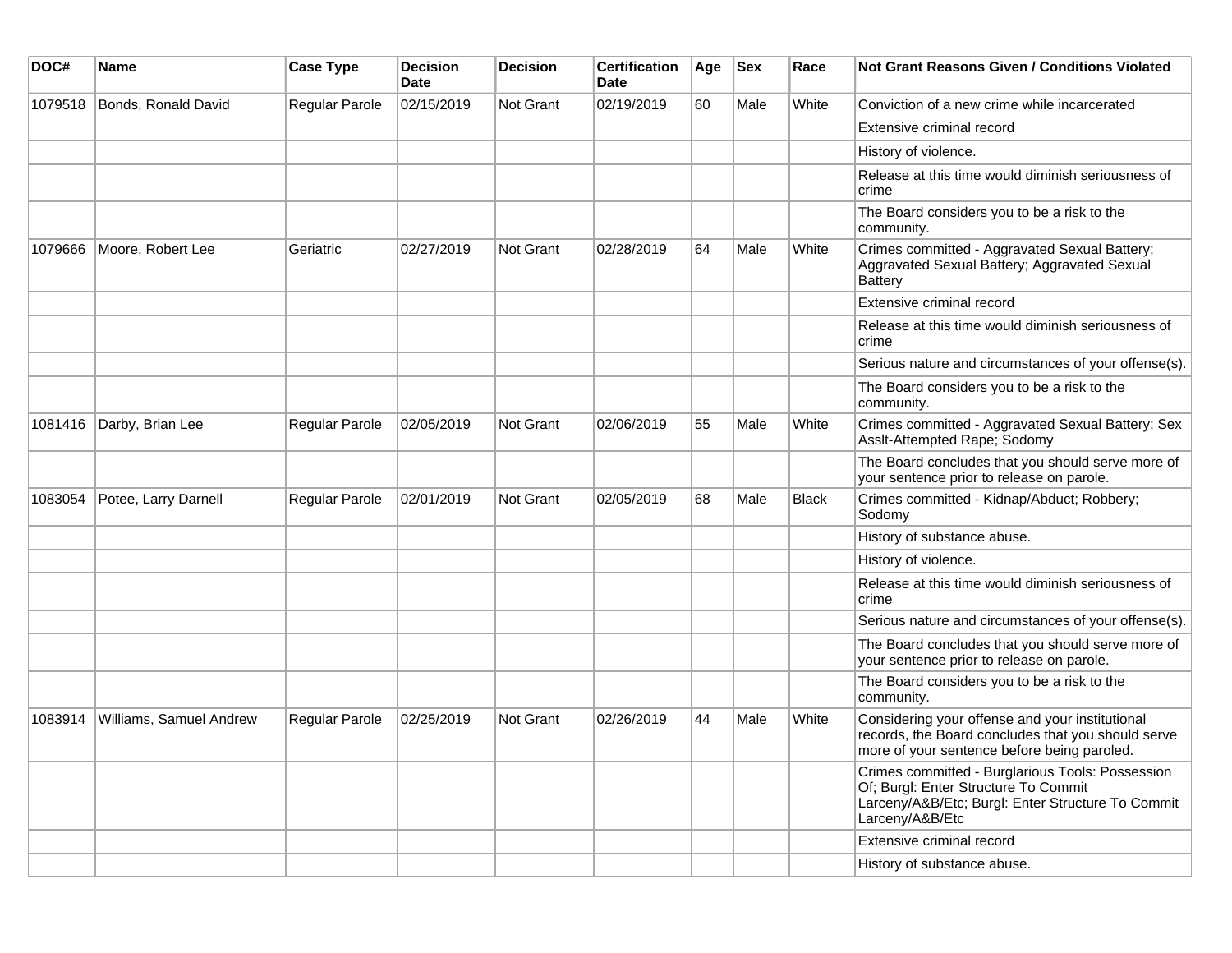| DOC#    | Name                                 | <b>Case Type</b> | <b>Decision</b><br><b>Date</b> | <b>Decision</b> | <b>Certification</b><br>Date | Age | <b>Sex</b> | Race         | <b>Not Grant Reasons Given / Conditions Violated</b>                                                                                                  |
|---------|--------------------------------------|------------------|--------------------------------|-----------------|------------------------------|-----|------------|--------------|-------------------------------------------------------------------------------------------------------------------------------------------------------|
| 1083914 | Williams, Samuel Andrew              | Regular Parole   | 02/25/2019                     | Not Grant       | 02/26/2019                   | 44  | Male       | White        | Poor institutional adjustment (for example,<br>motivation/attitude, unfavorable reports, lack of<br>program involvement, etc.)                        |
|         |                                      |                  |                                |                 |                              |     |            |              | The Board concludes that you should serve more of<br>your sentence prior to release on parole.                                                        |
|         |                                      |                  |                                |                 |                              |     |            |              | The Board considers you to be a risk to the<br>community.                                                                                             |
|         |                                      |                  |                                |                 |                              |     |            |              | Your prior failure(s) and/or convictions while under<br>community supervision indicate that you are unlikely<br>to comply with conditions of release. |
| 1084126 | Anderson, Eugene                     | Regular Parole   | 02/01/2019                     | Not Grant       | 02/05/2019                   | 72  | Male       | <b>Black</b> | Conviction of a new crime while incarcerated                                                                                                          |
|         |                                      |                  |                                |                 |                              |     |            |              | Crimes committed - Homicide-1st Degree; Robbery;<br><b>Malicious Wounding</b>                                                                         |
|         |                                      |                  |                                |                 |                              |     |            |              | Extensive criminal record                                                                                                                             |
|         |                                      |                  |                                |                 |                              |     |            |              | History of violence.                                                                                                                                  |
|         |                                      |                  |                                |                 |                              |     |            |              | Serious nature and circumstances of your offense(s).                                                                                                  |
|         |                                      |                  |                                |                 |                              |     |            |              | The Board considers you to be a risk to the<br>community.                                                                                             |
| 1088159 | Rodriquez-Sotolongo, Julio<br>Elezer | Regular Parole   | 02/20/2019                     | Not Grant       | 02/21/2019                   | 63  | Male       | <b>Black</b> | Crimes committed - Homicide/Murder                                                                                                                    |
|         |                                      |                  |                                |                 |                              |     |            |              | History of substance abuse.                                                                                                                           |
|         |                                      |                  |                                |                 |                              |     |            |              | Release at this time would diminish seriousness of<br>crime                                                                                           |
|         |                                      |                  |                                |                 |                              |     |            |              | Serious nature and circumstances of your offense(s).                                                                                                  |
| 1088641 | Moore, Frankie Donnell               | Geriatric        | 02/13/2019                     | Not Grant       | 02/14/2019                   | 62  | Male       | <b>Black</b> | Extensive criminal record                                                                                                                             |
|         |                                      |                  |                                |                 |                              |     |            |              | History of violence.                                                                                                                                  |
|         |                                      |                  |                                |                 |                              |     |            |              | Release at this time would diminish seriousness of<br>crime                                                                                           |
|         |                                      |                  |                                |                 |                              |     |            |              | Serious nature and circumstances of your offense(s).                                                                                                  |
| 1089226 | Bey, Tony Wells                      | Regular Parole   | 02/07/2019                     | Not Grant       | 02/11/2019                   | 56  | Male       | <b>Black</b> | Crimes committed - Kidnap/Abduct; Sex Asslt-<br>Attempted Rape; Felonious Injury Corr Employee                                                        |
|         |                                      |                  |                                |                 |                              |     |            |              | Extensive criminal record                                                                                                                             |
|         |                                      |                  |                                |                 |                              |     |            |              | History of substance abuse.                                                                                                                           |
|         |                                      |                  |                                |                 |                              |     |            |              | History of violence.                                                                                                                                  |
|         |                                      |                  |                                |                 |                              |     |            |              | Release at this time would diminish seriousness of<br>crime                                                                                           |
|         |                                      |                  |                                |                 |                              |     |            |              | Serious nature and circumstances of your offense(s).                                                                                                  |
|         |                                      |                  |                                |                 |                              |     |            |              | The Board considers you to be a risk to the<br>community.                                                                                             |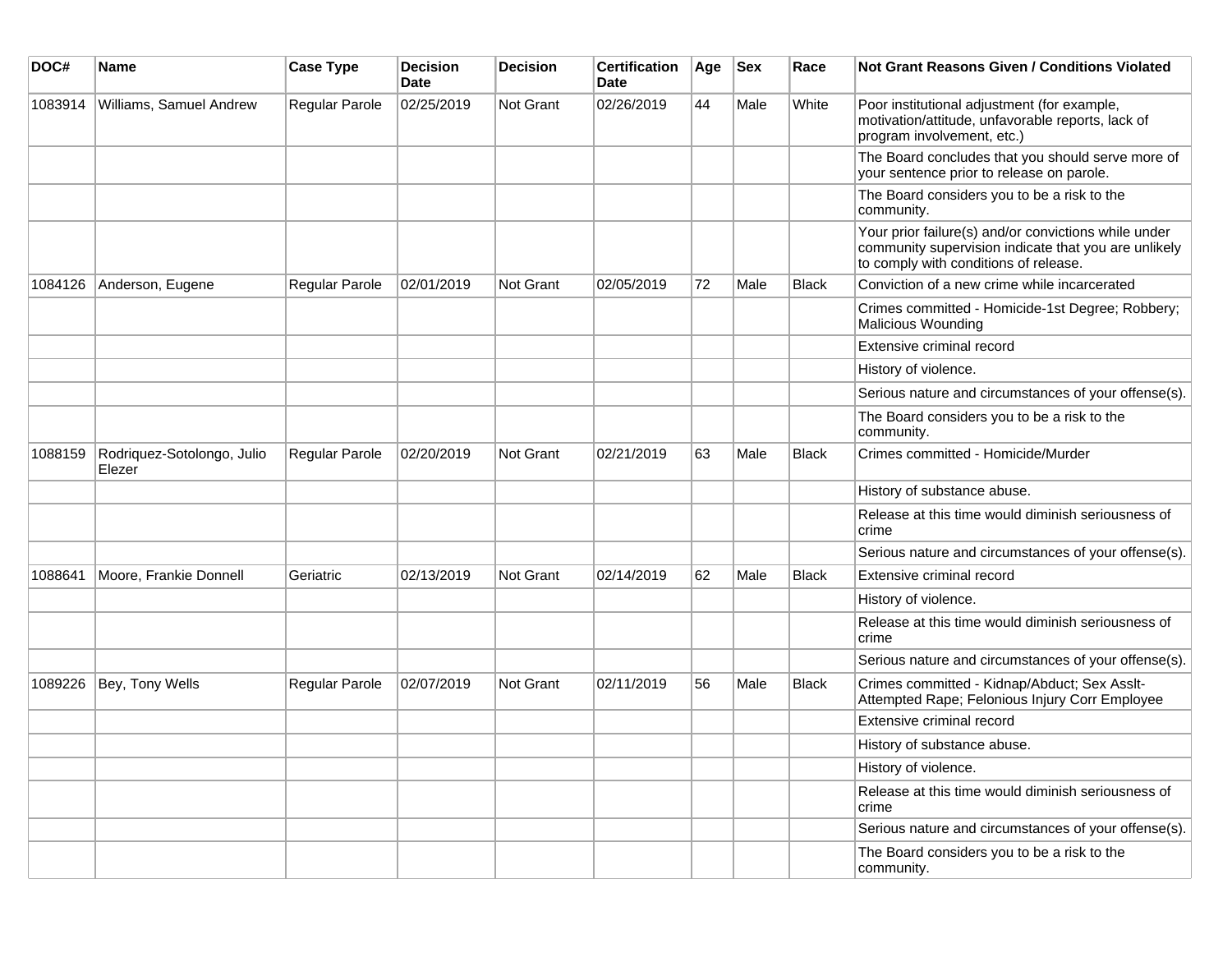| DOC#    | Name                     | <b>Case Type</b>      | <b>Decision</b><br><b>Date</b> | <b>Decision</b>  | <b>Certification</b><br><b>Date</b> | Age | <b>Sex</b> | Race         | <b>Not Grant Reasons Given / Conditions Violated</b>                                                                                                  |
|---------|--------------------------|-----------------------|--------------------------------|------------------|-------------------------------------|-----|------------|--------------|-------------------------------------------------------------------------------------------------------------------------------------------------------|
| 1090115 | Cosby, Jason S           | Regular Parole        | 02/05/2019                     | <b>Not Grant</b> | 02/06/2019                          | 48  | Male       | Black        | History of violence.                                                                                                                                  |
|         |                          |                       |                                |                  |                                     |     |            |              | Release at this time would diminish seriousness of<br>crime                                                                                           |
|         |                          |                       |                                |                  |                                     |     |            |              | Serious nature and circumstances of your offense(s).                                                                                                  |
| 1090266 | Guanzon, Rogelio Carlos  | Geriatric             | 02/22/2019                     | <b>Not Grant</b> | 02/25/2019                          | 70  | Male       | White        | Crimes committed - Forcible Sodomy; Forcible<br>Sodomy; Forcible Sodomy                                                                               |
|         |                          |                       |                                |                  |                                     |     |            |              | Serious nature and circumstances of your offense(s).                                                                                                  |
|         |                          |                       |                                |                  |                                     |     |            |              | The Board considers you to be a risk to the<br>community.                                                                                             |
| 1091400 | Jones, James Wesley      | <b>Regular Parole</b> | 02/19/2019                     | <b>Not Grant</b> | 02/21/2019                          | 68  | Male       | <b>Black</b> | Extensive criminal record                                                                                                                             |
|         |                          |                       |                                |                  |                                     |     |            |              | History of substance abuse.                                                                                                                           |
|         |                          |                       |                                |                  |                                     |     |            |              | Release at this time would diminish seriousness of<br>crime                                                                                           |
|         |                          |                       |                                |                  |                                     |     |            |              | Serious nature and circumstances of your offense(s).                                                                                                  |
|         |                          |                       |                                |                  |                                     |     |            |              | The Board concludes that you should serve more of<br>your sentence prior to release on parole.                                                        |
|         |                          |                       |                                |                  |                                     |     |            |              | You need to show a longer period of stable<br>adiustment.                                                                                             |
|         |                          |                       |                                |                  |                                     |     |            |              | Your prior failure(s) and/or convictions while under<br>community supervision indicate that you are unlikely<br>to comply with conditions of release. |
| 1092273 | Smith, Antonio Lamont    | Regular Parole        | 02/09/2019                     | <b>Not Grant</b> | 02/11/2019                          | 48  | Male       | <b>Black</b> | Crimes committed - Murder: 1st Degree; Heroin-<br>Possess; Heroin-Possess                                                                             |
|         |                          |                       |                                |                  |                                     |     |            |              | Serious nature and circumstances of your offense(s).                                                                                                  |
|         |                          |                       |                                |                  |                                     |     |            |              | Your prior failure(s) and/or convictions while under<br>community supervision indicate that you are unlikely<br>to comply with conditions of release. |
| 1093247 | Vanfleet, John Henry     | Regular Parole        | 02/14/2019                     | <b>Not Grant</b> | 02/15/2019                          | 45  | Male       | White        | Release at this time would diminish seriousness of<br>crime                                                                                           |
|         |                          |                       |                                |                  |                                     |     |            |              | Serious nature and circumstances of your offense(s).                                                                                                  |
|         |                          |                       |                                |                  |                                     |     |            |              | The Board concludes that you should serve more of<br>your sentence prior to release on parole.                                                        |
| 1094258 | Mcmillan, Thomas Anthony | <b>Regular Parole</b> | 02/08/2019                     | <b>Not Grant</b> | 02/11/2019                          | 62  | Male       | White        | Release at this time would diminish seriousness of<br>crime                                                                                           |
|         |                          |                       |                                |                  |                                     |     |            |              | Serious nature and circumstances of your offense(s).                                                                                                  |
|         |                          |                       |                                |                  |                                     |     |            |              | The Board concludes that you should serve more of<br>your sentence prior to release on parole.                                                        |
|         |                          |                       |                                |                  |                                     |     |            |              | The Board considers you to be a risk to the<br>community.                                                                                             |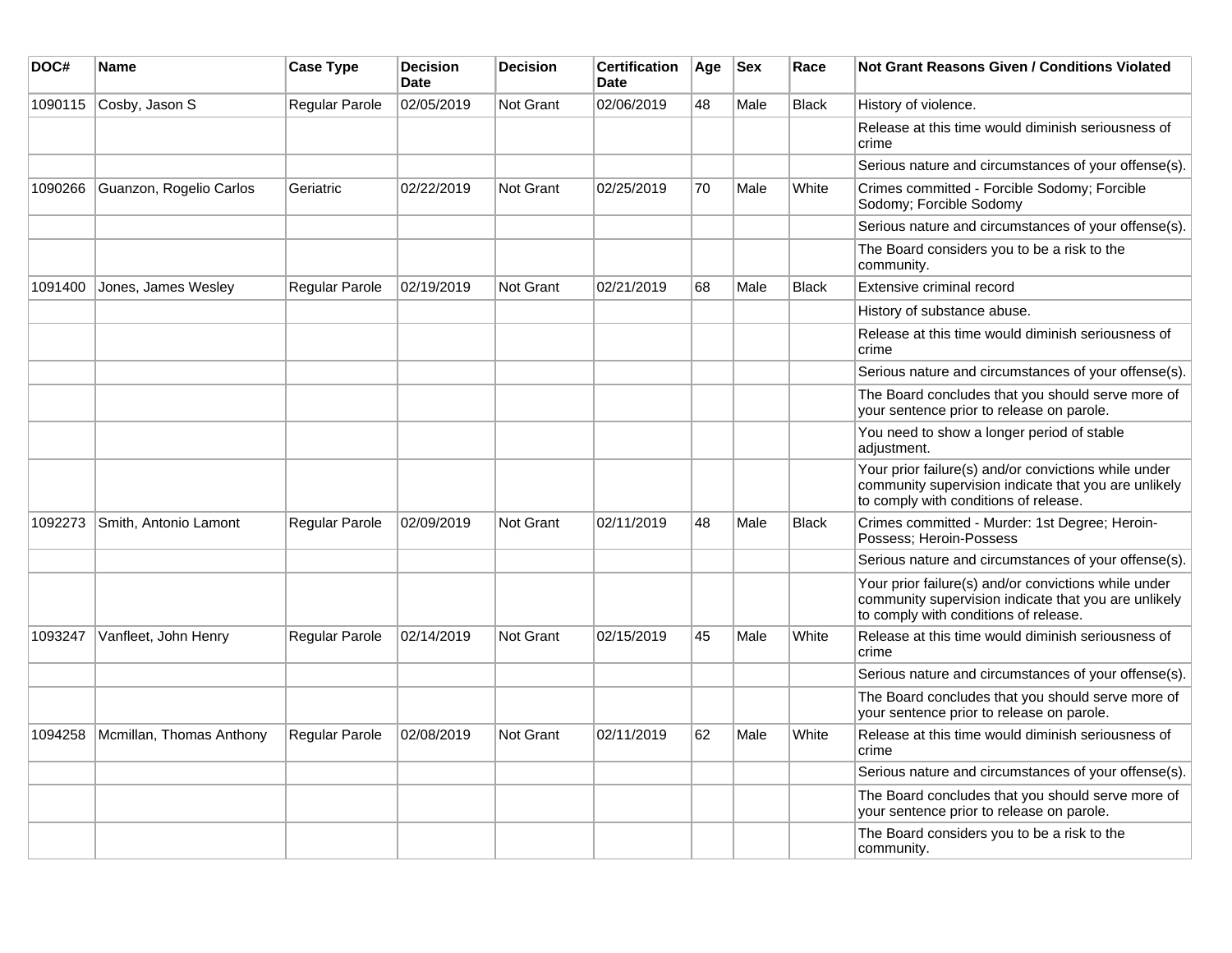| DOC#    | Name                     | <b>Case Type</b> | <b>Decision</b><br><b>Date</b> | <b>Decision</b> | <b>Certification</b><br><b>Date</b> | Age | <b>Sex</b> | Race         | Not Grant Reasons Given / Conditions Violated                                                                                                         |
|---------|--------------------------|------------------|--------------------------------|-----------------|-------------------------------------|-----|------------|--------------|-------------------------------------------------------------------------------------------------------------------------------------------------------|
| 1094258 | Mcmillan, Thomas Anthony | Regular Parole   | 02/08/2019                     | Not Grant       | 02/11/2019                          | 62  | Male       | White        | Your prior failure(s) and/or convictions while under<br>community supervision indicate that you are unlikely<br>to comply with conditions of release. |
| 1095038 | Horsley, Owen Andrew     | Regular Parole   | 02/07/2019                     | Not Grant       | 02/08/2019                          | 63  | Male       | <b>Black</b> | Conviction of a new crime while incarcerated                                                                                                          |
|         |                          |                  |                                |                 |                                     |     |            |              | Crimes committed - Sex Assault, Rape; Robbery;<br>Robbery                                                                                             |
|         |                          |                  |                                |                 |                                     |     |            |              | Extensive criminal record                                                                                                                             |
|         |                          |                  |                                |                 |                                     |     |            |              | History of violence.                                                                                                                                  |
|         |                          |                  |                                |                 |                                     |     |            |              | Release at this time would diminish seriousness of<br>crime                                                                                           |
|         |                          |                  |                                |                 |                                     |     |            |              | Serious nature and circumstances of your offense(s).                                                                                                  |
|         |                          |                  |                                |                 |                                     |     |            |              | The Board considers you to be a risk to the<br>community.                                                                                             |
|         |                          |                  |                                |                 |                                     |     |            |              | Your prior failure(s) and/or convictions while under<br>community supervision indicate that you are unlikely<br>to comply with conditions of release. |
| 1097042 | Stubenvall, Charles E    | Regular Parole   | 02/18/2019                     | Not Grant       | 02/19/2019                          | 52  | Male       | White        | Conviction of a new crime while incarcerated                                                                                                          |
|         |                          |                  |                                |                 |                                     |     |            |              | History of substance abuse.                                                                                                                           |
|         |                          |                  |                                |                 |                                     |     |            |              | Release at this time would diminish seriousness of<br>crime                                                                                           |
|         |                          |                  |                                |                 |                                     |     |            |              | Serious nature and circumstances of your offense(s).                                                                                                  |
|         |                          |                  |                                |                 |                                     |     |            |              | The Board concludes that you should serve more of<br>your sentence prior to release on parole.                                                        |
|         |                          |                  |                                |                 |                                     |     |            |              | The Board considers you to be a risk to the<br>community.                                                                                             |
| 1097291 | Mauzy, Thomas Albert Jr. | Regular Parole   | 02/12/2019                     | Not Grant       | 02/14/2019                          | 56  | Male       | White        | Extensive criminal record                                                                                                                             |
|         |                          |                  |                                |                 |                                     |     |            |              | History of violence.                                                                                                                                  |
|         |                          |                  |                                |                 |                                     |     |            |              | Release at this time would diminish seriousness of<br>crime                                                                                           |
|         |                          |                  |                                |                 |                                     |     |            |              | The Board concludes that you should serve more of<br>your sentence prior to release on parole.                                                        |
|         |                          |                  |                                |                 |                                     |     |            |              | The Board considers you to be a risk to the<br>community.                                                                                             |
|         |                          |                  |                                |                 |                                     |     |            |              | Your prior failure(s) and/or convictions while under<br>community supervision indicate that you are unlikely<br>to comply with conditions of release. |
| 1098487 | Beckham, Daron Keith     | Regular Parole   | 02/16/2019                     | Not Grant       | 02/19/2019                          | 50  | Male       | <b>Black</b> | Extensive criminal record                                                                                                                             |
|         |                          |                  |                                |                 |                                     |     |            |              | History of substance abuse.                                                                                                                           |
|         |                          |                  |                                |                 |                                     |     |            |              | History of violence.                                                                                                                                  |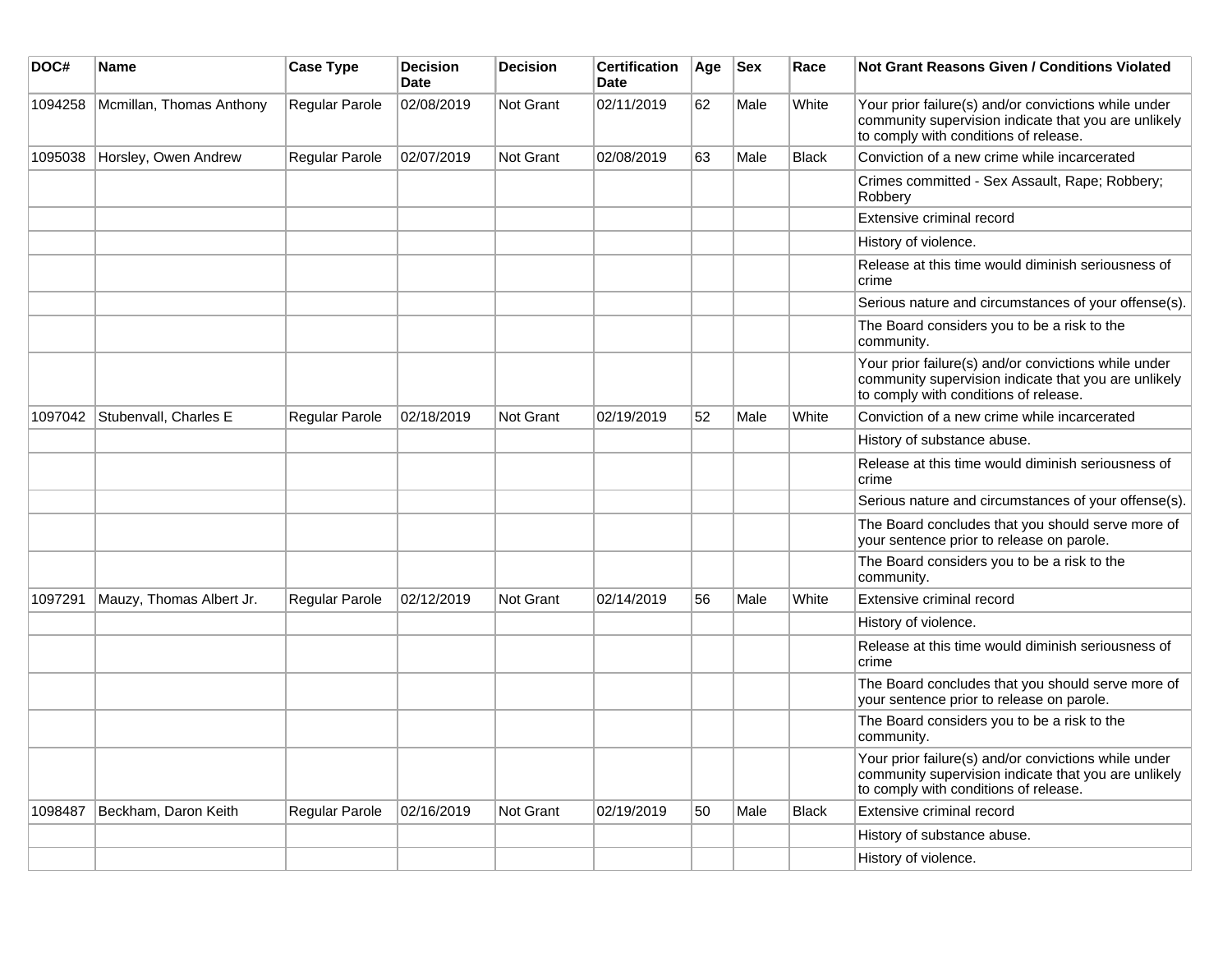| DOC#    | <b>Name</b>            | <b>Case Type</b> | <b>Decision</b><br><b>Date</b> | <b>Decision</b> | <b>Certification</b><br>Date | Age | <b>Sex</b> | Race         | <b>Not Grant Reasons Given / Conditions Violated</b>                                                                                                  |
|---------|------------------------|------------------|--------------------------------|-----------------|------------------------------|-----|------------|--------------|-------------------------------------------------------------------------------------------------------------------------------------------------------|
| 1098487 | Beckham, Daron Keith   | Regular Parole   | 02/16/2019                     | Not Grant       | 02/19/2019                   | 50  | Male       | <b>Black</b> | Release at this time would diminish seriousness of<br>crime                                                                                           |
|         |                        |                  |                                |                 |                              |     |            |              | Serious nature and circumstances of your offense(s).                                                                                                  |
|         |                        |                  |                                |                 |                              |     |            |              | The Board considers you to be a risk to the<br>community.                                                                                             |
|         |                        |                  |                                |                 |                              |     |            |              | You need to show a longer period of stable<br>adjustment.                                                                                             |
|         |                        |                  |                                |                 |                              |     |            |              | Your prior failure(s) and/or convictions while under<br>community supervision indicate that you are unlikely<br>to comply with conditions of release. |
| 1100318 | Al-Karim, Anas Madaan  | Regular Parole   | 02/07/2019                     | Not Grant       | 02/11/2019                   | 54  | Male       | <b>Black</b> | Conviction of a new crime while incarcerated                                                                                                          |
|         |                        |                  |                                |                 |                              |     |            |              | Crimes committed - Abduct-No Ransom Or Asslt;<br>Sex Assault, Rape; Unlawful Wound/Bodily Injury                                                      |
|         |                        |                  |                                |                 |                              |     |            |              | History of violence.                                                                                                                                  |
|         |                        |                  |                                |                 |                              |     |            |              | Release at this time would diminish seriousness of<br>crime                                                                                           |
|         |                        |                  |                                |                 |                              |     |            |              | Serious nature and circumstances of your offense(s).                                                                                                  |
|         |                        |                  |                                |                 |                              |     |            |              | The Board concludes that you should serve more of<br>your sentence prior to release on parole.                                                        |
| 1103980 | Smith, Raymond         | Regular Parole   | 02/05/2019                     | Not Grant       | 02/06/2019                   | 49  | Male       | Black        | Extensive criminal record                                                                                                                             |
|         |                        |                  |                                |                 |                              |     |            |              | Release at this time would diminish seriousness of<br>crime                                                                                           |
|         |                        |                  |                                |                 |                              |     |            |              | Serious nature and circumstances of your offense(s).                                                                                                  |
|         |                        |                  |                                |                 |                              |     |            |              | The Board concludes that you should serve more of<br>your sentence prior to release on parole.                                                        |
|         |                        |                  |                                |                 |                              |     |            |              | The Board considers you to be a risk to the<br>community.                                                                                             |
| 1107740 | Marcozzi, Richard Alan | Regular Parole   | 02/09/2019                     | Not Grant       | 02/11/2019                   | 61  | Male       | White        | Crimes committed - Homicide-Capital; Sex Assault,<br>Rape; Weapon Offense                                                                             |
|         |                        |                  |                                |                 |                              |     |            |              | Extensive criminal record                                                                                                                             |
|         |                        |                  |                                |                 |                              |     |            |              | History of substance abuse.                                                                                                                           |
|         |                        |                  |                                |                 |                              |     |            |              | History of violence.                                                                                                                                  |
|         |                        |                  |                                |                 |                              |     |            |              | Serious nature and circumstances of your offense(s).                                                                                                  |
|         |                        |                  |                                |                 |                              |     |            |              | The Board considers you to be a risk to the<br>community.                                                                                             |
| 1109807 | Harris, Louis K        | Geriatric        | 02/17/2019                     | Not Grant       | 02/19/2019                   | 61  | Male       | <b>Black</b> | Crimes committed - Homicide-1st Degree; Assault<br>And Battery                                                                                        |
|         |                        |                  |                                |                 |                              |     |            |              | History of substance abuse.                                                                                                                           |
|         |                        |                  |                                |                 |                              |     |            |              | History of violence.                                                                                                                                  |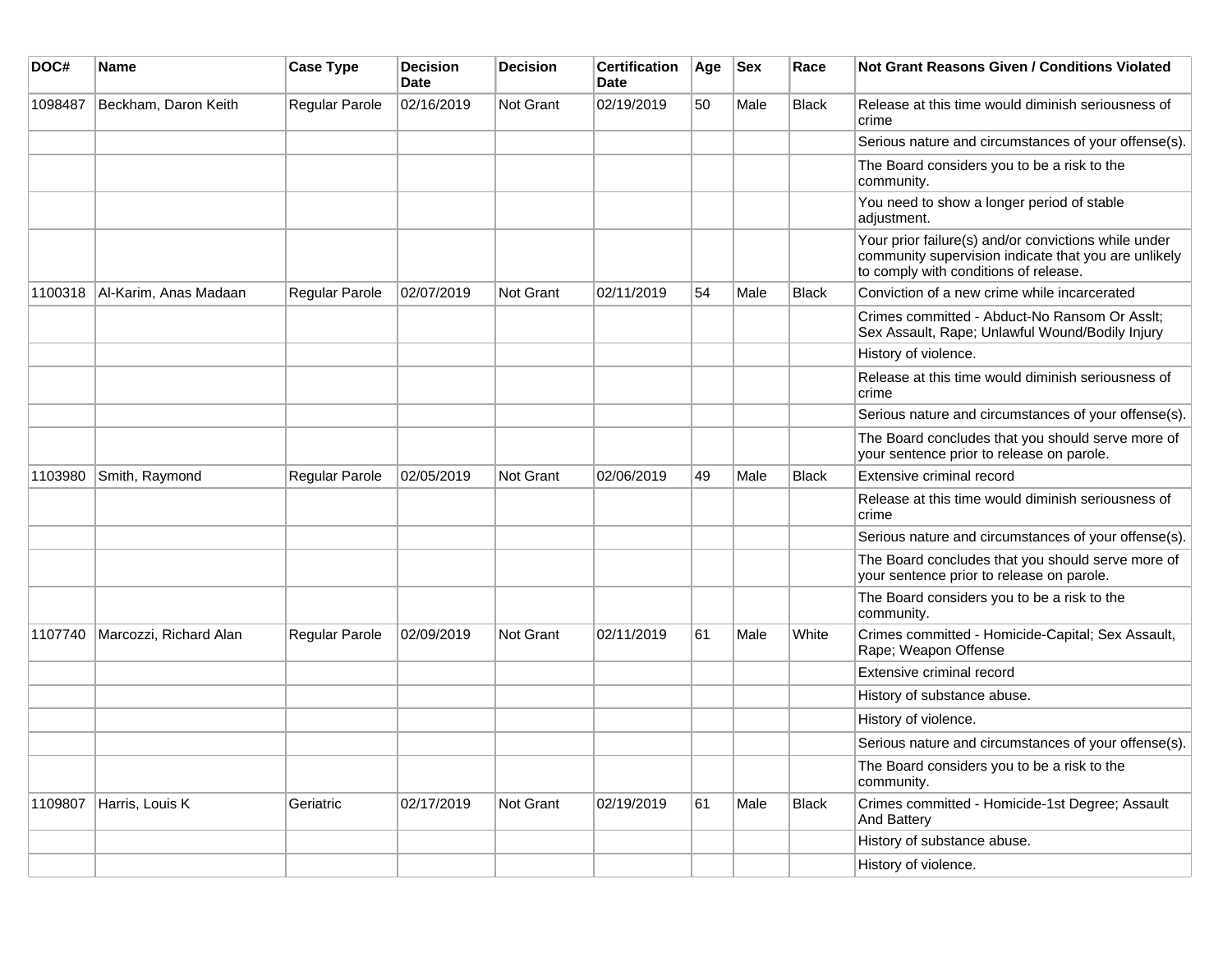| DOC#    | <b>Name</b>           | <b>Case Type</b>      | <b>Decision</b><br><b>Date</b> | <b>Decision</b>  | <b>Certification</b><br>Date | Age | <b>Sex</b> | Race         | Not Grant Reasons Given / Conditions Violated                                                  |
|---------|-----------------------|-----------------------|--------------------------------|------------------|------------------------------|-----|------------|--------------|------------------------------------------------------------------------------------------------|
| 1109807 | Harris, Louis K       | Geriatric             | 02/17/2019                     | Not Grant        | 02/19/2019                   | 61  | Male       | <b>Black</b> | Release at this time would diminish seriousness of<br>crime                                    |
|         |                       |                       |                                |                  |                              |     |            |              | Serious nature and circumstances of your offense(s).                                           |
| 1114421 | Cruse, Jeffrey Alan   | Regular Parole        | 02/05/2019                     | Not Grant        | 02/06/2019                   | 51  | Male       | White        | Release at this time would diminish seriousness of<br>crime                                    |
|         |                       |                       |                                |                  |                              |     |            |              | Serious nature and circumstances of your offense(s).                                           |
| 1115151 | Patrick, John F       | Regular Parole        | 02/11/2019                     | Not Grant        | 02/12/2019                   | 56  | Male       | White        | Crimes committed - Sex Assault, Rape; Aggravated<br>Sexual Battery; Aggravated Sexual Battery  |
|         |                       |                       |                                |                  |                              |     |            |              | Release at this time would diminish seriousness of<br>crime                                    |
| 1116367 | Canaday, Kevin Wayne  | Regular Parole        | 01/31/2019                     | Not Grant        | 02/05/2019                   | 51  | Male       | <b>Black</b> | No Interest in Parole                                                                          |
| 1116703 | Cooper, Jimmy Lee Jr. | Regular Parole        | 02/16/2019                     | <b>Not Grant</b> | 02/19/2019                   | 45  | Male       | <b>Black</b> | Conviction of a new crime while incarcerated                                                   |
|         |                       |                       |                                |                  |                              |     |            |              | Serious nature and circumstances of your offense(s).                                           |
|         |                       |                       |                                |                  |                              |     |            |              | The Board concludes that you should serve more of<br>your sentence prior to release on parole. |
|         |                       |                       |                                |                  |                              |     |            |              | You need to show a longer period of stable<br>adjustment.                                      |
| 1117996 | Chase, Wayne Allen    | Regular Parole        | 02/15/2019                     | <b>Not Grant</b> | 02/19/2019                   | 57  | Male       | White        | Crimes committed - Sex Assault, Rape; Assault;<br>Sodomy                                       |
|         |                       |                       |                                |                  |                              |     |            |              | Release at this time would diminish seriousness of<br>crime                                    |
|         |                       |                       |                                |                  |                              |     |            |              | Serious nature and circumstances of your offense(s).                                           |
|         |                       |                       |                                |                  |                              |     |            |              | The Board concludes that you should serve more of<br>your sentence prior to release on parole. |
|         |                       |                       |                                |                  |                              |     |            |              | The Board considers you to be a risk to the<br>community.                                      |
| 1118485 | Randall, Ronald O     | <b>Regular Parole</b> | 02/26/2019                     | Not Grant        | 02/28/2019                   | 51  | Male       | <b>Black</b> | History of violence.                                                                           |
|         |                       |                       |                                |                  |                              |     |            |              | Release at this time would diminish seriousness of<br>crime                                    |
|         |                       |                       |                                |                  |                              |     |            |              | Serious nature and circumstances of your offense(s).                                           |
|         |                       |                       |                                |                  |                              |     |            |              | The Board concludes that you should serve more of<br>your sentence prior to release on parole. |
| 1120874 | Davis, Sherman O      | <b>Regular Parole</b> | 02/08/2019                     | Not Grant        | 02/11/2019                   | 54  | Male       | <b>Black</b> | Conviction of a new crime while incarcerated                                                   |
|         |                       |                       |                                |                  |                              |     |            |              | History of substance abuse.                                                                    |
|         |                       |                       |                                |                  |                              |     |            |              | History of violence.                                                                           |
|         |                       |                       |                                |                  |                              |     |            |              | Release at this time would diminish seriousness of<br>crime                                    |
|         |                       |                       |                                |                  |                              |     |            |              | Serious nature and circumstances of your offense(s).                                           |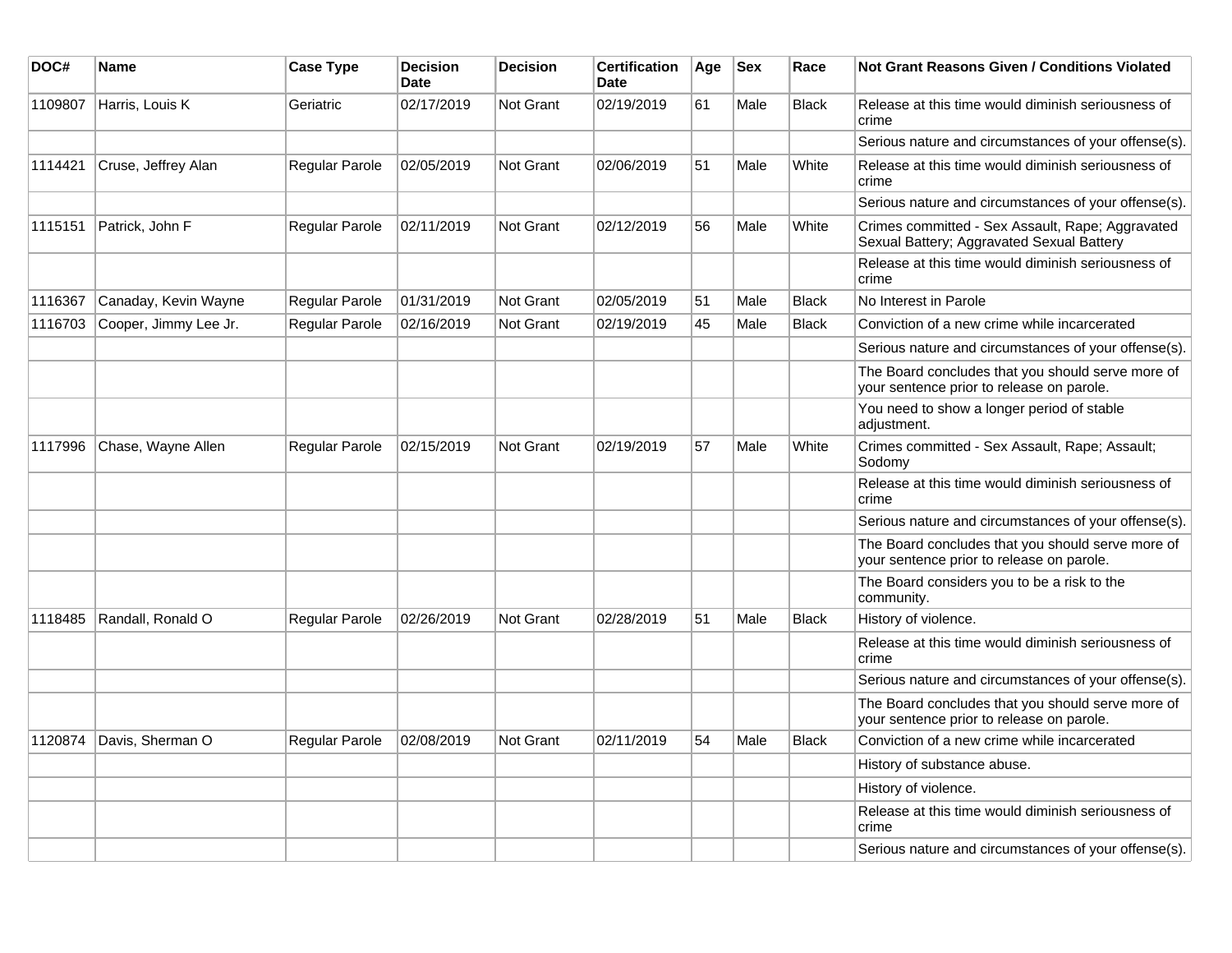| DOC#    | Name                       | <b>Case Type</b> | <b>Decision</b><br><b>Date</b> | <b>Decision</b>  | <b>Certification</b><br><b>Date</b> | Age | <b>Sex</b> | Race         | <b>Not Grant Reasons Given / Conditions Violated</b>                                                                                                        |
|---------|----------------------------|------------------|--------------------------------|------------------|-------------------------------------|-----|------------|--------------|-------------------------------------------------------------------------------------------------------------------------------------------------------------|
| 1120874 | Davis, Sherman O           | Regular Parole   | 02/08/2019                     | <b>Not Grant</b> | 02/11/2019                          | 54  | Male       | <b>Black</b> | The Board concludes that you should serve more of<br>your sentence prior to release on parole.                                                              |
|         |                            |                  |                                |                  |                                     |     |            |              | The Board considers you to be a risk to the<br>community.                                                                                                   |
| 1121083 | Hubert, Marlon Leonard     | Regular Parole   | 02/20/2019                     | <b>Not Grant</b> | 02/25/2019                          | 45  | Male       | <b>Black</b> | History of substance abuse.                                                                                                                                 |
|         |                            |                  |                                |                  |                                     |     |            |              | Release at this time would diminish seriousness of<br>crime                                                                                                 |
|         |                            |                  |                                |                  |                                     |     |            |              | Serious nature and circumstances of your offense(s).                                                                                                        |
|         |                            |                  |                                |                  |                                     |     |            |              | Your prior failure(s) and/or convictions while under<br>community supervision indicate that you are unlikely<br>to comply with conditions of release.       |
|         |                            |                  |                                |                  |                                     |     |            |              | Your record indicates a serious disregard for the<br>property rights of others.                                                                             |
| 1122660 | Davis, Darryl Mclace       | Regular Parole   | 02/01/2019                     | <b>Not Grant</b> | 02/05/2019                          | 53  | Male       | <b>Black</b> | Extensive criminal record                                                                                                                                   |
|         |                            |                  |                                |                  |                                     |     |            |              | History of substance abuse.                                                                                                                                 |
|         |                            |                  |                                |                  |                                     |     |            |              | The Board concludes that you should serve more of<br>your sentence prior to release on parole.                                                              |
|         |                            |                  |                                |                  |                                     |     |            |              | You need further participation in institutional work<br>and/or educational programs to indicate your positive<br>progression towards re-entry into society. |
|         |                            |                  |                                |                  |                                     |     |            |              | Your prior failure(s) and/or convictions while under<br>community supervision indicate that you are unlikely<br>to comply with conditions of release.       |
| 1123754 | Hessom, James Looney       | Geriatric        | 02/04/2019                     | <b>Not Grant</b> | 02/05/2019                          | 81  | Male       | White        | Crimes committed - Aggravated Sexual Battery;<br>Aggravated Sexual Battery; Forcible Sodomy                                                                 |
|         |                            |                  |                                |                  |                                     |     |            |              | History of violence.                                                                                                                                        |
|         |                            |                  |                                |                  |                                     |     |            |              | Release at this time would diminish seriousness of<br>crime                                                                                                 |
|         |                            |                  |                                |                  |                                     |     |            |              | Serious nature and circumstances of your offense(s).                                                                                                        |
|         |                            |                  |                                |                  |                                     |     |            |              | The Board concludes that you should serve more of<br>your sentence prior to release on parole.                                                              |
|         |                            |                  |                                |                  |                                     |     |            |              | The Board considers you to be a risk to the<br>community.                                                                                                   |
| 1125773 | Creekmore, Daniel Lee      | Regular Parole   | 02/12/2019                     | <b>Not Grant</b> | 02/14/2019                          | 45  | Male       | <b>Black</b> | Considering your offense and your institutional<br>records, the Board concludes that you should serve<br>more of your sentence before being paroled.        |
|         |                            |                  |                                |                  |                                     |     |            |              | History of violence.                                                                                                                                        |
|         |                            |                  |                                |                  |                                     |     |            |              | Release at this time would diminish seriousness of<br>crime                                                                                                 |
| 1125800 | Defriece, Lamonte Franklin | Geriatric        | 02/07/2019                     | <b>Not Grant</b> | 02/08/2019                          | 60  | Male       | White        | Conviction of a new crime while incarcerated                                                                                                                |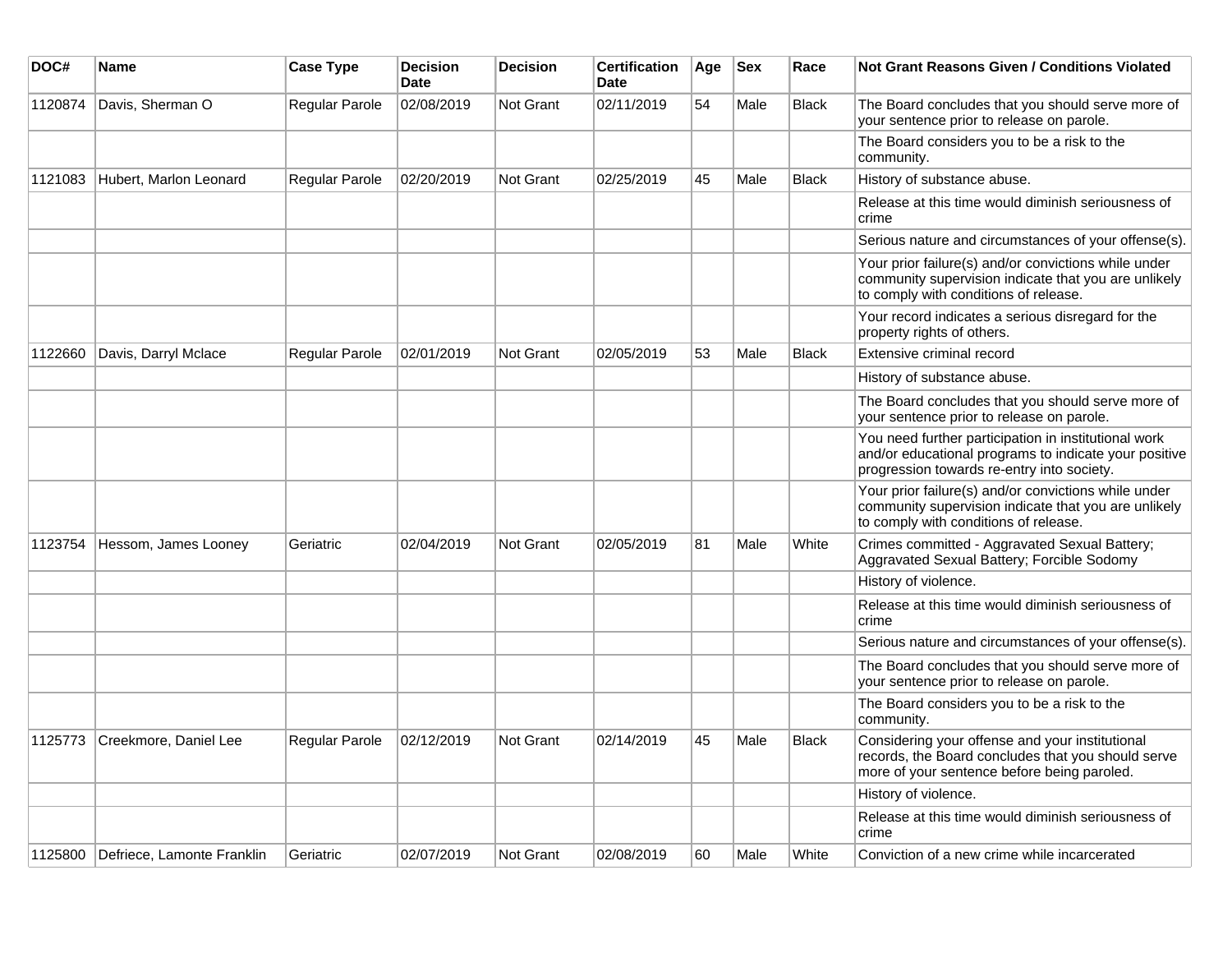| DOC#    | <b>Name</b>                | <b>Case Type</b> | <b>Decision</b><br><b>Date</b> | <b>Decision</b> | <b>Certification</b><br><b>Date</b> | Age | <b>Sex</b> | Race         | <b>Not Grant Reasons Given / Conditions Violated</b>                                                                                                  |
|---------|----------------------------|------------------|--------------------------------|-----------------|-------------------------------------|-----|------------|--------------|-------------------------------------------------------------------------------------------------------------------------------------------------------|
| 1125800 | Defriece, Lamonte Franklin | Geriatric        | 02/07/2019                     | Not Grant       | 02/08/2019                          | 60  | Male       | White        | Crimes committed - Homicide-2Nd-Degree; Unlawful<br>Wounding                                                                                          |
|         |                            |                  |                                |                 |                                     |     |            |              | History of violence.                                                                                                                                  |
|         |                            |                  |                                |                 |                                     |     |            |              | Release at this time would diminish seriousness of<br>crime                                                                                           |
|         |                            |                  |                                |                 |                                     |     |            |              | The Board concludes that you should serve more of<br>your sentence prior to release on parole.                                                        |
|         |                            |                  |                                |                 |                                     |     |            |              | The Board considers you to be a risk to the<br>community.                                                                                             |
| 1126545 | West, Larry Lee            | Regular Parole   | 02/19/2019                     | Not Grant       | 02/21/2019                          | 47  | Male       | <b>Black</b> | No Interest in Parole                                                                                                                                 |
| 1127128 | Pooler, Byron Christop     | Regular Parole   | 02/26/2019                     | Not Grant       | 02/26/2019                          | 55  | Male       | <b>Black</b> | History of substance abuse.                                                                                                                           |
|         |                            |                  |                                |                 |                                     |     |            |              | History of violence.                                                                                                                                  |
|         |                            |                  |                                |                 |                                     |     |            |              | Release at this time would diminish seriousness of<br>crime                                                                                           |
|         |                            |                  |                                |                 |                                     |     |            |              | Serious nature and circumstances of your offense(s).                                                                                                  |
|         |                            |                  |                                |                 |                                     |     |            |              | The Board concludes that you should serve more of<br>your sentence prior to release on parole.                                                        |
|         |                            |                  |                                |                 |                                     |     |            |              | The Board considers you to be a risk to the<br>community.                                                                                             |
| 1127395 | Martin, Carlish Junior     | Geriatric        | 02/20/2019                     | Not Grant       | 02/25/2019                          | 63  | Male       | <b>Black</b> | Crimes committed - Robbery; Robbery - Attempted;<br>Malicious Wounding                                                                                |
|         |                            |                  |                                |                 |                                     |     |            |              | Extensive criminal record                                                                                                                             |
|         |                            |                  |                                |                 |                                     |     |            |              | History of substance abuse.                                                                                                                           |
|         |                            |                  |                                |                 |                                     |     |            |              | History of violence.                                                                                                                                  |
|         |                            |                  |                                |                 |                                     |     |            |              | Release at this time would diminish seriousness of<br>crime                                                                                           |
|         |                            |                  |                                |                 |                                     |     |            |              | Serious nature and circumstances of your offense(s).                                                                                                  |
|         |                            |                  |                                |                 |                                     |     |            |              | The Board concludes that you should serve more of<br>your sentence prior to release on parole.                                                        |
|         |                            |                  |                                |                 |                                     |     |            |              | Your prior failure(s) and/or convictions while under<br>community supervision indicate that you are unlikely<br>to comply with conditions of release. |
| 1128229 | Bell, Ulysses Wayne        | Geriatric        | 02/07/2019                     | Not Grant       | 02/11/2019                          | 63  | Male       | White        | Crimes committed - Kidnap/Abduct; Sex Assault,<br>Rape; Aggravated Sexual Battery                                                                     |
|         |                            |                  |                                |                 |                                     |     |            |              | History of violence.                                                                                                                                  |
|         |                            |                  |                                |                 |                                     |     |            |              | Release at this time would diminish seriousness of<br>crime                                                                                           |
|         |                            |                  |                                |                 |                                     |     |            |              | Serious nature and circumstances of your offense(s).                                                                                                  |
|         |                            |                  |                                |                 |                                     |     |            |              | The Board concludes that you should serve more of<br>your sentence prior to release on parole.                                                        |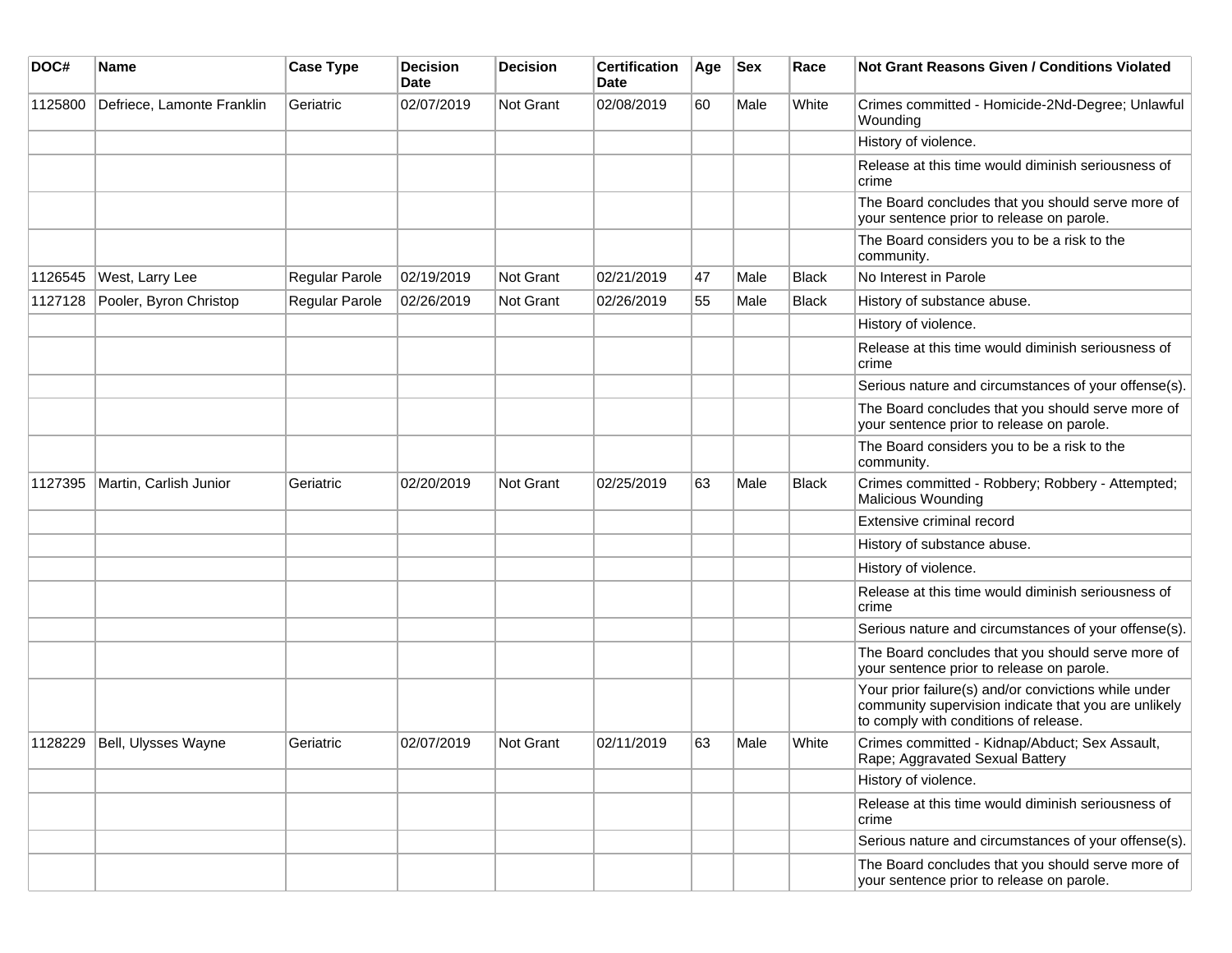| DOC#    | Name                   | <b>Case Type</b> | <b>Decision</b><br><b>Date</b> | Decision  | <b>Certification</b><br><b>Date</b> | Age | <b>Sex</b> | Race         | <b>Not Grant Reasons Given / Conditions Violated</b>                                                                                                 |
|---------|------------------------|------------------|--------------------------------|-----------|-------------------------------------|-----|------------|--------------|------------------------------------------------------------------------------------------------------------------------------------------------------|
| 1128229 | Bell, Ulysses Wayne    | Geriatric        | 02/07/2019                     | Not Grant | 02/11/2019                          | 63  | Male       | White        | The Board considers you to be a risk to the<br>community.                                                                                            |
| 1129237 | Banks, Raymond Eric    | Regular Parole   | 02/15/2019                     | Not Grant | 02/19/2019                          | 59  | Male       | <b>Black</b> | Crimes committed - Robbery; Robbery; Robbery                                                                                                         |
|         |                        |                  |                                |           |                                     |     |            |              | Extensive criminal record                                                                                                                            |
|         |                        |                  |                                |           |                                     |     |            |              | History of substance abuse.                                                                                                                          |
|         |                        |                  |                                |           |                                     |     |            |              | History of violence.                                                                                                                                 |
|         |                        |                  |                                |           |                                     |     |            |              | Serious nature and circumstances of your offense(s).                                                                                                 |
|         |                        |                  |                                |           |                                     |     |            |              | The Board concludes that you should serve more of<br>your sentence prior to release on parole.                                                       |
| 1130468 | Thacker, Charles Wayne | Regular Parole   | 02/23/2019                     | Not Grant | 02/25/2019                          | 52  | Male       | White        | Considering your offense and your institutional<br>records, the Board concludes that you should serve<br>more of your sentence before being paroled. |
|         |                        |                  |                                |           |                                     |     |            |              | Crimes committed - Homicide-1st Degree; Arson-<br>Resid-Endangered Life                                                                              |
|         |                        |                  |                                |           |                                     |     |            |              | Release at this time would diminish seriousness of<br>crime                                                                                          |
|         |                        |                  |                                |           |                                     |     |            |              | Serious nature and circumstances of your offense(s).                                                                                                 |
|         |                        |                  |                                |           |                                     |     |            |              | The Board concludes that you should serve more of<br>your sentence prior to release on parole.                                                       |
|         |                        |                  |                                |           |                                     |     |            |              | You need to show a longer period of stable<br>adjustment.                                                                                            |
| 1133521 | Ragland, Tyrone Jr.    | Regular Parole   | 02/13/2019                     | Not Grant | 02/14/2019                          | 50  | Male       | Black        | History of violence.                                                                                                                                 |
|         |                        |                  |                                |           |                                     |     |            |              | Release at this time would diminish seriousness of<br>crime                                                                                          |
|         |                        |                  |                                |           |                                     |     |            |              | Serious nature and circumstances of your offense(s).                                                                                                 |
|         |                        |                  |                                |           |                                     |     |            |              | The Board concludes that you should serve more of<br>your sentence prior to release on parole.                                                       |
|         |                        |                  |                                |           |                                     |     |            |              | You need to show a longer period of stable<br>adjustment.                                                                                            |
|         |                        |                  |                                |           |                                     |     |            |              | Your record of institutional infractions indicates a<br>disregard for rules and that you are not ready to<br>conform to society.                     |
| 1135570 | Mills, David Wayne     | Regular Parole   | 02/08/2019                     | Not Grant | 02/11/2019                          | 54  | Male       | White        | Considering your offense and your institutional<br>records, the Board concludes that you should serve<br>more of your sentence before being paroled. |
|         |                        |                  |                                |           |                                     |     |            |              | Crimes committed - Homicide-1st Degree; Burglary -<br>Attempted; Forgery                                                                             |
|         |                        |                  |                                |           |                                     |     |            |              | Extensive criminal record                                                                                                                            |
|         |                        |                  |                                |           |                                     |     |            |              | History of substance abuse.                                                                                                                          |
|         |                        |                  |                                |           |                                     |     |            |              | Serious nature and circumstances of your offense(s).                                                                                                 |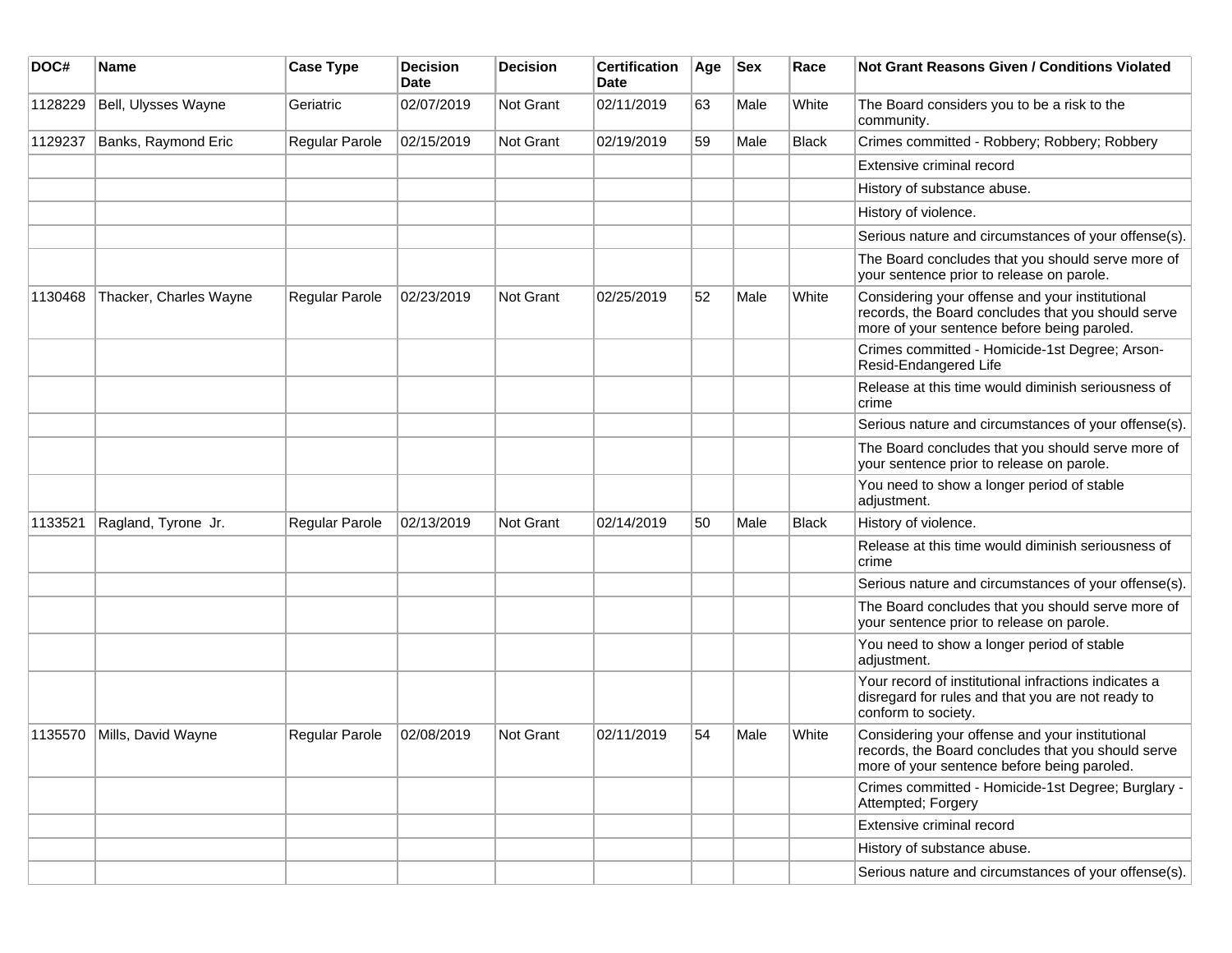| DOC#    | Name                      | <b>Case Type</b> | <b>Decision</b><br><b>Date</b> | <b>Decision</b> | <b>Certification</b><br>Date | Age | <b>Sex</b> | Race         | Not Grant Reasons Given / Conditions Violated                                                                                                         |
|---------|---------------------------|------------------|--------------------------------|-----------------|------------------------------|-----|------------|--------------|-------------------------------------------------------------------------------------------------------------------------------------------------------|
| 1135570 | Mills, David Wayne        | Regular Parole   | 02/08/2019                     | Not Grant       | 02/11/2019                   | 54  | Male       | White        | Your prior failure(s) and/or convictions while under<br>community supervision indicate that you are unlikely<br>to comply with conditions of release. |
| 1136782 | Simmons, Ronald Steve     | Regular Parole   | 02/18/2019                     | Not Grant       | 02/21/2019                   | 58  | Male       | <b>Black</b> | Considering your offense and your institutional<br>records, the Board concludes that you should serve<br>more of your sentence before being paroled.  |
|         |                           |                  |                                |                 |                              |     |            |              | Extensive criminal record                                                                                                                             |
|         |                           |                  |                                |                 |                              |     |            |              | Serious nature and circumstances of your offense(s).                                                                                                  |
|         |                           |                  |                                |                 |                              |     |            |              | Your prior failure(s) and/or convictions while under<br>community supervision indicate that you are unlikely<br>to comply with conditions of release. |
| 1139966 | Brown, Frank Jr.          | Regular Parole   | 02/07/2019                     | Not Grant       | 02/08/2019                   | 51  | Male       | <b>Black</b> | Considering your offense and your institutional<br>records, the Board concludes that you should serve<br>more of your sentence before being paroled.  |
|         |                           |                  |                                |                 |                              |     |            |              | Crimes committed - Sex Assault, Rape; Sex Asslt-<br>Attempted Rape; Sex Asslt-Attempted Rape                                                          |
|         |                           |                  |                                |                 |                              |     |            |              | Serious nature and circumstances of your offense(s).                                                                                                  |
|         |                           |                  |                                |                 |                              |     |            |              | The Board considers you to be a risk to the<br>community.                                                                                             |
|         |                           |                  |                                |                 |                              |     |            |              | You need to show a longer period of stable<br>adjustment.                                                                                             |
| 1140232 | Haskins, Terry Edward     | Regular Parole   | 02/12/2019                     | Not Grant       | 02/14/2019                   | 57  | Male       | <b>Black</b> | Crimes committed - Homicide-Attempted; Malicious<br>Wounding; Malicious Wounding                                                                      |
|         |                           |                  |                                |                 |                              |     |            |              | Extensive criminal record                                                                                                                             |
|         |                           |                  |                                |                 |                              |     |            |              | History of violence.                                                                                                                                  |
|         |                           |                  |                                |                 |                              |     |            |              | The Board concludes that you should serve more of<br>your sentence prior to release on parole.                                                        |
|         |                           |                  |                                |                 |                              |     |            |              | Your prior failure(s) and/or convictions while under<br>community supervision indicate that you are unlikely<br>to comply with conditions of release. |
| 1140293 | Brown, James Everette Jr. | Regular Parole   | 02/02/2019                     | Not Grant       | 02/05/2019                   | 52  | Male       | White        | No Interest in Parole                                                                                                                                 |
| 1140438 | Boomer, Daniel Edward Jr. | Regular Parole   | 02/25/2019                     | Not Grant       | 02/26/2019                   | 56  | Male       | <b>Black</b> | Considering your offense and your institutional<br>records, the Board concludes that you should serve<br>more of your sentence before being paroled.  |
|         |                           |                  |                                |                 |                              |     |            |              | Poor institutional adjustment (for example,<br>motivation/attitude, unfavorable reports, lack of<br>program involvement, etc.)                        |
|         |                           |                  |                                |                 |                              |     |            |              | Release at this time would diminish seriousness of<br>crime                                                                                           |
|         |                           |                  |                                |                 |                              |     |            |              | Serious nature and circumstances of your offense(s).                                                                                                  |
|         |                           |                  |                                |                 |                              |     |            |              | The Board concludes that you should serve more of<br>your sentence prior to release on parole.                                                        |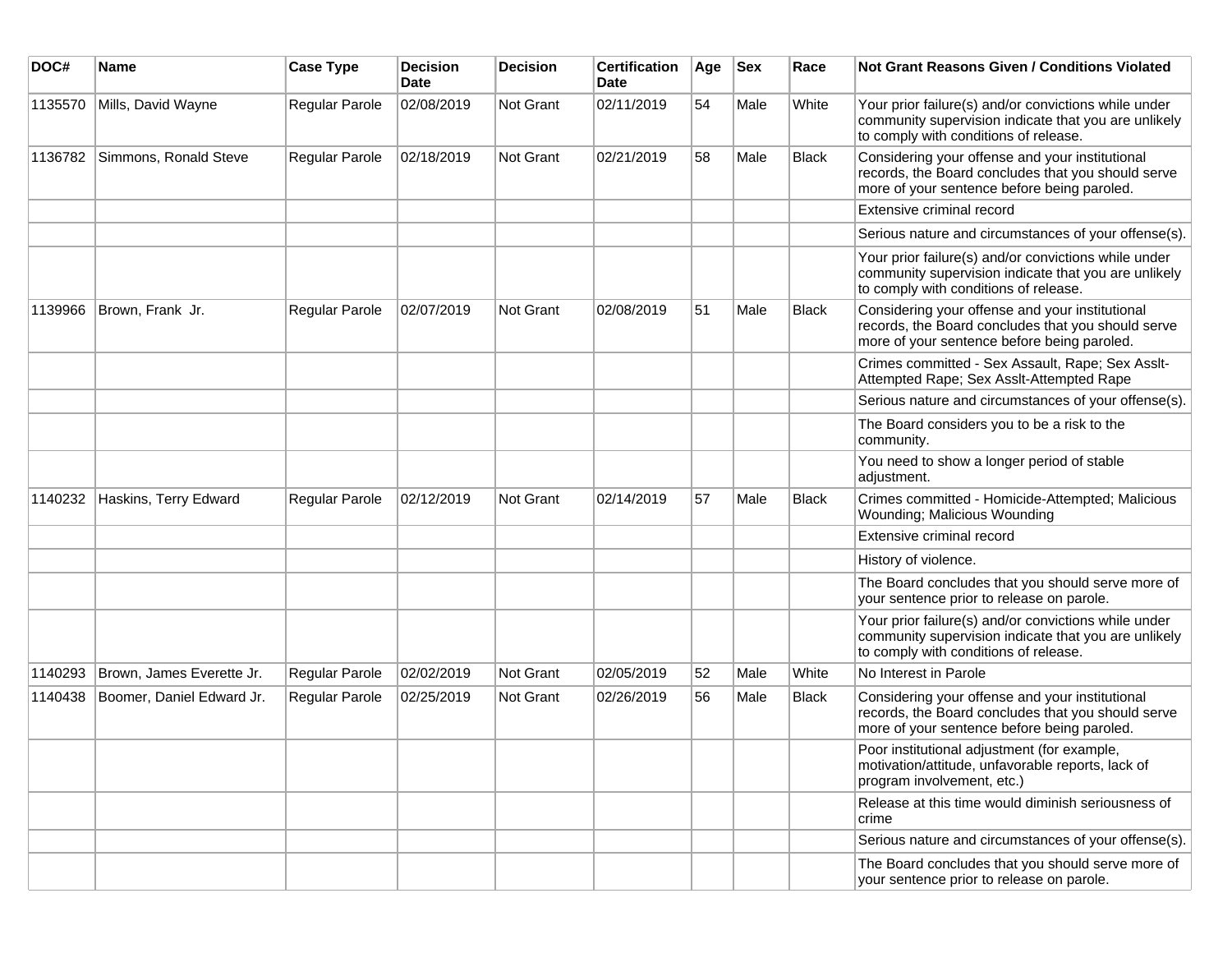| DOC#    | Name                     | <b>Case Type</b> | <b>Decision</b><br><b>Date</b> | <b>Decision</b>  | <b>Certification</b><br>Date | Age | <b>Sex</b> | Race         | Not Grant Reasons Given / Conditions Violated                                                  |
|---------|--------------------------|------------------|--------------------------------|------------------|------------------------------|-----|------------|--------------|------------------------------------------------------------------------------------------------|
| 1140712 | Blanchard, Ronald Earl   | Regular Parole   | 02/08/2019                     | <b>Not Grant</b> | 02/11/2019                   | 52  | Male       | White        | History of violence.                                                                           |
|         |                          |                  |                                |                  |                              |     |            |              | Release at this time would diminish seriousness of<br>crime                                    |
|         |                          |                  |                                |                  |                              |     |            |              | Serious nature and circumstances of your offense(s).                                           |
| 1140713 | Jessee, Jerry Lee        | Geriatric        | 02/12/2019                     | Not Grant        | 02/13/2019                   | 74  | Male       | White        | Crimes committed - Burglary; Burglary; Burglary                                                |
|         |                          |                  |                                |                  |                              |     |            |              | Extensive criminal record                                                                      |
|         |                          |                  |                                |                  |                              |     |            |              | Release at this time would diminish seriousness of<br>crime                                    |
|         |                          |                  |                                |                  |                              |     |            |              | Serious nature and circumstances of your offense(s).                                           |
| 1142621 | Leonard, Silas Earl      | Geriatric        | 02/15/2019                     | <b>Not Grant</b> | 02/19/2019                   | 66  | Male       | <b>Black</b> | Conviction of a new crime while incarcerated                                                   |
|         |                          |                  |                                |                  |                              |     |            |              | Crimes committed - Homicide-2Nd-Degree;<br>Kidnap/Abduct; Carjacking                           |
|         |                          |                  |                                |                  |                              |     |            |              | Extensive criminal record                                                                      |
|         |                          |                  |                                |                  |                              |     |            |              | History of violence.                                                                           |
|         |                          |                  |                                |                  |                              |     |            |              | Serious nature and circumstances of your offense(s).                                           |
|         |                          |                  |                                |                  |                              |     |            |              | The Board concludes that you should serve more of<br>your sentence prior to release on parole. |
| 1142801 | Clark, James Ray Jr.     | Regular Parole   | 02/17/2019                     | <b>Not Grant</b> | 02/19/2019                   | 65  | Male       | White        | Crimes committed - Homicide/Murder; Robbery; Use<br>Of Firearm In Felony                       |
|         |                          |                  |                                |                  |                              |     |            |              | Release at this time would diminish seriousness of<br>crime                                    |
|         |                          |                  |                                |                  |                              |     |            |              | Serious nature and circumstances of your offense(s).                                           |
| 1143796 | Deffinbaugh, Dale Thomas | Regular Parole   | 02/19/2019                     | <b>Not Grant</b> | 02/21/2019                   | 54  | Male       | White        | Crimes committed - Kidnap/Abduct; Kidnap/Abduct;<br>Kidnap/Abduct                              |
|         |                          |                  |                                |                  |                              |     |            |              | Extensive criminal record                                                                      |
|         |                          |                  |                                |                  |                              |     |            |              | Release at this time would diminish seriousness of<br>crime                                    |
|         |                          |                  |                                |                  |                              |     |            |              | Serious nature and circumstances of your offense(s).                                           |
|         |                          |                  |                                |                  |                              |     |            |              | The Board considers you to be a risk to the<br>community.                                      |
| 1144754 | Mack, David Lamont       | Regular Parole   | 02/13/2019                     | <b>Not Grant</b> | 02/14/2019                   | 51  | Male       | Black        | Crimes committed - Robbery; Robbery; Robbery                                                   |
|         |                          |                  |                                |                  |                              |     |            |              | Extensive criminal record                                                                      |
|         |                          |                  |                                |                  |                              |     |            |              | Release at this time would diminish seriousness of<br>crime                                    |
|         |                          |                  |                                |                  |                              |     |            |              | Serious nature and circumstances of your offense(s).                                           |
|         |                          |                  |                                |                  |                              |     |            |              | The Board concludes that you should serve more of<br>your sentence prior to release on parole. |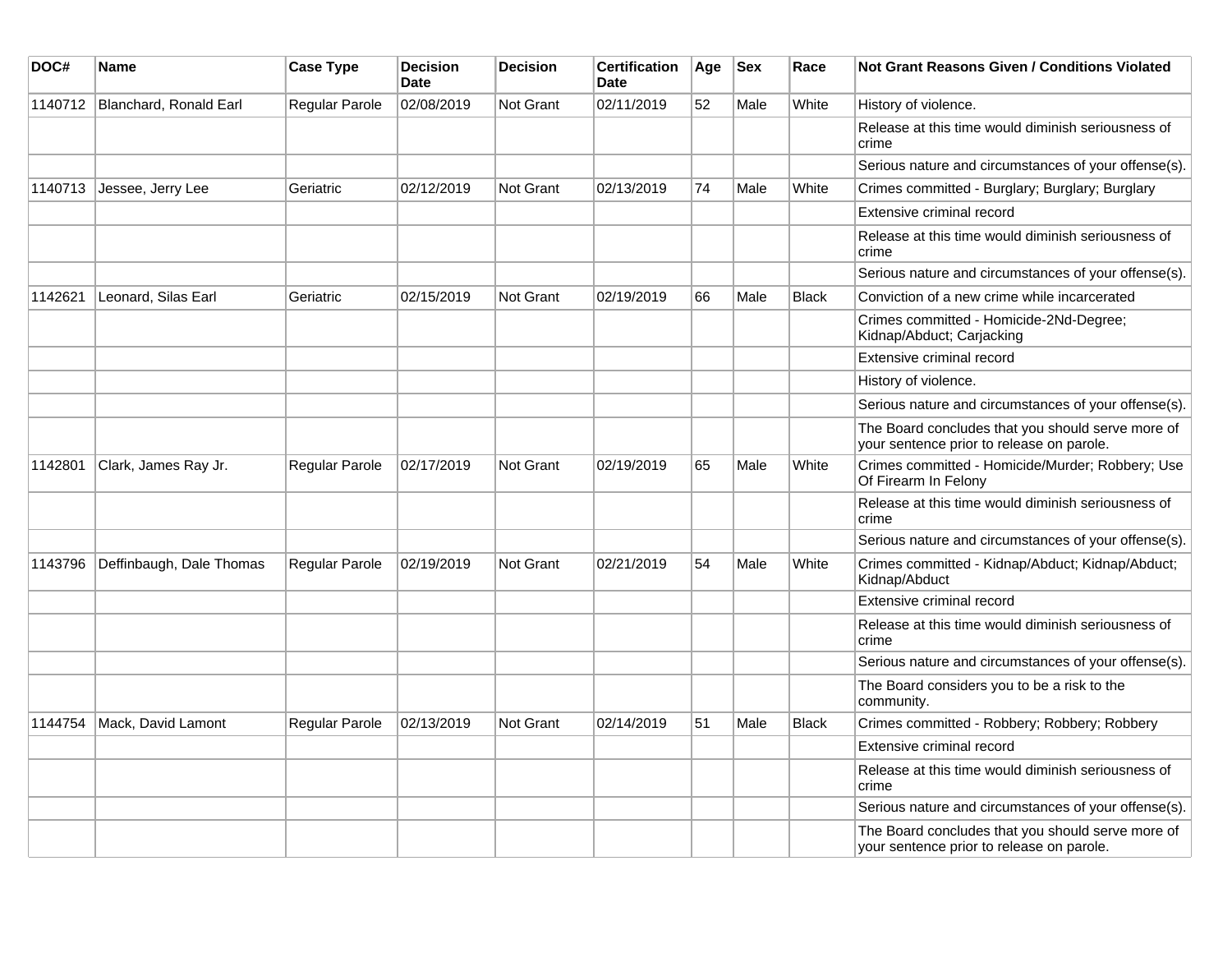| DOC#    | <b>Name</b>              | <b>Case Type</b> | <b>Decision</b><br><b>Date</b> | <b>Decision</b>  | <b>Certification</b><br>Date | Age | <b>Sex</b> | Race         | <b>Not Grant Reasons Given / Conditions Violated</b>                                                                                                        |
|---------|--------------------------|------------------|--------------------------------|------------------|------------------------------|-----|------------|--------------|-------------------------------------------------------------------------------------------------------------------------------------------------------------|
| 1144754 | Mack, David Lamont       | Regular Parole   | 02/13/2019                     | <b>Not Grant</b> | 02/14/2019                   | 51  | Male       | <b>Black</b> | You need further participation in institutional work<br>and/or educational programs to indicate your positive<br>progression towards re-entry into society. |
|         |                          |                  |                                |                  |                              |     |            |              | Your prior failure(s) and/or convictions while under<br>community supervision indicate that you are unlikely<br>to comply with conditions of release.       |
| 1146922 | Kreager, Jack G          | Geriatric        | 02/20/2019                     | <b>Not Grant</b> | 02/25/2019                   | 75  | Male       | White        | Crimes committed - Sex Assault, Rape; Sex Assault,<br>Rape; Sex Assault, Rape                                                                               |
|         |                          |                  |                                |                  |                              |     |            |              | Release at this time would diminish seriousness of<br>crime                                                                                                 |
|         |                          |                  |                                |                  |                              |     |            |              | Serious nature and circumstances of your offense(s).                                                                                                        |
|         |                          |                  |                                |                  |                              |     |            |              | The Board concludes that you should serve more of<br>your sentence prior to release on parole.                                                              |
|         |                          |                  |                                |                  |                              |     |            |              | The Board considers you to be a risk to the<br>community.                                                                                                   |
| 1147252 | Owens, Michael           | Regular Parole   | 02/18/2019                     | Not Grant        | 02/21/2019                   | 62  | Male       | <b>Black</b> | Crimes committed - Homicide/Murder; Statutory<br>Burglary; Weapon Offense                                                                                   |
|         |                          |                  |                                |                  |                              |     |            |              | History of violence.                                                                                                                                        |
|         |                          |                  |                                |                  |                              |     |            |              | Release at this time would diminish seriousness of<br>crime                                                                                                 |
|         |                          |                  |                                |                  |                              |     |            |              | Serious nature and circumstances of your offense(s).                                                                                                        |
| 1147531 | Evans, Chiles Oliver     | Regular Parole   | 02/07/2019                     | Not Grant        | 02/08/2019                   | 72  | Male       | White        | Crimes committed - Homicide-1st Degree; Abduct-<br>No Ransom Or Asslt; Robbery                                                                              |
|         |                          |                  |                                |                  |                              |     |            |              | Extensive criminal record                                                                                                                                   |
|         |                          |                  |                                |                  |                              |     |            |              | History of violence.                                                                                                                                        |
|         |                          |                  |                                |                  |                              |     |            |              | Serious nature and circumstances of your offense(s).                                                                                                        |
|         |                          |                  |                                |                  |                              |     |            |              | Your record indicates a serious disregard for the<br>property rights of others.                                                                             |
| 1149294 | Bailey, Jerome Glen      | Geriatric        | 02/01/2019                     | <b>Not Grant</b> | 02/05/2019                   | 65  | Male       | White        | Crimes committed - Aggravated Sexual Battery;<br>Aggravated Sexual Battery; Adultery/Fornication:<br>Incest W/ Own Child, Etc.                              |
|         |                          |                  |                                |                  |                              |     |            |              | Serious nature and circumstances of your offense(s).                                                                                                        |
|         |                          |                  |                                |                  |                              |     |            |              | The Board considers you to be a risk to the<br>community.                                                                                                   |
|         | 1150004 Fulford, Irvin P | Regular Parole   | 02/20/2019                     | Not Grant        | 02/21/2019                   | 62  | Male       | White        | Crimes committed - Homicide-1st Degree;<br>Kidnap/Abduct; Robbery                                                                                           |
|         |                          |                  |                                |                  |                              |     |            |              | History of violence.                                                                                                                                        |
|         |                          |                  |                                |                  |                              |     |            |              | Release at this time would diminish seriousness of<br>crime                                                                                                 |
|         |                          |                  |                                |                  |                              |     |            |              | Serious nature and circumstances of your offense(s).                                                                                                        |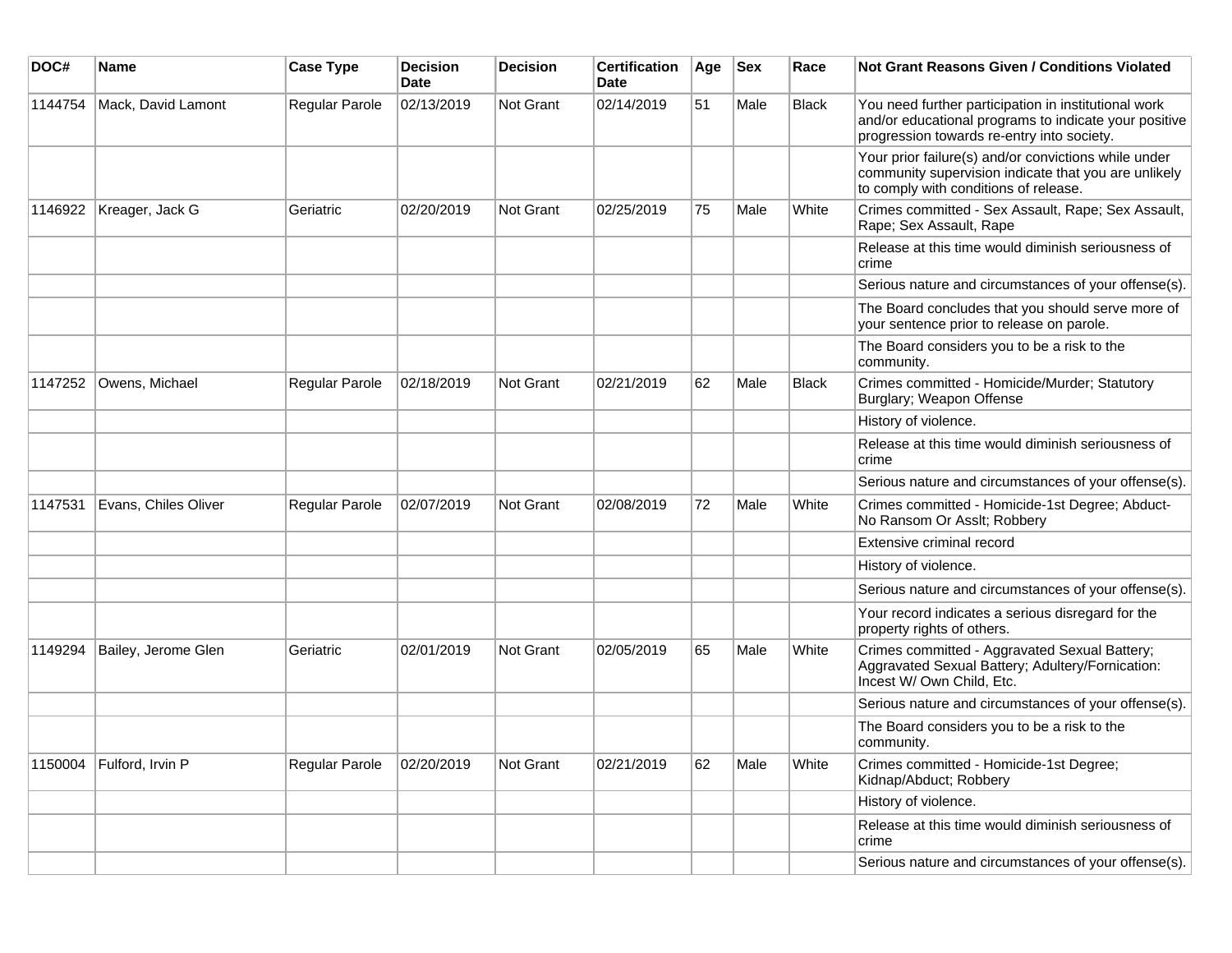| DOC#    | <b>Name</b>            | <b>Case Type</b> | <b>Decision</b><br>Date | <b>Decision</b> | <b>Certification</b><br>Date | Age | <b>Sex</b> | Race         | Not Grant Reasons Given / Conditions Violated                                                                                                         |
|---------|------------------------|------------------|-------------------------|-----------------|------------------------------|-----|------------|--------------|-------------------------------------------------------------------------------------------------------------------------------------------------------|
| 1150004 | Fulford, Irvin P       | Regular Parole   | 02/20/2019              | Not Grant       | 02/21/2019                   | 62  | Male       | White        | The Board concludes that you should serve more of<br>your sentence prior to release on parole.                                                        |
| 1151010 | Martin, Timothy Lee    | Regular Parole   | 02/20/2019              | Not Grant       | 02/21/2019                   | 52  | Male       | White        | Crimes committed - Homicide-Capital; Robbery;<br>Robbery                                                                                              |
|         |                        |                  |                         |                 |                              |     |            |              | History of violence.                                                                                                                                  |
|         |                        |                  |                         |                 |                              |     |            |              | Release at this time would diminish seriousness of<br>crime                                                                                           |
|         |                        |                  |                         |                 |                              |     |            |              | Serious nature and circumstances of your offense(s).                                                                                                  |
| 1152755 | Pinckney, Abraham Jr.  | Regular Parole   | 02/13/2019              | Not Grant       | 02/14/2019                   | 54  | Male       | <b>Black</b> | No Interest in Parole                                                                                                                                 |
| 1153070 | Carter, William Dewey  | Regular Parole   | 02/27/2019              | Not Grant       | 02/28/2019                   | 60  | Male       | <b>Black</b> | Extensive criminal record                                                                                                                             |
|         |                        |                  |                         |                 |                              |     |            |              | History of substance abuse.                                                                                                                           |
|         |                        |                  |                         |                 |                              |     |            |              | History of violence.                                                                                                                                  |
|         |                        |                  |                         |                 |                              |     |            |              | Release at this time would diminish seriousness of<br>crime                                                                                           |
|         |                        |                  |                         |                 |                              |     |            |              | Serious nature and circumstances of your offense(s).                                                                                                  |
|         |                        |                  |                         |                 |                              |     |            |              | The Board considers you to be a risk to the<br>community.                                                                                             |
|         |                        |                  |                         |                 |                              |     |            |              | Your prior failure(s) and/or convictions while under<br>community supervision indicate that you are unlikely<br>to comply with conditions of release. |
| 1154578 | Smith, Joseph Mullen   | Regular Parole   | 02/20/2019              | Not Grant       | 02/25/2019                   | 49  | Male       | White        | History of violence.                                                                                                                                  |
|         |                        |                  |                         |                 |                              |     |            |              | Release at this time would diminish seriousness of<br>crime                                                                                           |
|         |                        |                  |                         |                 |                              |     |            |              | Serious nature and circumstances of your offense(s).                                                                                                  |
|         |                        |                  |                         |                 |                              |     |            |              | The Board considers you to be a risk to the<br>community.                                                                                             |
|         |                        |                  |                         |                 |                              |     |            |              | Your prior failure(s) and/or convictions while under<br>community supervision indicate that you are unlikely<br>to comply with conditions of release. |
| 1155454 | Holmes, William Thomas | Regular Parole   | 02/12/2019              | Not Grant       | 02/14/2019                   | 62  | Male       | <b>Black</b> | History of substance abuse.                                                                                                                           |
|         |                        |                  |                         |                 |                              |     |            |              | Release at this time would diminish seriousness of<br>crime                                                                                           |
|         |                        |                  |                         |                 |                              |     |            |              | Serious nature and circumstances of your offense(s).                                                                                                  |
|         |                        |                  |                         |                 |                              |     |            |              | The Board concludes that you should serve more of<br>your sentence prior to release on parole.                                                        |
|         |                        |                  |                         |                 |                              |     |            |              | The Board considers you to be a risk to the<br>community.                                                                                             |
|         |                        |                  |                         |                 |                              |     |            |              | You need to show a longer period of stable<br>adjustment.                                                                                             |
| 1155655 | Smith, Kevin Dwayne    | Regular Parole   | 02/23/2019              | Not Grant       | 02/25/2019                   | 45  | Male       | Black        | History of violence.                                                                                                                                  |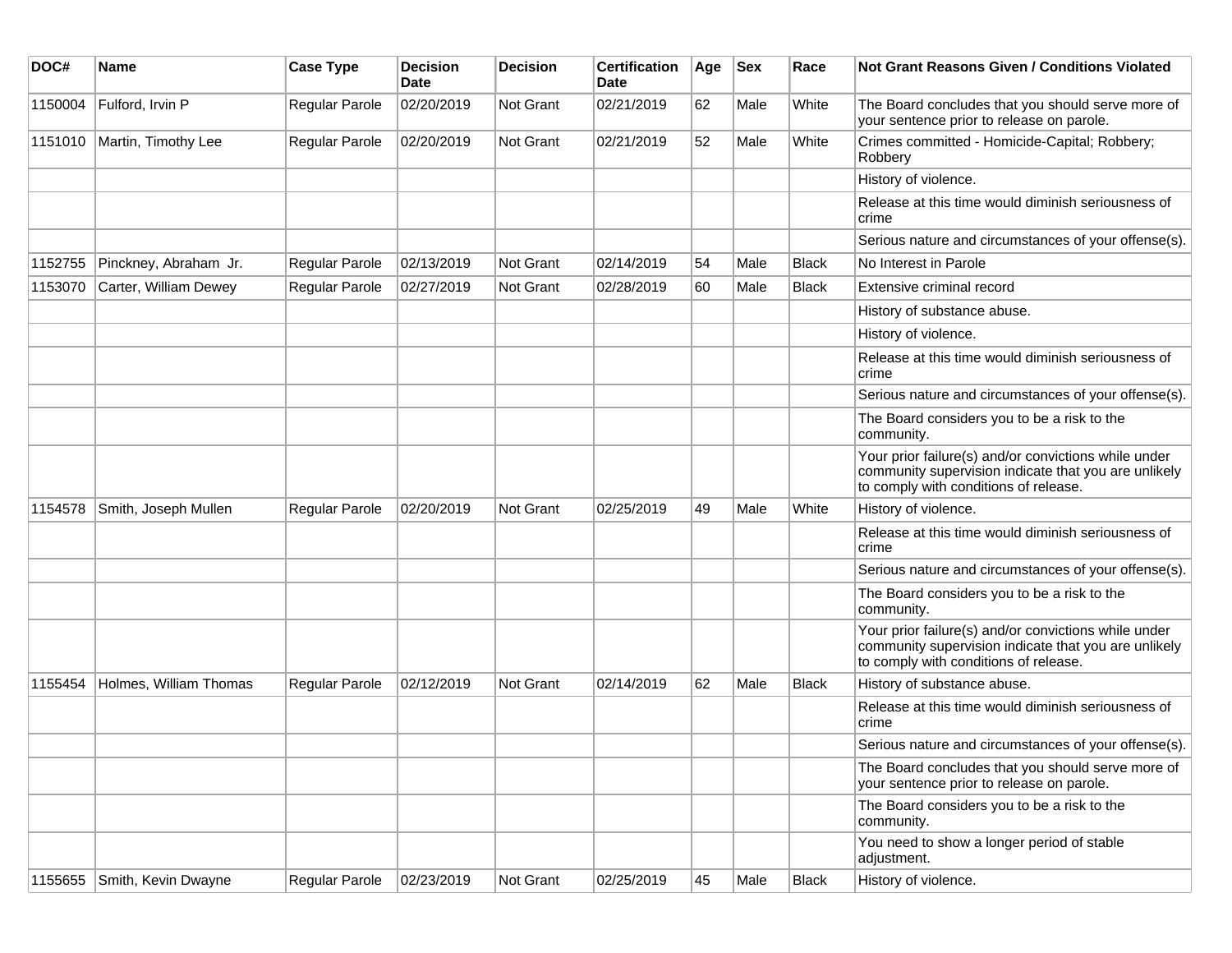| DOC#    | <b>Name</b>                  | <b>Case Type</b>      | <b>Decision</b><br><b>Date</b> | <b>Decision</b> | <b>Certification</b><br>Date | Age | <b>Sex</b> | Race         | Not Grant Reasons Given / Conditions Violated                                                                                                         |
|---------|------------------------------|-----------------------|--------------------------------|-----------------|------------------------------|-----|------------|--------------|-------------------------------------------------------------------------------------------------------------------------------------------------------|
| 1155655 | Smith, Kevin Dwayne          | Regular Parole        | 02/23/2019                     | Not Grant       | 02/25/2019                   | 45  | Male       | Black        | Release at this time would diminish seriousness of<br>crime                                                                                           |
|         |                              |                       |                                |                 |                              |     |            |              | Serious nature and circumstances of your offense(s).                                                                                                  |
|         |                              |                       |                                |                 |                              |     |            |              | The Board concludes that you should serve more of<br>your sentence prior to release on parole.                                                        |
|         |                              |                       |                                |                 |                              |     |            |              | The Board considers you to be a risk to the<br>community.                                                                                             |
|         |                              |                       |                                |                 |                              |     |            |              | Your prior failure(s) and/or convictions while under<br>community supervision indicate that you are unlikely<br>to comply with conditions of release. |
| 1158036 | Lynch, Samuel Mitchell       | Geriatric             | 02/16/2019                     | Not Grant       | 02/19/2019                   | 65  | Male       | White        | Considering your offense and your institutional<br>records, the Board concludes that you should serve<br>more of your sentence before being paroled.  |
|         |                              |                       |                                |                 |                              |     |            |              | Release at this time would diminish seriousness of<br>crime                                                                                           |
|         |                              |                       |                                |                 |                              |     |            |              | Serious nature and circumstances of your offense(s).                                                                                                  |
|         |                              |                       |                                |                 |                              |     |            |              | The Board concludes that you should serve more of<br>your sentence prior to release on parole.                                                        |
|         |                              |                       |                                |                 |                              |     |            |              | The Board considers you to be a risk to the<br>community.                                                                                             |
| 1158475 | Harrington, Michael John     | <b>Regular Parole</b> | 02/20/2019                     | Not Grant       | 02/25/2019                   | 59  | Male       | White        | Release at this time would diminish seriousness of<br>crime                                                                                           |
|         |                              |                       |                                |                 |                              |     |            |              | Serious nature and circumstances of your offense(s).                                                                                                  |
| 1158588 | Smith, Minor Junior          | <b>Regular Parole</b> | 02/13/2019                     | Not Grant       | 02/14/2019                   | 72  | Male       | White        | Crimes committed - Homicide-Capital; Homicide-1st<br>Degree; Robbery                                                                                  |
|         |                              |                       |                                |                 |                              |     |            |              | History of violence.                                                                                                                                  |
|         |                              |                       |                                |                 |                              |     |            |              | Release at this time would diminish seriousness of<br>crime                                                                                           |
|         |                              |                       |                                |                 |                              |     |            |              | Serious nature and circumstances of your offense(s).                                                                                                  |
| 1158888 | Bagby, Richard Lee           | Regular Parole        | 02/20/2019                     | Not Grant       | 02/21/2019                   | 62  | Male       | <b>Black</b> | Extensive criminal record                                                                                                                             |
|         |                              |                       |                                |                 |                              |     |            |              | History of violence.                                                                                                                                  |
|         |                              |                       |                                |                 |                              |     |            |              | Release at this time would diminish seriousness of<br>crime                                                                                           |
|         |                              |                       |                                |                 |                              |     |            |              | Serious nature and circumstances of your offense(s).                                                                                                  |
|         |                              |                       |                                |                 |                              |     |            |              | Your prior failure(s) and/or convictions while under<br>community supervision indicate that you are unlikely<br>to comply with conditions of release. |
| 1160368 | Williams, Claude Preston Jr. | Regular Parole        | 02/05/2019                     | Not Grant       | 02/06/2019                   | 65  | Male       | White        | No Interest in Parole                                                                                                                                 |
| 1160375 | Gwyn, Melvin Douglas         | Regular Parole        | 02/23/2019                     | Not Grant       | 02/25/2019                   | 49  | Male       | White        | Crimes committed - Homicide-1st Degree                                                                                                                |
|         |                              |                       |                                |                 |                              |     |            |              | History of substance abuse.                                                                                                                           |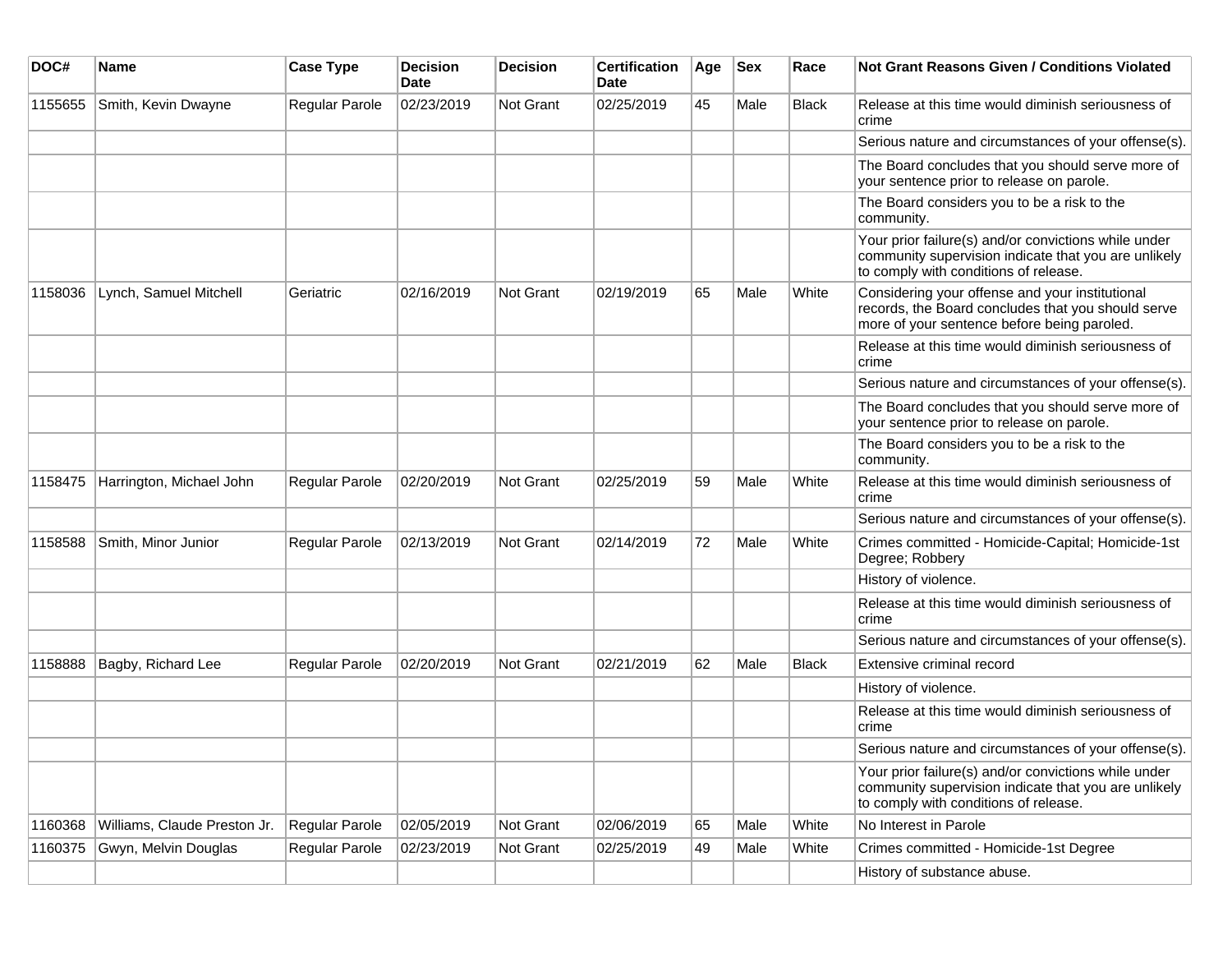| DOC#    | Name                  | <b>Case Type</b>      | <b>Decision</b><br>Date | <b>Decision</b>  | <b>Certification</b><br>Date | Age | <b>Sex</b> | Race         | <b>Not Grant Reasons Given / Conditions Violated</b>                                           |
|---------|-----------------------|-----------------------|-------------------------|------------------|------------------------------|-----|------------|--------------|------------------------------------------------------------------------------------------------|
| 1160375 | Gwyn, Melvin Douglas  | <b>Regular Parole</b> | 02/23/2019              | Not Grant        | 02/25/2019                   | 49  | Male       | White        | History of violence.                                                                           |
|         |                       |                       |                         |                  |                              |     |            |              | Release at this time would diminish seriousness of<br>crime                                    |
|         |                       |                       |                         |                  |                              |     |            |              | Serious nature and circumstances of your offense(s).                                           |
|         |                       |                       |                         |                  |                              |     |            |              | The Board considers you to be a risk to the<br>community.                                      |
| 1160675 | Hawkins, David Warren | Regular Parole        | 02/08/2019              | <b>Not Grant</b> | 02/11/2019                   | 52  | Male       | White        | Release at this time would diminish seriousness of<br>crime                                    |
|         |                       |                       |                         |                  |                              |     |            |              | Serious nature and circumstances of your offense(s).                                           |
| 1161848 | Goins, Quincy Deshea  | <b>Regular Parole</b> | 02/01/2019              | Not Grant        | 02/05/2019                   | 43  | Male       | <b>Black</b> | Crimes committed - Homicide-Capital; Homicide-1st<br>Degree; Burglary                          |
|         |                       |                       |                         |                  |                              |     |            |              | Release at this time would diminish seriousness of<br>crime                                    |
|         |                       |                       |                         |                  |                              |     |            |              | Serious nature and circumstances of your offense(s).                                           |
|         |                       |                       |                         |                  |                              |     |            |              | The Board concludes that you should serve more of<br>your sentence prior to release on parole. |
| 1162224 | Dunbar, Jerry Lee     | Regular Parole        | 02/26/2019              | Not Grant        | 02/28/2019                   | 57  | Male       | <b>Black</b> | Crimes committed - Homicide-1st Degree; Homicide-<br>1st Degree                                |
|         |                       |                       |                         |                  |                              |     |            |              | History of substance abuse.                                                                    |
|         |                       |                       |                         |                  |                              |     |            |              | Release at this time would diminish seriousness of<br>crime                                    |
|         |                       |                       |                         |                  |                              |     |            |              | Serious nature and circumstances of your offense(s).                                           |
|         |                       |                       |                         |                  |                              |     |            |              | The Board considers you to be a risk to the<br>community.                                      |
| 1162886 | Wolfe, Carson Edward  | Regular Parole        | 02/08/2019              | Not Grant        | 02/11/2019                   | 60  | Male       | White        | Crimes committed - Homicide-1st Degree; Homicide-<br>1st Degree; Homicide-2Nd-Degree           |
|         |                       |                       |                         |                  |                              |     |            |              | Extensive criminal record                                                                      |
|         |                       |                       |                         |                  |                              |     |            |              | History of violence.                                                                           |
|         |                       |                       |                         |                  |                              |     |            |              | Release at this time would diminish seriousness of<br>crime                                    |
|         |                       |                       |                         |                  |                              |     |            |              | Serious nature and circumstances of your offense(s).                                           |
| 1163582 | Johnston, Timothy Jay | <b>Regular Parole</b> | 02/20/2019              | Not Grant        | 02/25/2019                   | 60  | Male       | White        | Crimes committed - Homicide-Capital                                                            |
|         |                       |                       |                         |                  |                              |     |            |              | History of violence.                                                                           |
|         |                       |                       |                         |                  |                              |     |            |              | Release at this time would diminish seriousness of<br>crime                                    |
|         |                       |                       |                         |                  |                              |     |            |              | Serious nature and circumstances of your offense(s).                                           |
| 1164672 | Pender, Shantel D     | Regular Parole        | 02/14/2019              | Not Grant        | 02/14/2019                   | 45  | Male       | Black        | Release at this time would diminish seriousness of<br>crime                                    |
|         |                       |                       |                         |                  |                              |     |            |              | Serious nature and circumstances of your offense(s).                                           |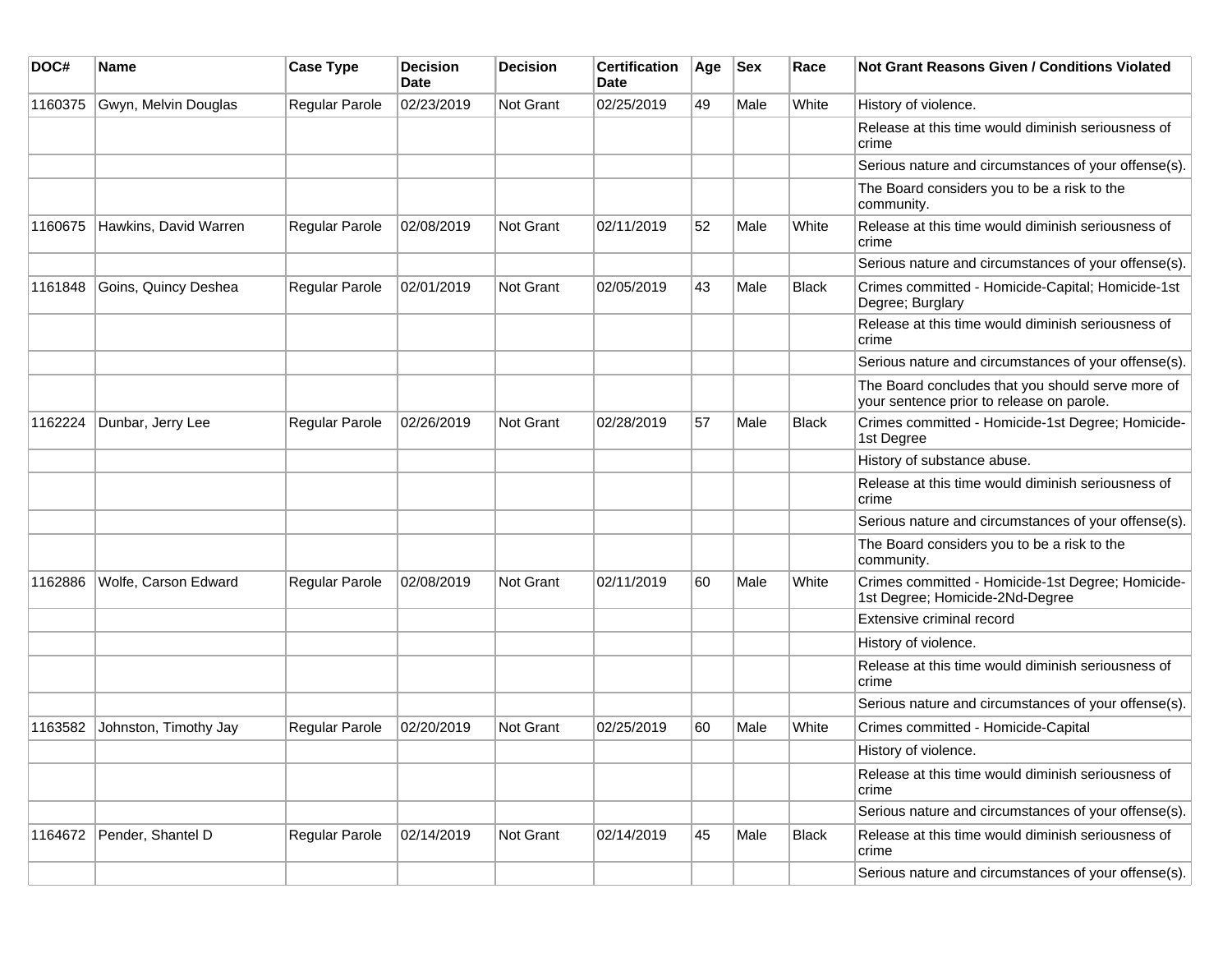| DOC#    | <b>Name</b>            | <b>Case Type</b> | <b>Decision</b><br><b>Date</b> | <b>Decision</b>  | <b>Certification</b><br><b>Date</b> | Age | <b>Sex</b> | Race         | <b>Not Grant Reasons Given / Conditions Violated</b>                                                                                                 |
|---------|------------------------|------------------|--------------------------------|------------------|-------------------------------------|-----|------------|--------------|------------------------------------------------------------------------------------------------------------------------------------------------------|
| 1164672 | Pender, Shantel D      | Regular Parole   | 02/14/2019                     | Not Grant        | 02/14/2019                          | 45  | Male       | <b>Black</b> | The Board concludes that you should serve more of<br>your sentence prior to release on parole.                                                       |
| 1165474 | Hinson, Bradford Allen | Regular Parole   | 02/03/2019                     | <b>Not Grant</b> | 02/05/2019                          | 42  | Male       | White        | <b>Extensive criminal record</b>                                                                                                                     |
|         |                        |                  |                                |                  |                                     |     |            |              | Release at this time would diminish seriousness of<br>crime                                                                                          |
|         |                        |                  |                                |                  |                                     |     |            |              | Serious nature and circumstances of your offense(s).                                                                                                 |
| 1166512 | Woods, Jason           | Regular Parole   | 02/01/2019                     | Not Grant        | 02/05/2019                          | 49  | Male       | <b>Black</b> | Crimes committed - Kidnap/Abduct; Aggravated<br>Sexual Battery; Robbery                                                                              |
|         |                        |                  |                                |                  |                                     |     |            |              | History of violence.                                                                                                                                 |
|         |                        |                  |                                |                  |                                     |     |            |              | Release at this time would diminish seriousness of<br>crime                                                                                          |
|         |                        |                  |                                |                  |                                     |     |            |              | Serious nature and circumstances of your offense(s).                                                                                                 |
|         |                        |                  |                                |                  |                                     |     |            |              | The Board concludes that you should serve more of<br>your sentence prior to release on parole.                                                       |
|         |                        |                  |                                |                  |                                     |     |            |              | The Board considers you to be a risk to the<br>community.                                                                                            |
| 1166845 | Maness, Guy Edward     | Regular Parole   | 02/07/2019                     | Not Grant        | 02/08/2019                          | 56  | Male       | White        | Considering your offense and your institutional<br>records, the Board concludes that you should serve<br>more of your sentence before being paroled. |
|         |                        |                  |                                |                  |                                     |     |            |              | Conviction of a new crime while incarcerated                                                                                                         |
|         |                        |                  |                                |                  |                                     |     |            |              | Crimes committed - Homicide-1st Degree; Prisoner:<br>Poss Sch III Drug/Marij/Synth                                                                   |
|         |                        |                  |                                |                  |                                     |     |            |              | History of substance abuse.                                                                                                                          |
|         |                        |                  |                                |                  |                                     |     |            |              | History of violence.                                                                                                                                 |
|         |                        |                  |                                |                  |                                     |     |            |              | Release at this time would diminish seriousness of<br>crime                                                                                          |
|         |                        |                  |                                |                  |                                     |     |            |              | Serious nature and circumstances of your offense(s).                                                                                                 |
|         |                        |                  |                                |                  |                                     |     |            |              | The Board concludes that you should serve more of<br>your sentence prior to release on parole.                                                       |
|         |                        |                  |                                |                  |                                     |     |            |              | You need to show a longer period of stable<br>adjustment.                                                                                            |
|         |                        |                  |                                |                  |                                     |     |            |              | Your record of institutional infractions indicates a<br>disregard for rules and that you are not ready to<br>conform to society.                     |
| 1167559 | Barone, Donald Thomas  | Geriatric        | 02/12/2019                     | <b>Not Grant</b> | 02/14/2019                          | 68  | Male       | White        | Extensive criminal record                                                                                                                            |
|         |                        |                  |                                |                  |                                     |     |            |              | History of violence.                                                                                                                                 |
|         |                        |                  |                                |                  |                                     |     |            |              | Release at this time would diminish seriousness of<br>crime                                                                                          |
|         |                        |                  |                                |                  |                                     |     |            |              | Serious nature and circumstances of your offense(s).                                                                                                 |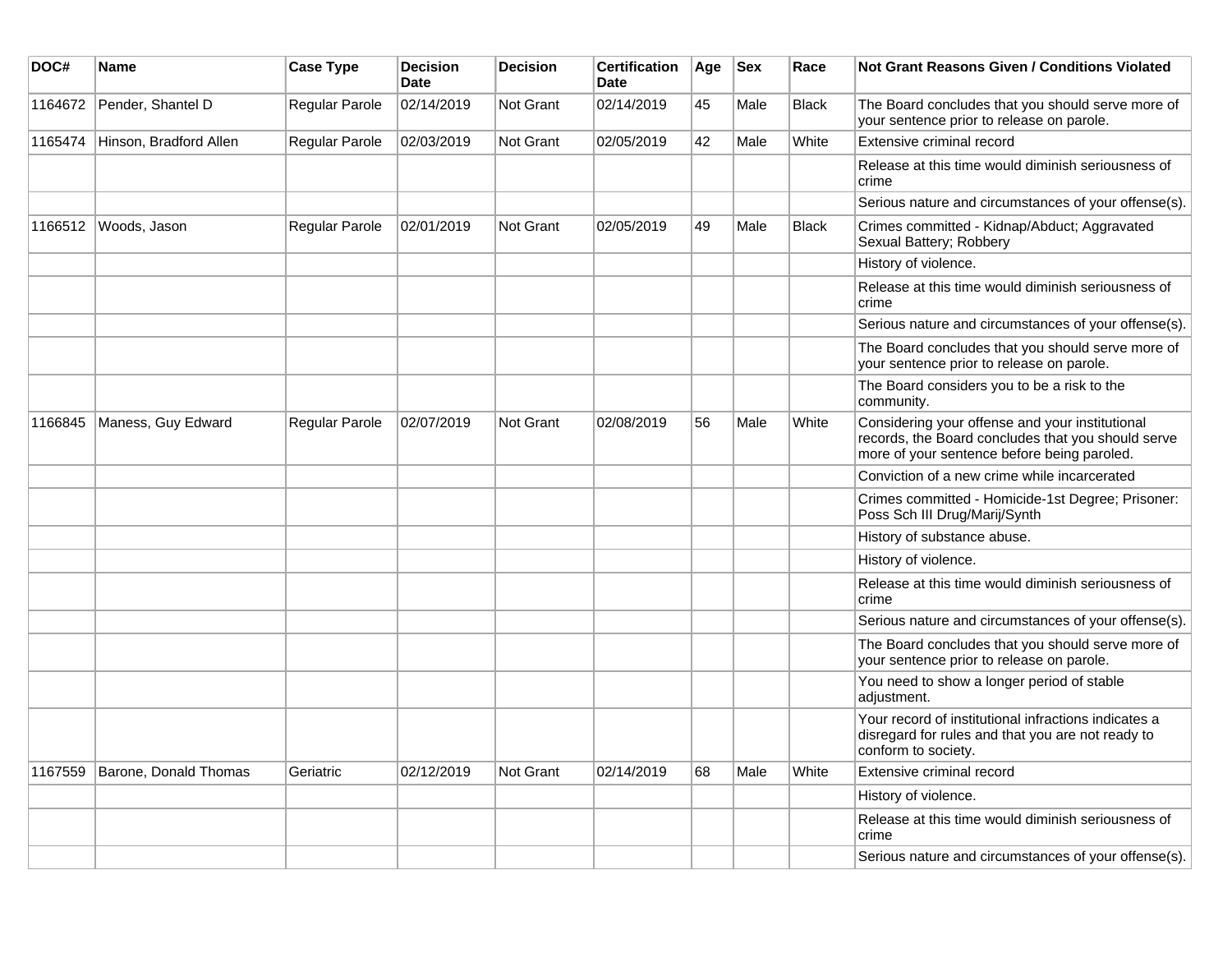| DOC#    | Name                       | <b>Case Type</b>      | <b>Decision</b><br><b>Date</b> | <b>Decision</b> | <b>Certification</b><br>Date | Age | <b>Sex</b> | Race         | Not Grant Reasons Given / Conditions Violated                                                                                                         |
|---------|----------------------------|-----------------------|--------------------------------|-----------------|------------------------------|-----|------------|--------------|-------------------------------------------------------------------------------------------------------------------------------------------------------|
| 1167559 | Barone, Donald Thomas      | Geriatric             | 02/12/2019                     | Not Grant       | 02/14/2019                   | 68  | Male       | White        | The Board concludes that you should serve more of<br>your sentence prior to release on parole.                                                        |
|         |                            |                       |                                |                 |                              |     |            |              | The Board considers you to be a risk to the<br>community.                                                                                             |
|         |                            |                       |                                |                 |                              |     |            |              | Your prior failure(s) and/or convictions while under<br>community supervision indicate that you are unlikely<br>to comply with conditions of release. |
| 1169305 | Crocker, Gene Lorenzo      | Regular Parole        | 02/20/2019                     | Not Grant       | 02/21/2019                   | 57  | Male       | <b>Black</b> | Extensive criminal record                                                                                                                             |
|         |                            |                       |                                |                 |                              |     |            |              | Poor institutional adjustment (for example,<br>motivation/attitude, unfavorable reports, lack of<br>program involvement, etc.)                        |
|         |                            |                       |                                |                 |                              |     |            |              | Your prior failure(s) and/or convictions while under<br>community supervision indicate that you are unlikely<br>to comply with conditions of release. |
|         |                            |                       |                                |                 |                              |     |            |              | Your record of institutional infractions indicates a<br>disregard for rules and that you are not ready to<br>conform to society.                      |
| 1170649 | Horne, Sylvester Junior    | Regular Parole        | 02/09/2019                     | Not Grant       | 02/12/2019                   | 54  | Male       | <b>Black</b> | History of violence.                                                                                                                                  |
|         |                            |                       |                                |                 |                              |     |            |              | Release at this time would diminish seriousness of<br>crime                                                                                           |
|         |                            |                       |                                |                 |                              |     |            |              | Serious nature and circumstances of your offense(s).                                                                                                  |
|         |                            |                       |                                |                 |                              |     |            |              | The Board considers you to be a risk to the<br>community.                                                                                             |
| 1170992 | Freely, I P                | Regular Parole        | 02/27/2019                     | Not Grant       | 02/28/2019                   | 60  | Male       | White        | Crimes committed - Sodomy; Sodomy                                                                                                                     |
|         |                            |                       |                                |                 |                              |     |            |              | History of violence.                                                                                                                                  |
|         |                            |                       |                                |                 |                              |     |            |              | Release at this time would diminish seriousness of<br>crime                                                                                           |
|         |                            |                       |                                |                 |                              |     |            |              | The Board considers you to be a risk to the<br>community.                                                                                             |
| 1173313 | Belcher, William Henry III | <b>Regular Parole</b> | 02/07/2019                     | Not Grant       | 02/08/2019                   | 55  | Male       | White        | Considering your offense and your institutional<br>records, the Board concludes that you should serve<br>more of your sentence before being paroled.  |
|         |                            |                       |                                |                 |                              |     |            |              | Extensive criminal record                                                                                                                             |
|         |                            |                       |                                |                 |                              |     |            |              | History of substance abuse.                                                                                                                           |
|         |                            |                       |                                |                 |                              |     |            |              | History of violence.                                                                                                                                  |
|         |                            |                       |                                |                 |                              |     |            |              | Release at this time would diminish seriousness of<br>crime                                                                                           |
|         |                            |                       |                                |                 |                              |     |            |              | Serious nature and circumstances of your offense(s).                                                                                                  |
|         |                            |                       |                                |                 |                              |     |            |              | Your record of institutional infractions indicates a<br>disregard for rules and that you are not ready to<br>conform to society.                      |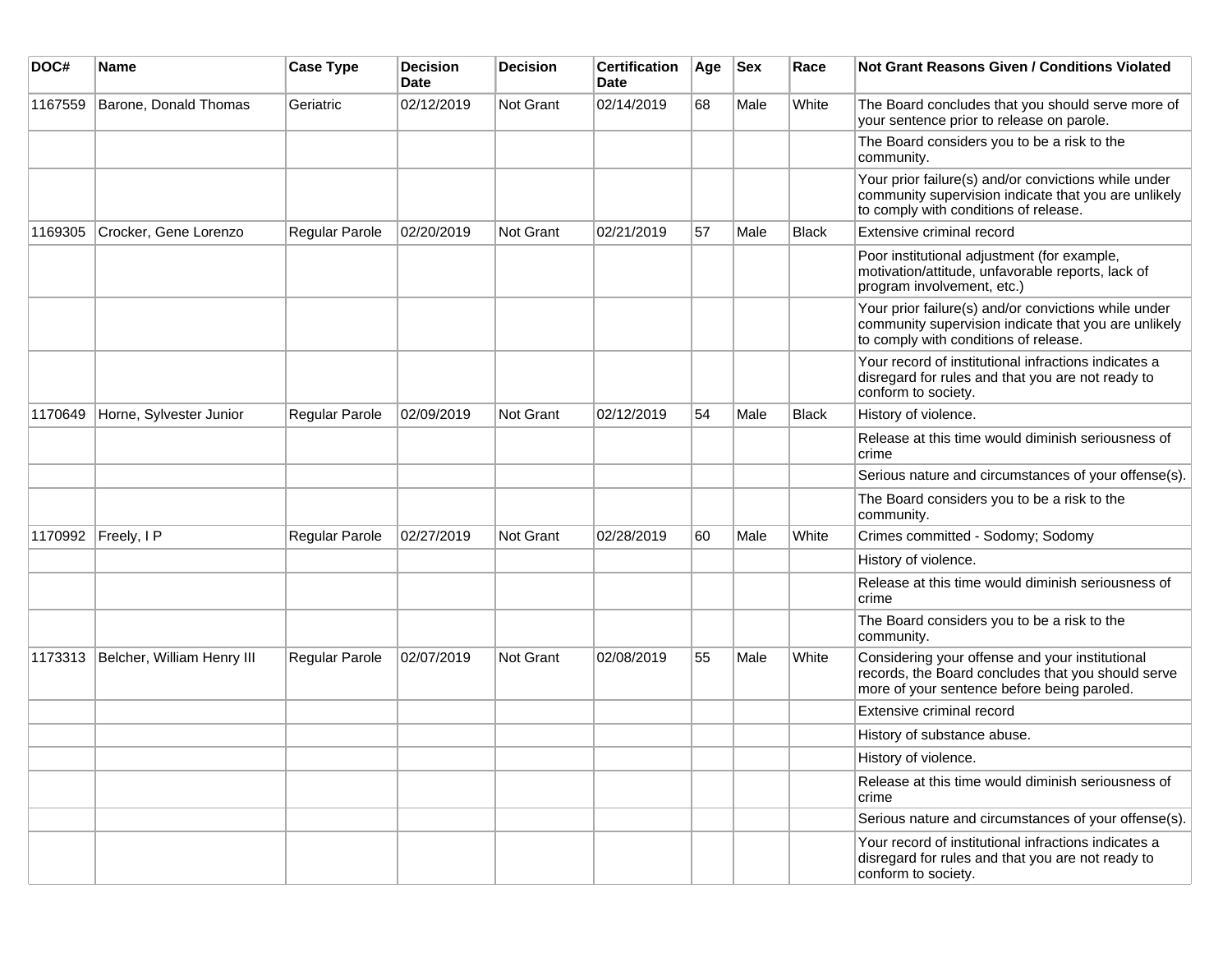| DOC#    | <b>Name</b>                   | <b>Case Type</b> | <b>Decision</b><br><b>Date</b> | <b>Decision</b> | <b>Certification</b><br>Date | Age | <b>Sex</b> | Race         | <b>Not Grant Reasons Given / Conditions Violated</b>                                                                                                  |
|---------|-------------------------------|------------------|--------------------------------|-----------------|------------------------------|-----|------------|--------------|-------------------------------------------------------------------------------------------------------------------------------------------------------|
| 1174210 | Moltedo, David Scott          | Regular Parole   | 02/01/2019                     | Not Grant       | 02/05/2019                   | 49  | Male       | White        | History of violence.                                                                                                                                  |
|         |                               |                  |                                |                 |                              |     |            |              | Release at this time would diminish seriousness of<br>crime                                                                                           |
|         |                               |                  |                                |                 |                              |     |            |              | Serious nature and circumstances of your offense(s).                                                                                                  |
|         |                               |                  |                                |                 |                              |     |            |              | The Board considers you to be a risk to the<br>community.                                                                                             |
| 1174299 | Brown, Russell David          | Regular Parole   | 02/04/2019                     | Not Grant       | 02/05/2019                   | 54  | Male       | White        | History of violence.                                                                                                                                  |
|         |                               |                  |                                |                 |                              |     |            |              | Release at this time would diminish seriousness of<br>crime                                                                                           |
|         |                               |                  |                                |                 |                              |     |            |              | Serious nature and circumstances of your offense(s).                                                                                                  |
|         |                               |                  |                                |                 |                              |     |            |              | The Board considers you to be a risk to the<br>community.                                                                                             |
| 1174705 | <b>Burwell, Milvin Andrew</b> | Regular Parole   | 02/12/2019                     | Not Grant       | 02/14/2019                   | 47  | Male       | <b>Black</b> | Considering your offense and your institutional<br>records, the Board concludes that you should serve<br>more of your sentence before being paroled.  |
|         |                               |                  |                                |                 |                              |     |            |              | Extensive criminal record                                                                                                                             |
|         |                               |                  |                                |                 |                              |     |            |              | Serious nature and circumstances of your offense(s).                                                                                                  |
|         |                               |                  |                                |                 |                              |     |            |              | You need to show a longer period of stable<br>adjustment.                                                                                             |
| 1175538 | Moore, William Henry          | Regular Parole   | 02/26/2019                     | Not Grant       | 02/28/2019                   | 68  | Male       | Black        | History of violence.                                                                                                                                  |
|         |                               |                  |                                |                 |                              |     |            |              | Release at this time would diminish seriousness of<br>crime                                                                                           |
|         |                               |                  |                                |                 |                              |     |            |              | Serious nature and circumstances of your offense(s).                                                                                                  |
|         |                               |                  |                                |                 |                              |     |            |              | The Board considers you to be a risk to the<br>community.                                                                                             |
| 1176276 | Newberry, Barry Lee           | Geriatric        | 02/13/2019                     | Not Grant       | 02/14/2019                   | 66  | Male       | White        | Crimes committed - Forcible Sodomy; Sodomy:<br>Victim <13 Yrs; Child Pornography:<br>Reproduce/Sell/Transmit                                          |
|         |                               |                  |                                |                 |                              |     |            |              | Extensive criminal record                                                                                                                             |
|         |                               |                  |                                |                 |                              |     |            |              | History of violence.                                                                                                                                  |
|         |                               |                  |                                |                 |                              |     |            |              | Release at this time would diminish seriousness of<br>crime                                                                                           |
|         |                               |                  |                                |                 |                              |     |            |              | Serious nature and circumstances of your offense(s).                                                                                                  |
|         |                               |                  |                                |                 |                              |     |            |              | The Board concludes that you should serve more of<br>your sentence prior to release on parole.                                                        |
|         |                               |                  |                                |                 |                              |     |            |              | The Board considers you to be a risk to the<br>community.                                                                                             |
|         |                               |                  |                                |                 |                              |     |            |              | Your prior failure(s) and/or convictions while under<br>community supervision indicate that you are unlikely<br>to comply with conditions of release. |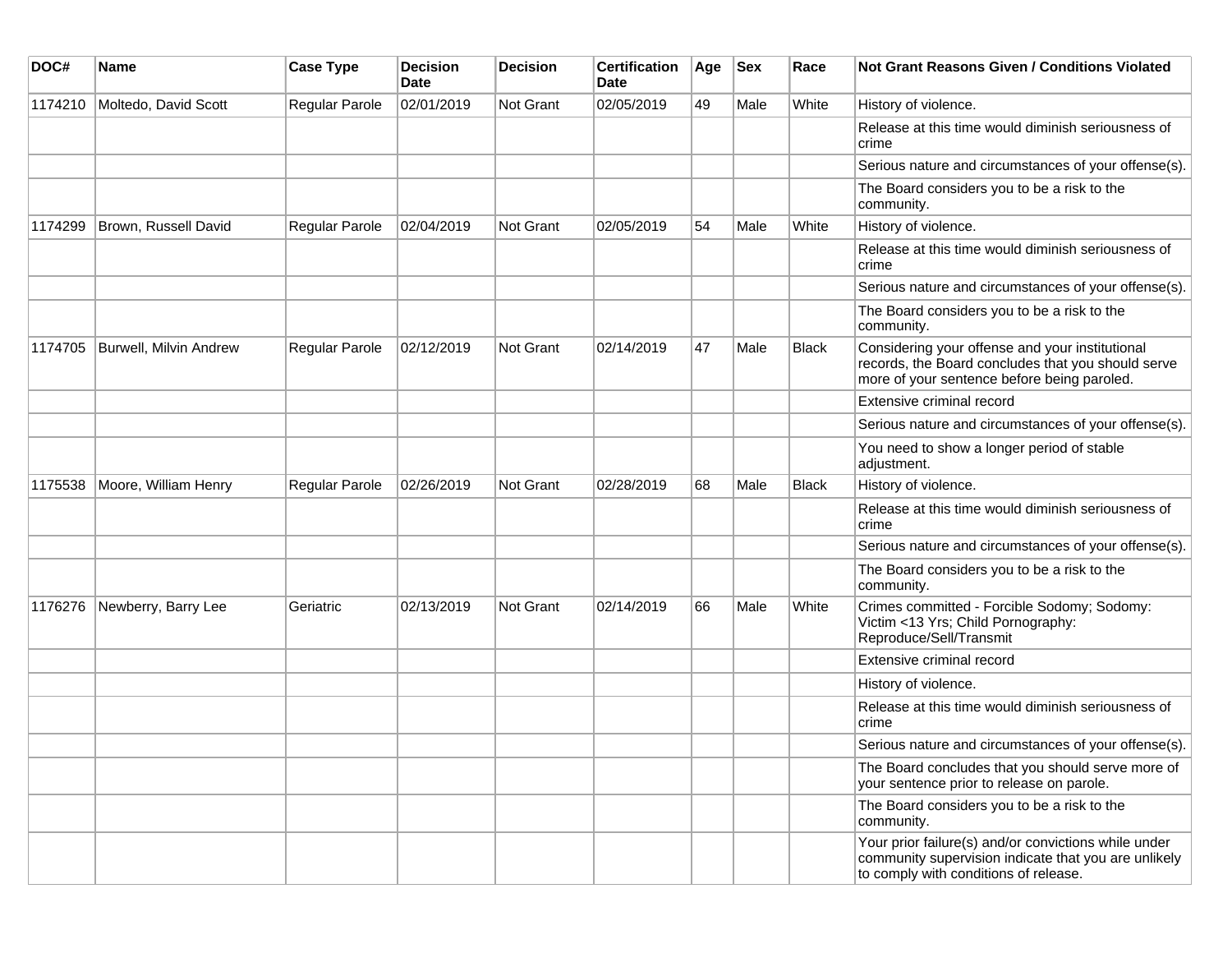| DOC#    | <b>Name</b>             | <b>Case Type</b>      | <b>Decision</b><br><b>Date</b> | <b>Decision</b>  | <b>Certification</b><br>Date | Age | <b>Sex</b> | Race         | <b>Not Grant Reasons Given / Conditions Violated</b>                                                                                                        |
|---------|-------------------------|-----------------------|--------------------------------|------------------|------------------------------|-----|------------|--------------|-------------------------------------------------------------------------------------------------------------------------------------------------------------|
| 1176586 | Perdue, Randy Lynn      | Regular Parole        | 02/11/2019                     | Not Grant        | 02/12/2019                   | 63  | Male       | White        | No Interest in Parole                                                                                                                                       |
| 1176667 | Mcintyre, Edward Elvors | Regular Parole        | 02/15/2019                     | Not Grant        | 02/15/2019                   | 67  | Male       | <b>Black</b> | Crimes committed - Kidnap/Abduct; Robbery;<br>Robbery - Attempted                                                                                           |
|         |                         |                       |                                |                  |                              |     |            |              | Extensive criminal record                                                                                                                                   |
|         |                         |                       |                                |                  |                              |     |            |              | History of violence.                                                                                                                                        |
|         |                         |                       |                                |                  |                              |     |            |              | Release at this time would diminish seriousness of<br>crime                                                                                                 |
|         |                         |                       |                                |                  |                              |     |            |              | Serious nature and circumstances of your offense(s).                                                                                                        |
|         |                         |                       |                                |                  |                              |     |            |              | The Board considers you to be a risk to the<br>community.                                                                                                   |
|         |                         |                       |                                |                  |                              |     |            |              | Your prior failure(s) and/or convictions while under<br>community supervision indicate that you are unlikely<br>to comply with conditions of release.       |
| 1179113 | Walker, Alonza Deon     | Regular Parole        | 02/12/2019                     | <b>Not Grant</b> | 02/14/2019                   | 43  | Male       | <b>Black</b> | Considering your offense and your institutional<br>records, the Board concludes that you should serve<br>more of your sentence before being paroled.        |
|         |                         |                       |                                |                  |                              |     |            |              | Release at this time would diminish seriousness of<br>crime                                                                                                 |
|         |                         |                       |                                |                  |                              |     |            |              | Serious nature and circumstances of your offense(s).                                                                                                        |
|         |                         |                       |                                |                  |                              |     |            |              | The Board concludes that you should serve more of<br>your sentence prior to release on parole.                                                              |
|         |                         |                       |                                |                  |                              |     |            |              | You need further participation in institutional work<br>and/or educational programs to indicate your positive<br>progression towards re-entry into society. |
| 1181056 | Brandon, Jerron Lamont  | Regular Parole        | 02/09/2019                     | <b>Not Grant</b> | 02/11/2019                   | 47  | Male       | <b>Black</b> | Crimes committed - Homicide-1st Degree; Homicide-<br>1st Degree; Robbery - Attempted                                                                        |
|         |                         |                       |                                |                  |                              |     |            |              | History of violence.                                                                                                                                        |
|         |                         |                       |                                |                  |                              |     |            |              | Release at this time would diminish seriousness of<br>crime                                                                                                 |
|         |                         |                       |                                |                  |                              |     |            |              | Serious nature and circumstances of your offense(s).                                                                                                        |
| 1184179 | Holland, Reginald James | <b>Regular Parole</b> | 02/17/2019                     | <b>Not Grant</b> | 02/19/2019                   | 56  | Male       | <b>Black</b> | Crimes committed - Kidnap/Abduct; Kidnap/Abduct;<br>Sex Assault, Rape                                                                                       |
|         |                         |                       |                                |                  |                              |     |            |              | Serious nature and circumstances of your offense(s).                                                                                                        |
|         |                         |                       |                                |                  |                              |     |            |              | The Board considers you to be a risk to the<br>community.                                                                                                   |
| 1191704 | Mickle, William Edward  | Geriatric             | 02/11/2019                     | Not Grant        | 02/13/2019                   | 65  | Male       | White        | Extensive criminal record                                                                                                                                   |
|         |                         |                       |                                |                  |                              |     |            |              | Release at this time would diminish seriousness of<br>crime                                                                                                 |
|         |                         |                       |                                |                  |                              |     |            |              | Serious nature and circumstances of your offense(s).                                                                                                        |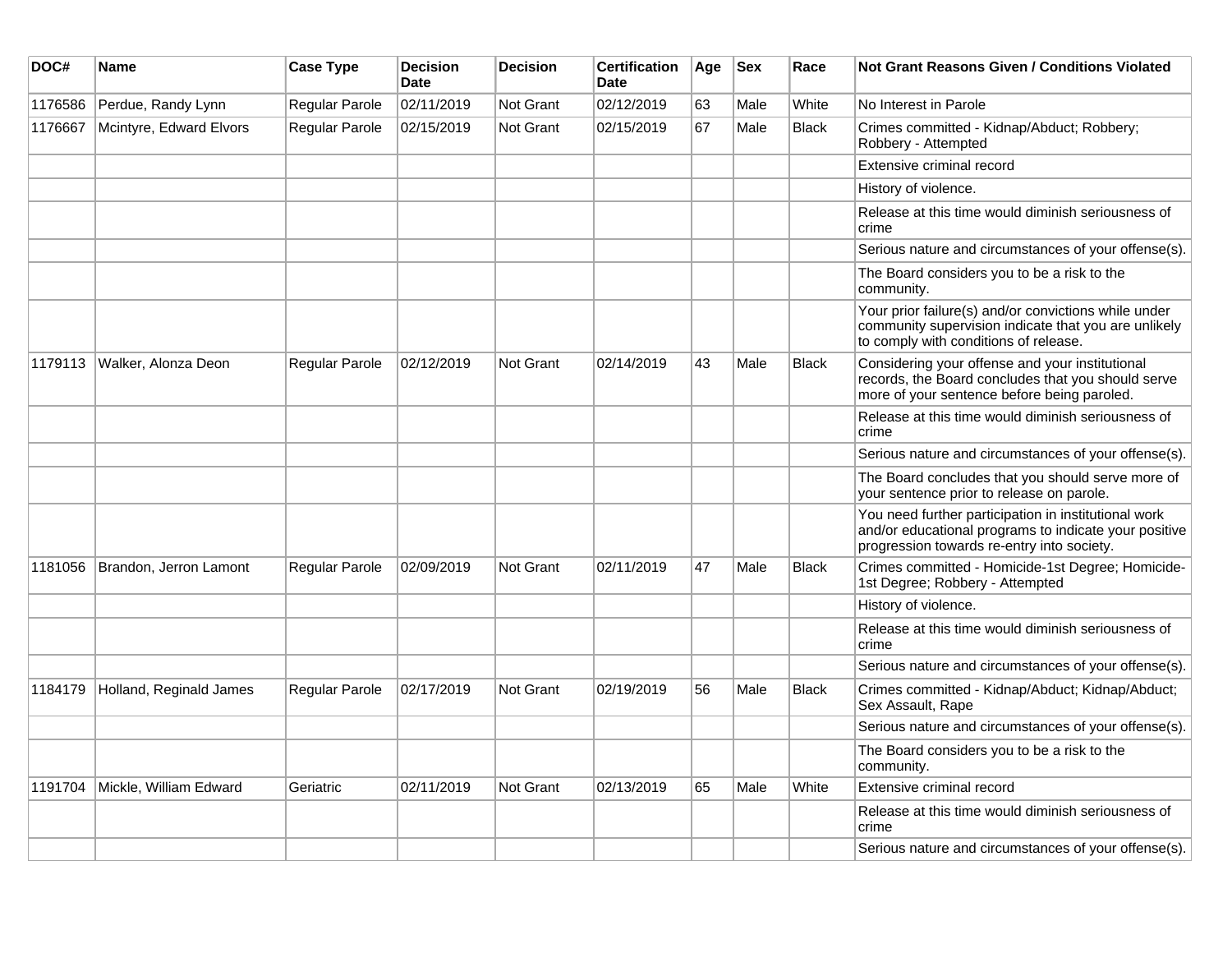| DOC#    | Name                    | <b>Case Type</b> | <b>Decision</b><br><b>Date</b> | <b>Decision</b>  | <b>Certification</b><br><b>Date</b> | Age | <b>Sex</b>   | Race  | <b>Not Grant Reasons Given / Conditions Violated</b>                                                                                                  |
|---------|-------------------------|------------------|--------------------------------|------------------|-------------------------------------|-----|--------------|-------|-------------------------------------------------------------------------------------------------------------------------------------------------------|
| 1191704 | Mickle, William Edward  | Geriatric        | 02/11/2019                     | <b>Not Grant</b> | 02/13/2019                          | 65  | Male         | White | The Board considers you to be a risk to the<br>community.                                                                                             |
| 1197145 | Jarrett, Orville Hugh   | Geriatric        | 02/17/2019                     | <b>Not Grant</b> | 02/19/2019                          | 60  | Male         | White | Crimes committed - Murder: 1st Degree; Robbery:<br>On Or Near Street; Malicious Wounding                                                              |
|         |                         |                  |                                |                  |                                     |     |              |       | Release at this time would diminish seriousness of<br>crime                                                                                           |
|         |                         |                  |                                |                  |                                     |     |              |       | Serious nature and circumstances of your offense(s).                                                                                                  |
| 1201588 | Smart, W Frank Jr.      | Geriatric        | 02/11/2019                     | <b>Not Grant</b> | 02/12/2019                          | 61  | Male         | White | No Interest in Parole                                                                                                                                 |
| 1208262 | Rankin, Timothy Lee     | Geriatric        | 02/26/2019                     | Not Grant        | 02/28/2019                          | 60  | Male         | White | Crimes committed - (Attempted)Murder: 1st Degree;<br>(Attempted)Capital Murder: Killing For Hire;<br>(Attempted)Capital Murder: Killing For Hire      |
|         |                         |                  |                                |                  |                                     |     |              |       | History of substance abuse.                                                                                                                           |
|         |                         |                  |                                |                  |                                     |     |              |       | History of violence.                                                                                                                                  |
|         |                         |                  |                                |                  |                                     |     |              |       | Release at this time would diminish seriousness of<br>crime                                                                                           |
|         |                         |                  |                                |                  |                                     |     |              |       | Serious nature and circumstances of your offense(s).                                                                                                  |
| 1412953 | Johnson, Harold Anthony | Geriatric        | 02/12/2019                     | <b>Not Grant</b> | 02/14/2019                          | 68  | Male         | Black | Extensive criminal record                                                                                                                             |
|         |                         |                  |                                |                  |                                     |     |              |       | History of substance abuse.                                                                                                                           |
|         |                         |                  |                                |                  |                                     |     |              |       | History of violence.                                                                                                                                  |
|         |                         |                  |                                |                  |                                     |     |              |       | Release at this time would diminish seriousness of<br>crime                                                                                           |
|         |                         |                  |                                |                  |                                     |     |              |       | Serious nature and circumstances of your offense(s).                                                                                                  |
|         |                         |                  |                                |                  |                                     |     |              |       | The Board concludes that you should serve more of<br>your sentence prior to release on parole.                                                        |
|         |                         |                  |                                |                  |                                     |     |              |       | Your prior failure(s) and/or convictions while under<br>community supervision indicate that you are unlikely<br>to comply with conditions of release. |
| 1419197 | Chavers, Ulisa Mary     | Geriatric        | 02/20/2019                     | <b>Not Grant</b> | 02/21/2019                          | 70  | Female White |       | Extensive criminal record                                                                                                                             |
|         |                         |                  |                                |                  |                                     |     |              |       | Release at this time would diminish seriousness of<br>crime                                                                                           |
|         |                         |                  |                                |                  |                                     |     |              |       | Serious nature and circumstances of your offense(s).                                                                                                  |
|         |                         |                  |                                |                  |                                     |     |              |       | The Board considers you to be a risk to the<br>community.                                                                                             |
| 1425767 | Ford, Allen Lee         | Geriatric        | 02/13/2019                     | <b>Not Grant</b> | 02/14/2019                          | 72  | Male         | White | Crimes committed - Sodomy: Victim <13 Yrs;<br>Sodomy: Victim <13 Yrs; Aggravated Sexual Battery:<br>Victim <13 Yrs                                    |
|         |                         |                  |                                |                  |                                     |     |              |       | Release at this time would diminish seriousness of<br>crime                                                                                           |
|         |                         |                  |                                |                  |                                     |     |              |       | Serious nature and circumstances of your offense(s).                                                                                                  |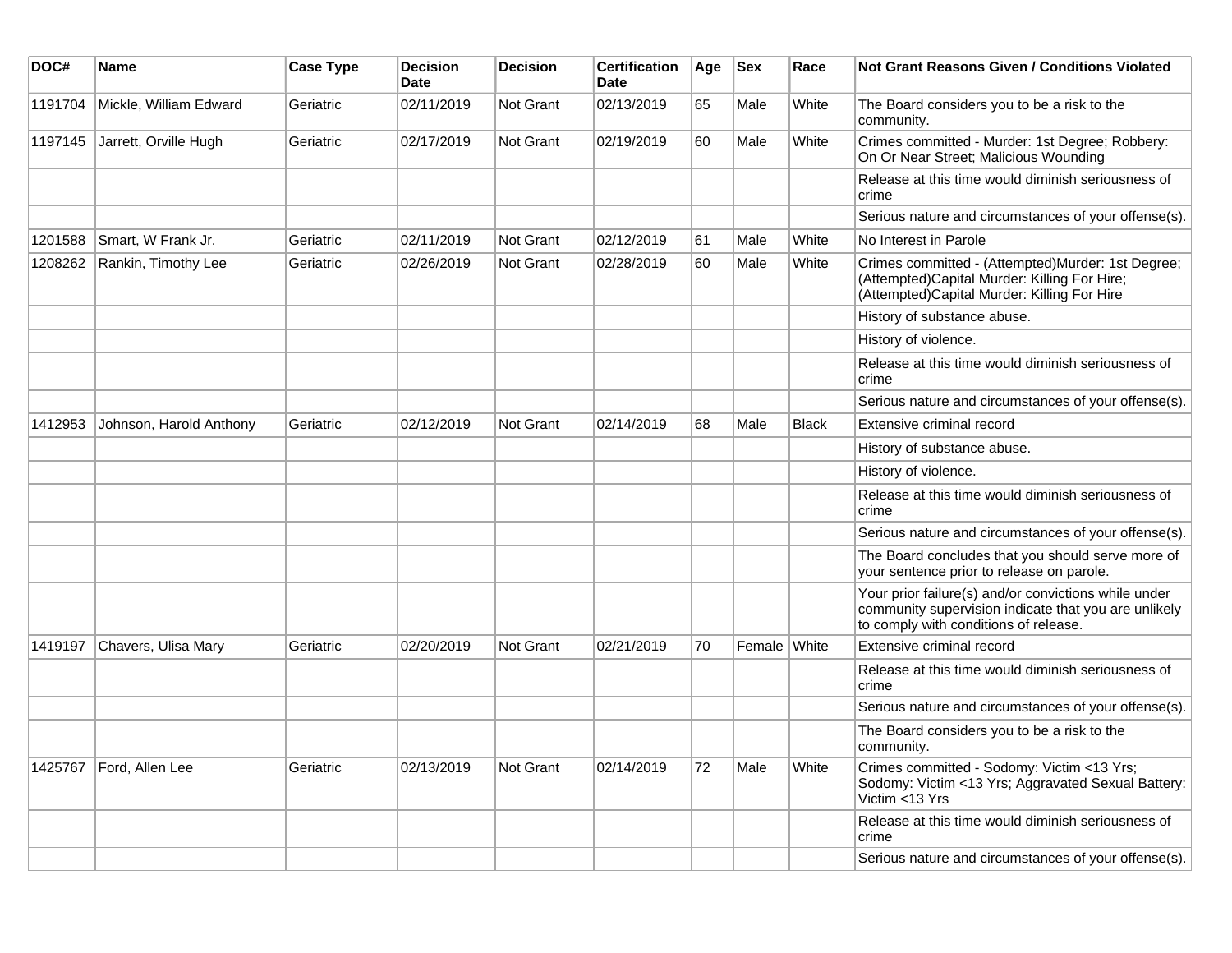| DOC#    | <b>Name</b>                | <b>Case Type</b> | Decision<br><b>Date</b> | <b>Decision</b>  | <b>Certification</b><br>Date | Age | <b>Sex</b> | Race  | <b>Not Grant Reasons Given / Conditions Violated</b>                                                                          |
|---------|----------------------------|------------------|-------------------------|------------------|------------------------------|-----|------------|-------|-------------------------------------------------------------------------------------------------------------------------------|
| 1425767 | Ford, Allen Lee            | Geriatric        | 02/13/2019              | <b>Not Grant</b> | 02/14/2019                   | 72  | Male       | White | The Board considers you to be a risk to the<br>community.                                                                     |
| 1465528 | Parker, Bryant Matthew     | Geriatric        | 02/24/2019              | <b>Not Grant</b> | 02/25/2019                   | 73  | Male       | White | Release at this time would diminish seriousness of<br>crime                                                                   |
|         |                            |                  |                         |                  |                              |     |            |       | Serious nature and circumstances of your offense(s).                                                                          |
|         |                            |                  |                         |                  |                              |     |            |       | The Board concludes that you should serve more of<br>your sentence prior to release on parole.                                |
|         |                            |                  |                         |                  |                              |     |            |       | The Board considers you to be a risk to the<br>community.                                                                     |
| 1469929 | Saenz, Joel Joaquin        | Regular Parole   | 02/11/2019              | <b>Not Grant</b> | 02/12/2019                   | 65  | Male       | White | Release at this time would diminish seriousness of<br>crime                                                                   |
|         |                            |                  |                         |                  |                              |     |            |       | Serious nature and circumstances of your offense(s).                                                                          |
| 1471861 | Clark, John Williams II    | Geriatric        | 02/17/2019              | <b>Not Grant</b> | 02/19/2019                   | 73  | Male       | White | Crimes committed - Aggravated Sexual Battery:<br>Victim <13 Yrs; Sodomy: Victim <13 Yrs; Sodomy:<br>Victim <13 Yrs            |
|         |                            |                  |                         |                  |                              |     |            |       | Release at this time would diminish seriousness of<br>crime                                                                   |
|         |                            |                  |                         |                  |                              |     |            |       | Serious nature and circumstances of your offense(s).                                                                          |
|         |                            |                  |                         |                  |                              |     |            |       | The Board concludes that you should serve more of<br>your sentence prior to release on parole.                                |
|         |                            |                  |                         |                  |                              |     |            |       | The Board considers you to be a risk to the<br>community.                                                                     |
| 1540911 | Kloman, Christopher Rogers | Regular Parole   | 02/12/2019              | <b>Not Grant</b> | 02/13/2019                   | 79  | Male       | White | Crimes committed - Abduction: Of Person W/ Intent<br>To Defile; Indecent Liberties: W/ Child; Indecent<br>Liberties: W/ Child |
|         |                            |                  |                         |                  |                              |     |            |       | Release at this time would diminish seriousness of<br>crime                                                                   |
|         |                            |                  |                         |                  |                              |     |            |       | Serious nature and circumstances of your offense(s).                                                                          |
| 1600778 | Kumar, Umesh               | Regular Parole   | 02/20/2019              | <b>Not Grant</b> | 02/21/2019                   | 57  | Male       | White | Release at this time would diminish seriousness of<br>crime                                                                   |
|         |                            |                  |                         |                  |                              |     |            |       | Serious nature and circumstances of your offense(s).                                                                          |
|         |                            |                  |                         |                  |                              |     |            |       | The Board considers you to be a risk to the<br>community.                                                                     |
| 1771725 | Aronhalt, Ronald Wayne     | Regular Parole   | 02/23/2019              | <b>Not Grant</b> | 02/25/2019                   | 51  | Male       | White | Crimes committed - Rape: Intercourse W/ Victim <13<br>Yrs                                                                     |
|         |                            |                  |                         |                  |                              |     |            |       | Release at this time would diminish seriousness of<br>crime                                                                   |
|         |                            |                  |                         |                  |                              |     |            |       | Serious nature and circumstances of your offense(s).                                                                          |
|         |                            |                  |                         |                  |                              |     |            |       | The Board concludes that you should serve more of<br>your sentence prior to release on parole.                                |
| 1778377 | Hodges, Kalvin Pairell     | Regular Parole   | 02/16/2019              | Not Grant        | 02/19/2019                   | 22  | Male       |       | Unknown No Interest in Parole                                                                                                 |